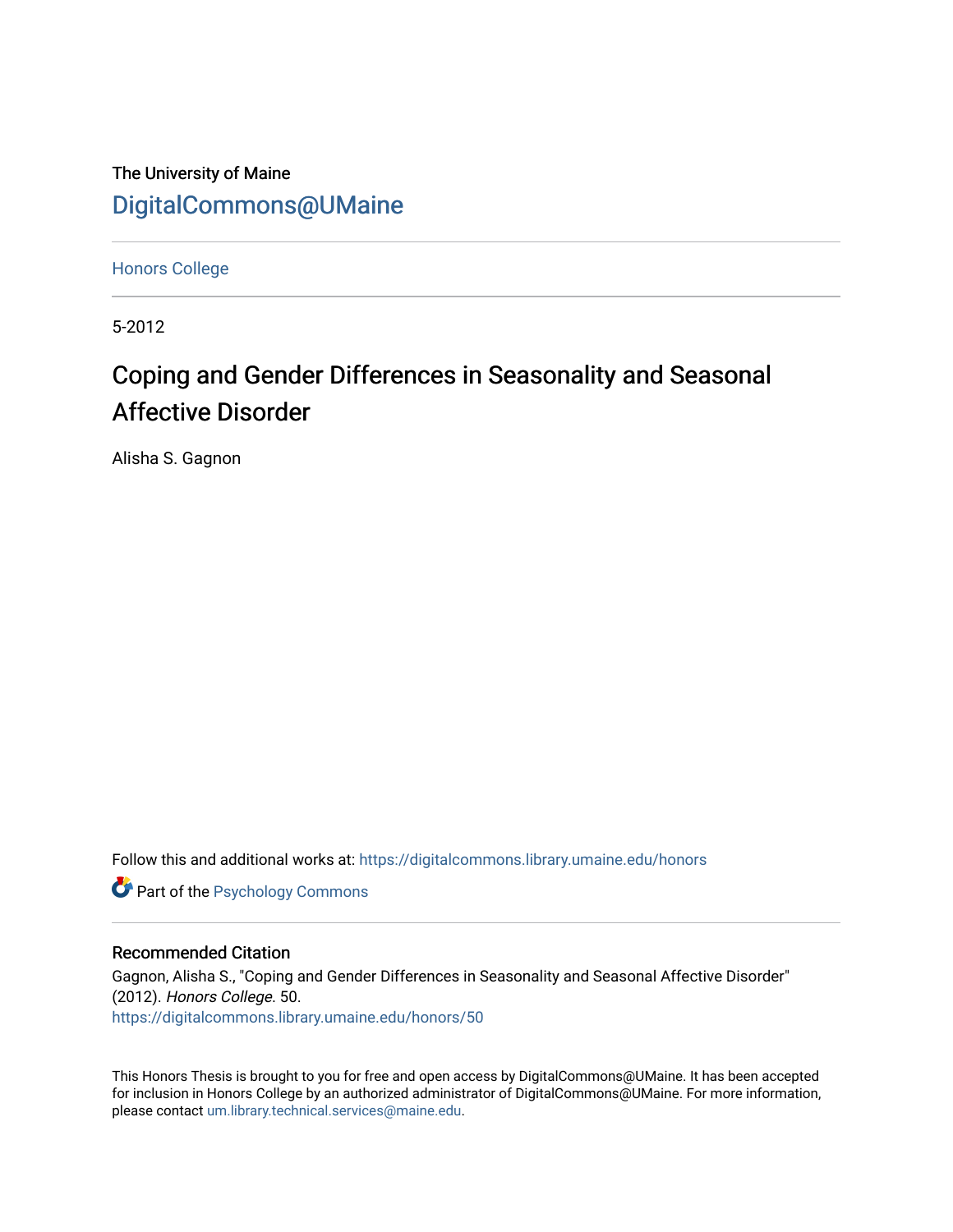# COPING AND GENDER DIFFERENCES IN SEASONALITY AND SEASONAL

## AFFECTIVE DISORDER

by

Alisha S. Gagnon

A Thesis Submitted in Partial Fulfillment of the Requirements for a Degree with Honors (Psychology)

The Honors College

University of Maine

May 2012

Advisory Committee:

Sandra T. Sigmon, Professor of Psychology, Chair Cynthia Erdley, Professor of Psychology Gisela Hoecherl-Alden, Assistant Dean of Language, Boston University Mimi Killinger, Rezendes Preceptor for the Arts, Honors College Julia Craner, Ph.D. Candidate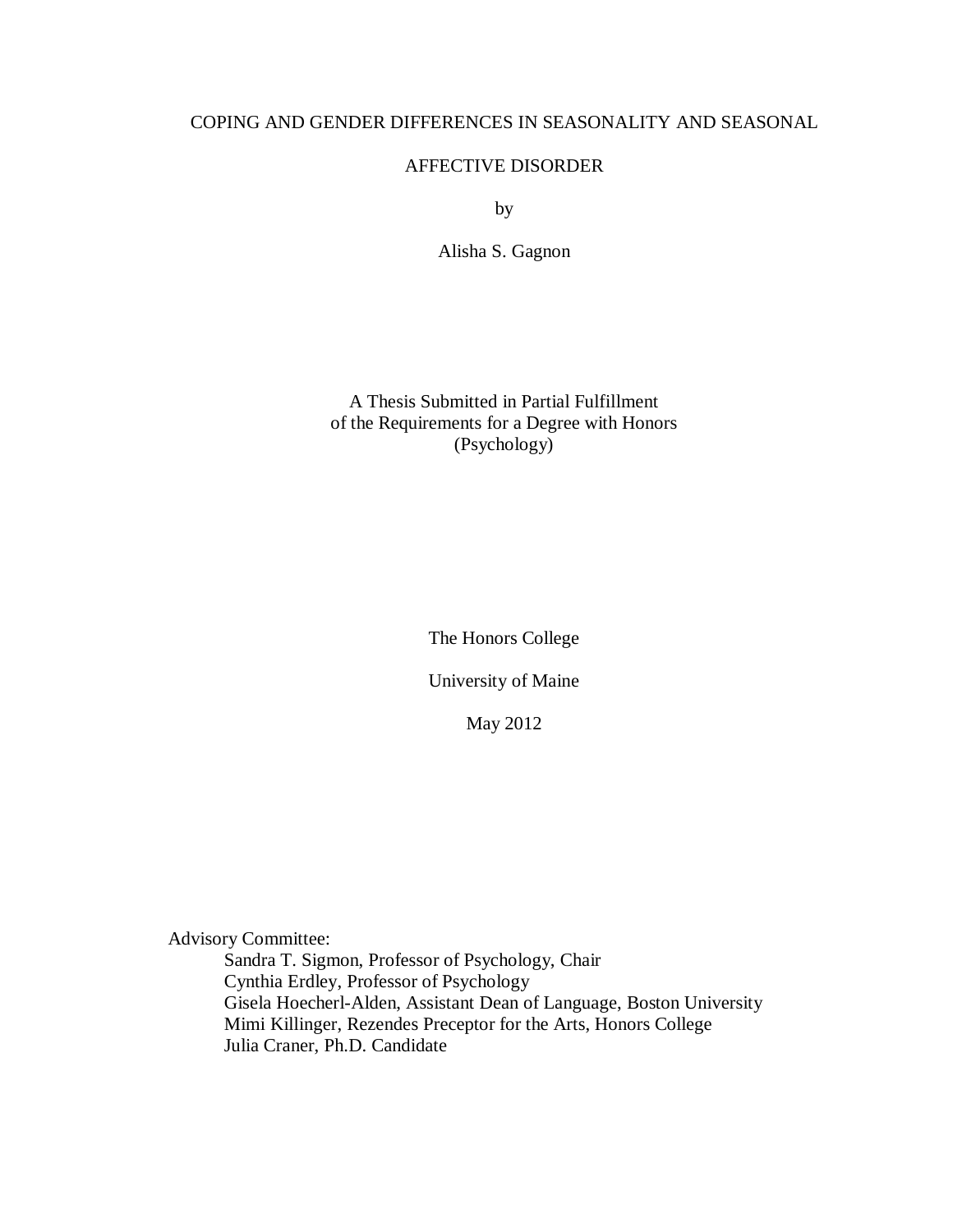# **Abstract:**

Research indicates an individual's tendency to ruminate in response to seasonal changes predicts the severity of seasonality as well as Seasonal Affective Disorder (SAD). However, research on the relationship between other coping strategies and SAD is sparse. My hypothesis was that maladaptive coping strategies such as mental disengagement would be related to higher levels of SAD. My research used archival data from 607 undergraduate students who reported on SAD symptoms and a variety of other measures. Statistically significant differences between coping strategies were found for women and men. In addition, predictors of seasonality were not consistent across gender. The present study identifies gender-specific factors related to seasonality.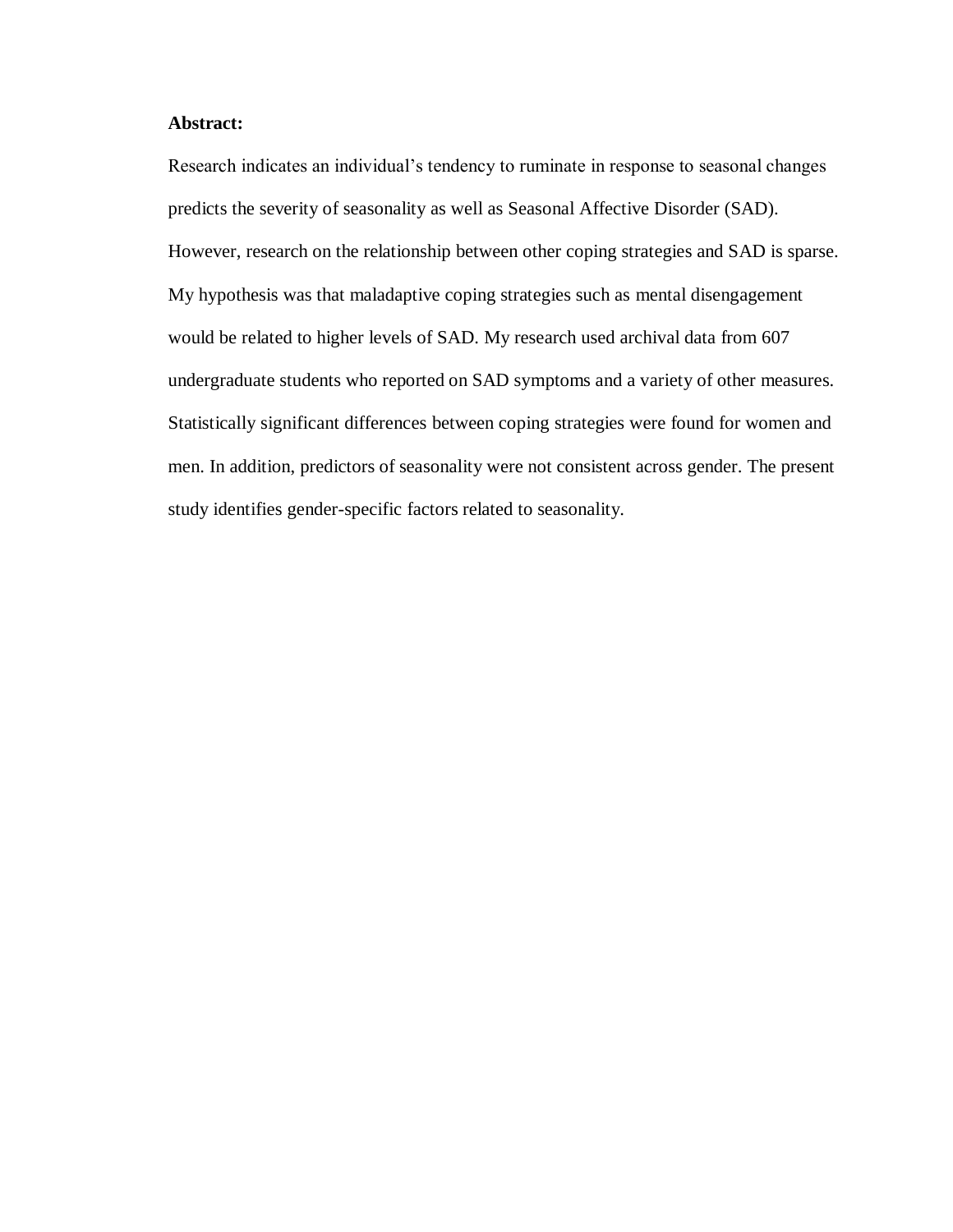# **Table of Contents**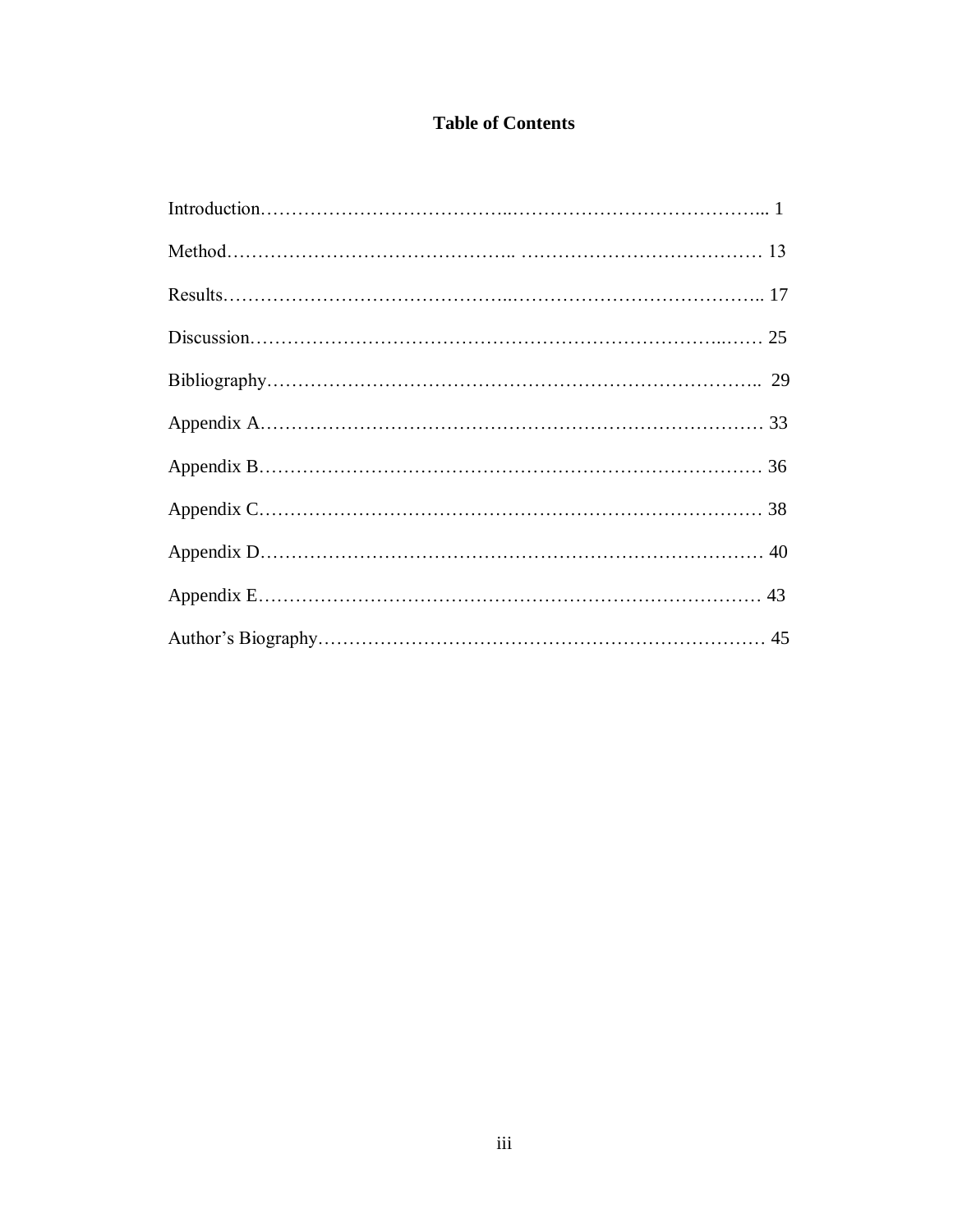#### **Introduction:**

Many individuals note that they feel more lethargic, moody and "blue" during the winter months. Measurable variations in mood and behavior patterns, which are pervasive and dependent on the seasons, are classified as ranges of "seasonality." Some individuals are more severely impacted by cyclical seasonal changes than others (Hardin et al., 1991). Seasonal Affective Disorder (SAD) is characterized by depressive symptoms that are cyclical and dependent on seasonal changes. The *Diagnostic and Statistical Manual of Mental Disorders,* the DSM-IV (APA, 2000), describes SAD as a seasonal pattern specifier, which can be applied to major depressive disorder as well as bipolar disorder. For a diagnosis of SAD to be applicable, an individual must experience two or more depressive episodes that are linked to seasonal changes (APA, 2000). Sufferers with SAD typically experience symptoms of nonseasonal depression, such as having trouble concentrating or depressed mood. In addition to these common symptoms, individuals with this disorder may also experience symptoms such as weight gain, increased appetite, increased craving for carbohydrates, and lethargy or lack of physical activity. Individuals who experience these types of symptoms are suffering a threat to their physical and emotional health (Rosenthal et al., 1984).

Research has concluded that winter Seasonal Affective Disorder (SAD) is the most widespread seasonal subtype of Major Depressive Disorder. Within this subtype, depressive symptoms begin as colder weather approaches and continue through the winter, with symptoms declining in the spring (Rosenthal et al., 1984). Because winter SAD is more common than other subtypes, individuals who reside in higher latitudes may be at a greater risk for developing the disorder. Prevalence rates of SAD are positively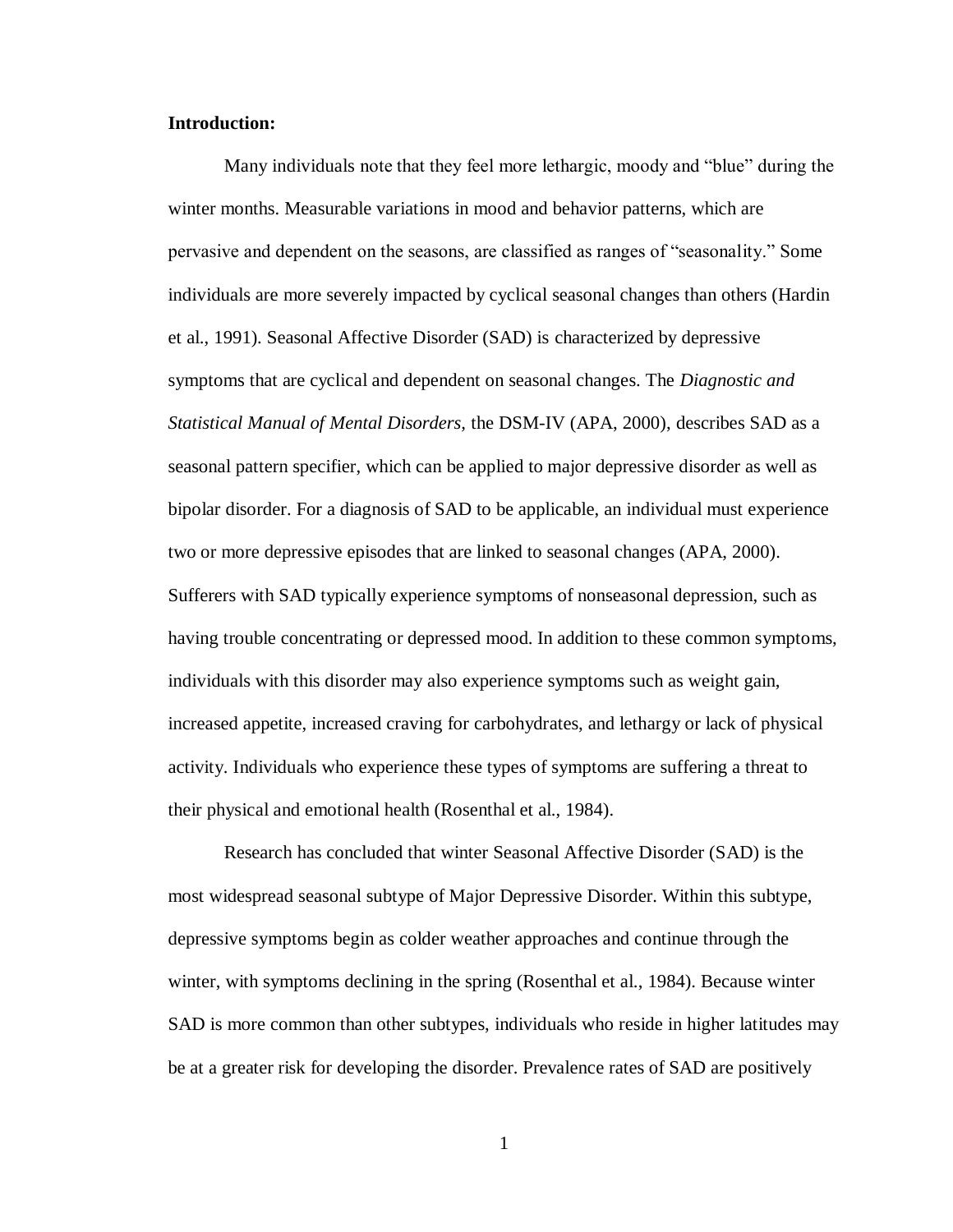correlated with residence in the northernmost latitudes of the United States (Rosen et al., 1990). In southern regions of the United States, prevalence rates have been estimated at around 3.7% (Hegde & Woodson, 1996) whereas prevalence estimates in the Northeastern United States have been estimated to be 5.8 to 9.7% (Rohan & Sigmon 2000).

There are significant gender differences in the prevalence rates of SAD. Multiple studies have shown that women have a much higher incidence of SAD, with prevalence rates of 80% (Hellekson, 1989; Rosen et al., 1990). In 1999, Lucht and Kasper looked at gender differences among patients with winter SAD. Using a Structured Clinical Interview (SCID; Spitzer, Williams, Gibbon, & First, 1992), SAD-History Questionnaire, and the Seasonal Pattern Assessment Questionnaire (SPAQ; Rosenthal et al., 1984), background information about health, lifestyle, family history, and symptomatology of depressive symptoms was gathered. Results indicated that SAD occurs more frequently in women, at a ratio of 4:1 compared to men. It was also found that females suffered from mood changes related to dark and cloudy weather at a greater rate than men (Lucht  $\&$ Kasper 1999). In addition, the researchers found that within the sample, women reported thyroid disorders significantly more than men did, giving them a known vulnerability to depression. This could be a potential link to higher risk for seasonal depression as well, and has been proposed as an explanation for the seasonal patterns of SAD (Raitiere, 1992).

Although not statistically significant, there was a tendency for women to report symptoms of depression at a greater rate than men. Women were found to be more likely to use self-referral than men, who tended to be referred by doctors (Lucht and Kasper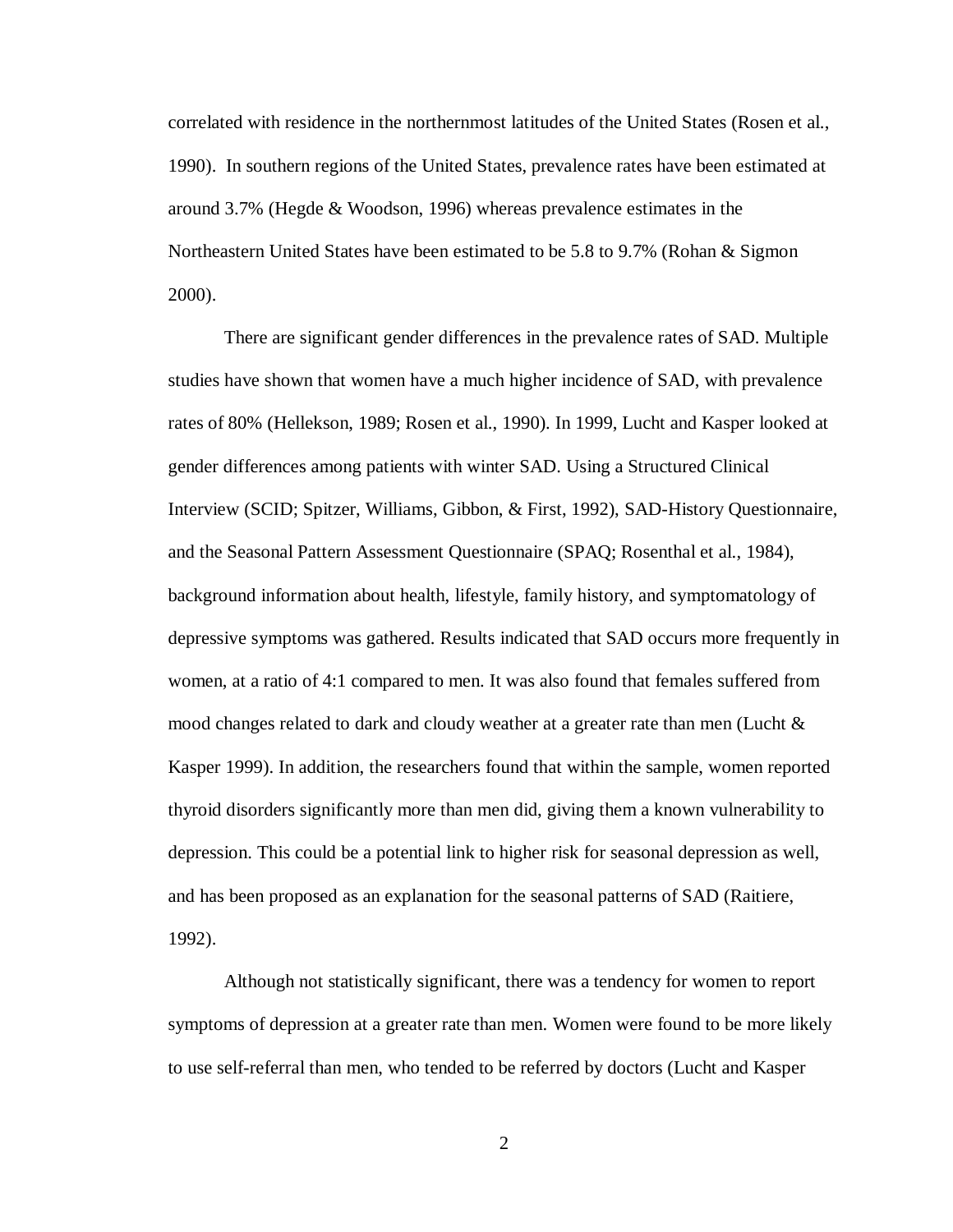1999). Although potential explanations have been identified, the specific causes of increased rates of SAD among women remain unspecified (Sigmon, Schartel, Boulard, & Thorpe, 2010).

Across gender, the specific etiology of Seasonal Affective Disorder is still unknown. In concurrence with research on latitude, researchers propose that light availability may be a significant biological factor associated with SAD (Rosenthal  $\&$ Wehr, 1992). Reduced light availability, irregular levels of melatonin, as well as interruption of normal circadian rhythms, are all potential factors that could lead to the development of seasonal depression (Dalgleish, Rosen & Marks, 1996; Wehr et al, 2001). Researchers continue to explore biological causes of SAD, as well as the use of light therapy for treatment (Rosenthal & Wehr, 1992). Light therapy  $(LT)$ , involves exposing the patient to artificial light during the winter months. However, almost half of patients diagnosed with SAD do not fully recover from light therapy alone (Terman et al., 1989).

Although it is clear that there are biological factors involved in the nature of SAD, other research indicates that the etiology of SAD is not purely biological in nature. Other factors, such as psychological aspects, may contribute to the disorder. In 1991, Michael Young conducted a study in which he found that individuals who were diagnosed with SAD believed in retrospect that they experienced vegetative symptoms (i.e., fatigue, increased sleep, increased appetite, and weight gain) first, followed by cognitive changes (i.e., depressed mood, difficulty concentrating) coupled with changes in affect (Young, Watel, Lahmeyer, & Eastman, 1991). Eight years later, Young used these initial findings to propose his empirically supported Dual Vulnerability Model of Seasonal Affective Disorder.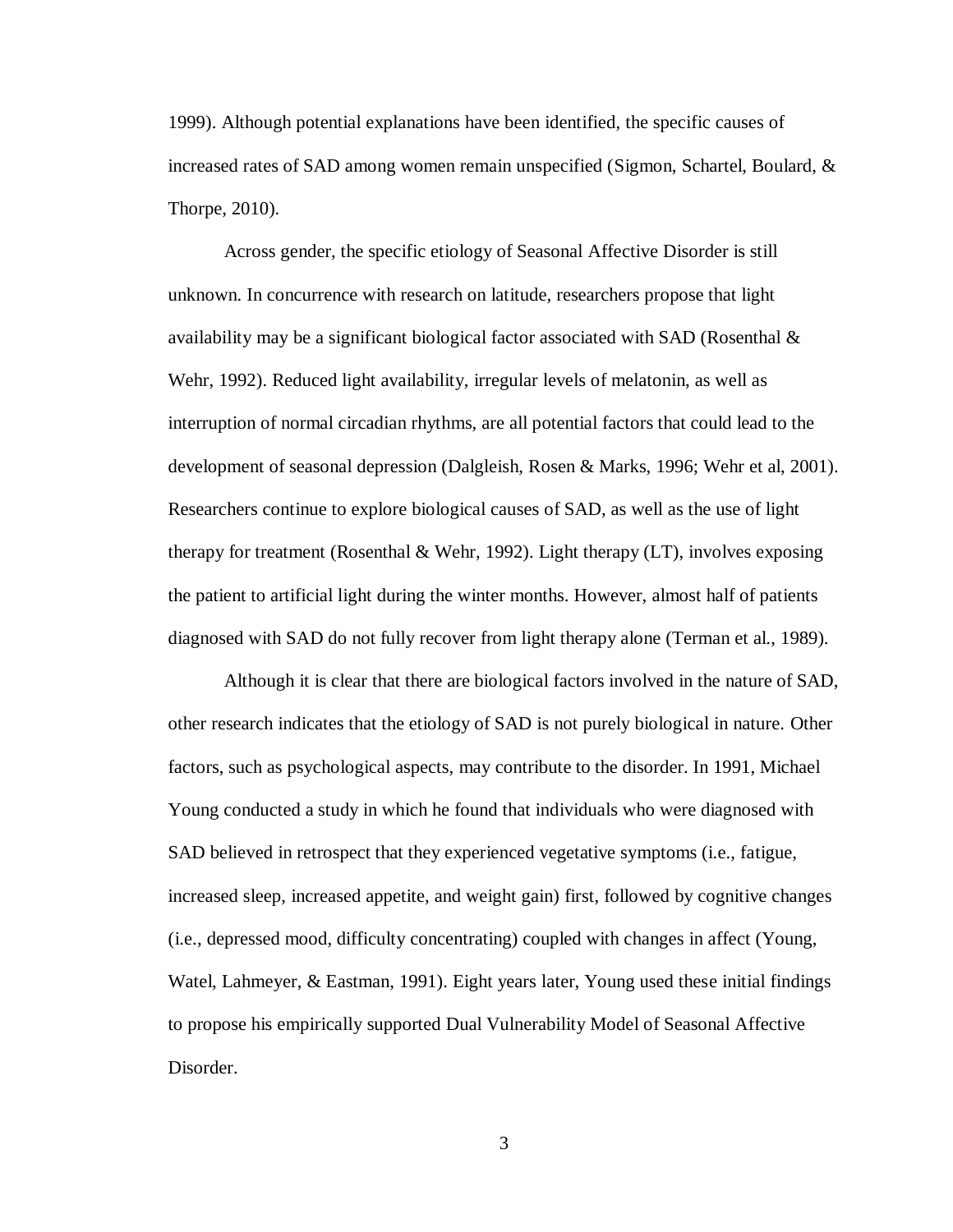Young (1999) proposed that individuals with clinically diagnosed SAD have a vulnerability to be negatively impacted physiologically by fluctuations of weather and environment during the changing seasons (with excessive fatigue, increased appetite, and weight gain). Coupled with this initial vulnerability, Young proposed that individuals with SAD are also susceptible to the development of mood and cognitive disorders. This dual vulnerability model attempts to demonstrate a depressive diathesis, in which the psychological vulnerabilities actively interact with and are triggered by the vegetative changes in the environment (Young, 1999). The Dual Vulnerability Model continues to be a widely referenced theory in exploring the etiology of SAD that attempts to include psychological factors in its development.

Given that the potential etiology of SAD has been identified as extending beyond basic biological factors, there are broad ranges of possibilities for treatment options. Rohan (2007) looked at the effectiveness of light therapy (LT), cognitive-behavioral therapy (CBT), and their combination in the treatment of SAD. Adult participants with a diagnosis of SAD were randomly assigned to be in the CBT, LT, combination, or control condition, for a six-week treatment period. Results indicated that with a combination of LT and CBT, there was a significantly lower rate of remission (20%), when compared to the control group's remission rate of 73%. Cognitive-behavioral therapy, which is modified to target SAD, may be an effective therapy option for those affected by the disorder, especially in combination with light therapy (Rohan et al., 2007).

In addition to biological and psychological models, cognitive-behavioral processes have also been researched to gain insight regarding the development and maintenance of SAD. Rumination (Nolen-Hoeksema, 1987) is an example of a cognitive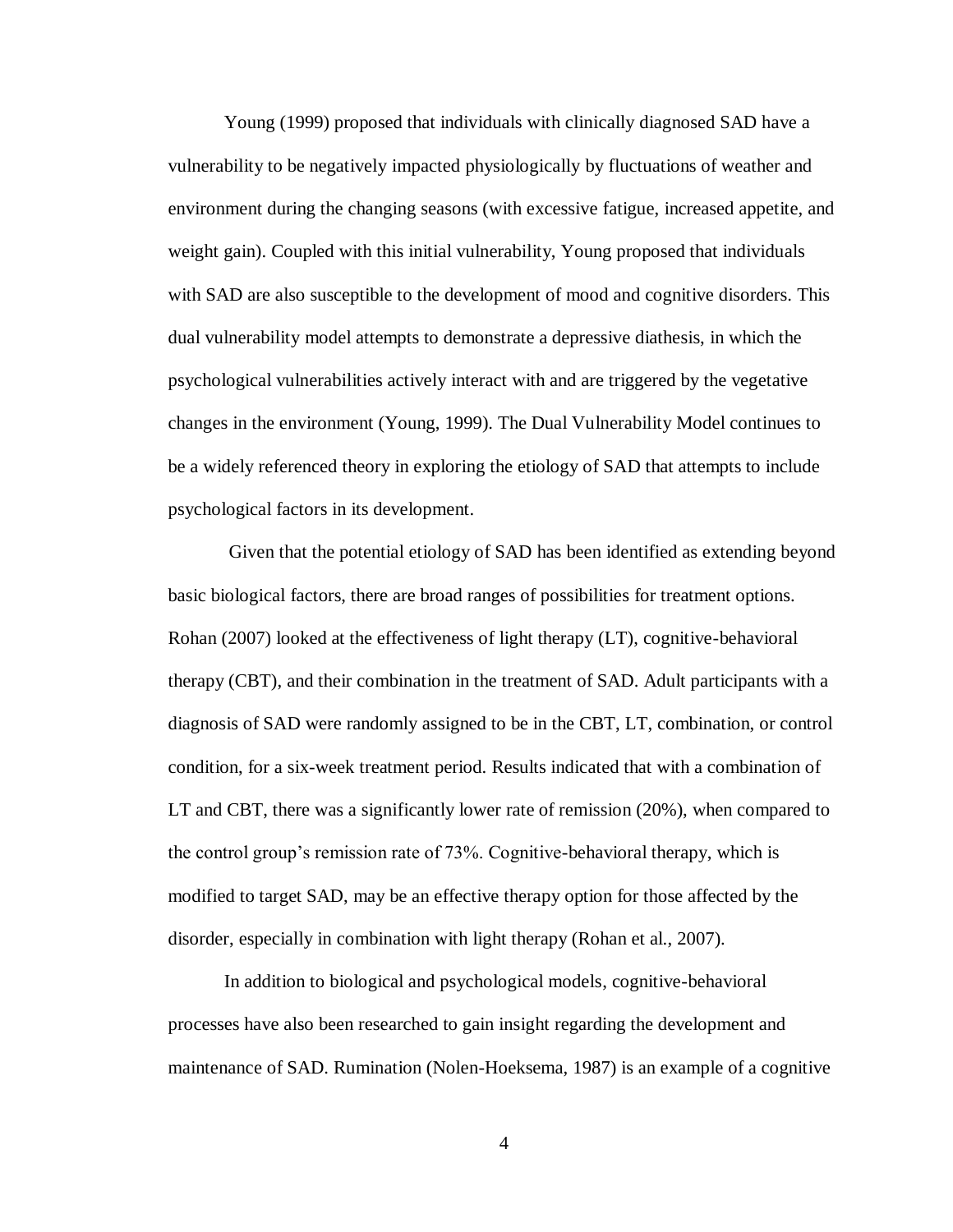process that is thought to have an effect on seasonality and Seasonal Affective Disorder. Those with a predisposition to dwell on thoughts and feelings in response to low mood are considered to have a ruminative response style. This ruminative response style has been shown to predict those at risk to develop nonseasonal depression, as well as how severe that episode is (Nolen-Hoeksema, 1991; Nolen-Hoeksema et al., 1997).

Sigmon and colleagues (2009) conducted two studies investigating the role of rumination in predicting seasonality. The first study investigated whether rumination, current weather conditions (i.e., mean temperature, photoperiod) and weather attitudes (i.e., how subjects thought the weather impacted them) were predictors of seasonality, using questionnaire responses. The Seasonal Pattern Assessment Questionnaire (SPAQ; Rosenthal et al. 1984) was used to assess levels of seasonality, and the Rumination Subscale of the Response Styles Questionnaire (RUM; Nolen-Hoeksema & Morrow, 1991) was used to assess levels of rumination in participants. Results indicated that females reported significantly higher levels of both seasonality and rumination, and results indicated that seasonality levels were predicted by current level of depressed mood, rumination tendency, current weather conditions, and weather attitudes. Results also indicated that rumination was a significant predictor of seasonality in women alone, not men (Sigmon et al., 2009).

Using the findings from the first study as a guide, Sigmon and colleagues (2009) conducted a second study in which participants completed identical surveys, but were divided into groups of high and low seasonality. Those participants who were identified as having subsyndromal levels of SAD (S-SAD) began the study with higher levels of depression and rumination than controls. It was found that the group of females high in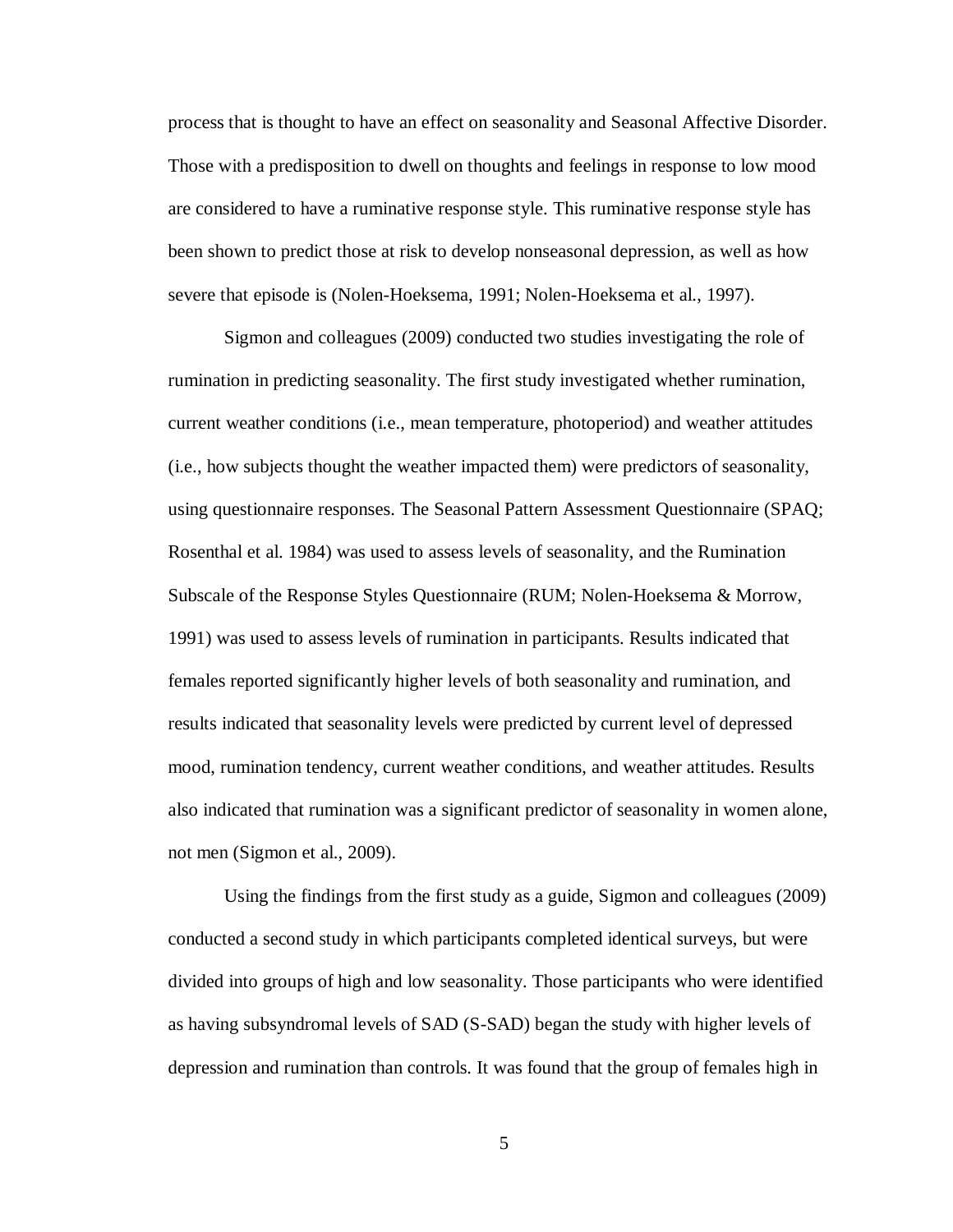seasonality (S-SAD) was the only one in which rumination was a significant predictor of depression. These two studies are significant in exploring the link between tendency to ruminate and the prediction of seasonal depression.

Rumination is not the only cognitive-behavioral process that has been investigated. In his later research, Young (2008) examined the symptoms of SAD within his Dual Vulnerability Model using two studies. The Dual Vulnerability Model was initially proposed to explore the initial onset of SAD over a period of weeks. Young proposed that his model could be extended to look at daily symptomatology. According to Young, on any one day, individuals who experience SAD symptoms will report a varying severity of vegetative symptoms. This contention holds especially true during the fall and the spring, when there is more variability of vegetative symptoms as a result of the inconsistent weather patterns. Young's hypothesis asserted that daily cognitiveaffective symptoms, or daily moods, fluctuate in response to these varying vegetative symptoms. In addition, the relationship between these two pieces of symptomatology is moderated by susceptibility to mood disorders (Young, Reardon, & Azam, 2008).

Young used two separate studies to explore his hypothesis. In both studies, participants recorded vegetative symptoms and mood variability daily. In the first study, Young used a non-clinical sample of college students who self-reported vegetative symptoms and changes in mood using the Seasonal Patterns Assessment Questionnaire (SPAQ), every day for an estimated eight weeks. Furthermore, participants were assessed for trait neuroticism, as well as trait ruminative response style. In the second study, Young used a clinical sample of individuals formally diagnosed with SAD. He examined their actual cognitive-affective symptoms and fatigue level, as well as their self-reported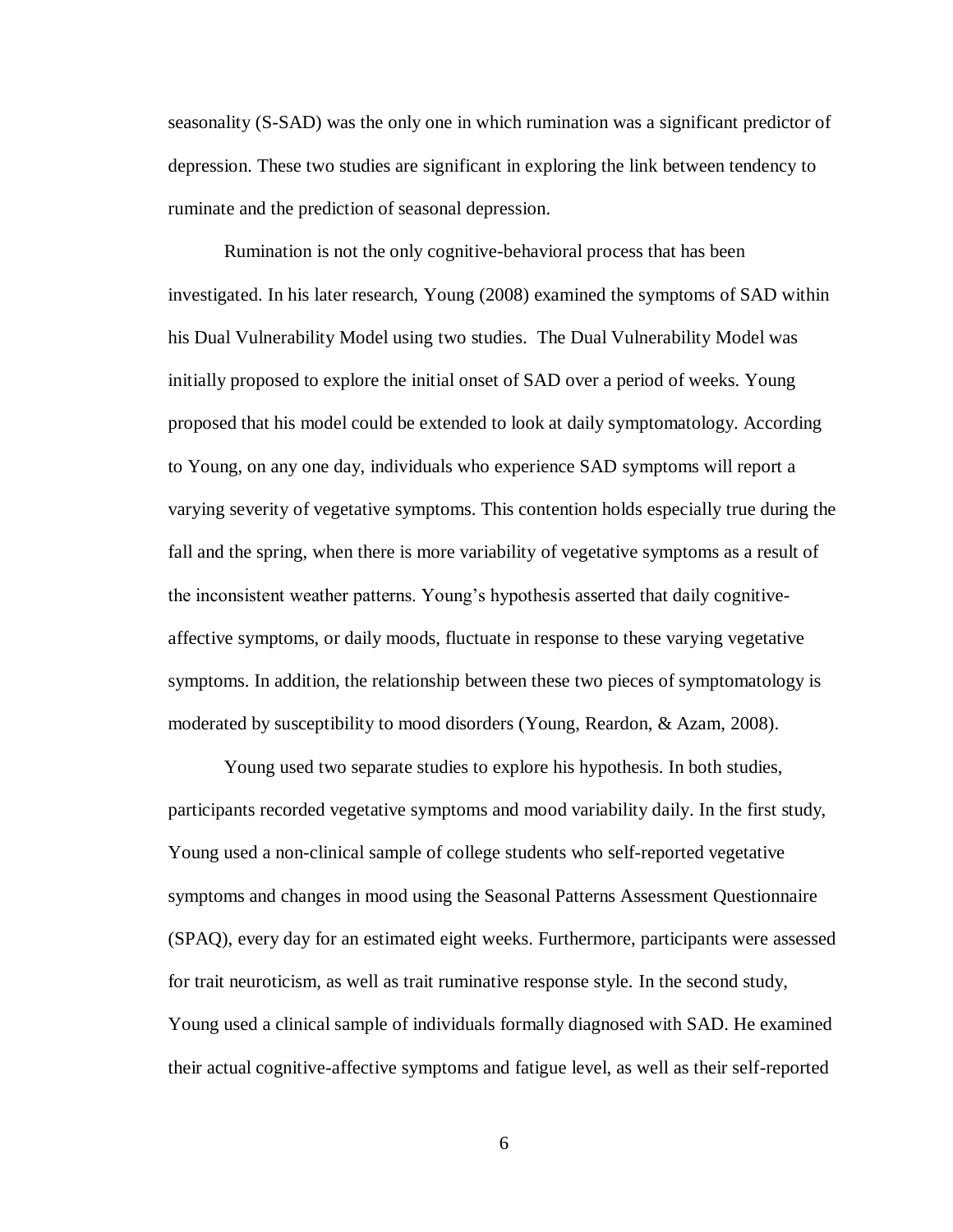measures of cognitive-affective symptoms and fatigue for 14 consecutive days (Young, Reardon, & Azam, 2008).

In both samples, Young and colleagues (2008) found that cognitive vulnerability to mood disorders interacts with vegetative symptoms to predict the mood and affect patterns consistent with SAD symptomatology. Consequently, and significant with Young's initial hypothesis, both studies supported the proposal that rumination could be a moderating factor that affects the relationship between daily cognitive-affective symptoms and vegetative symptoms, Specifically in the second study, Young found that there was indeed a positive correlation between level of rumination on fatigue and low mood. The results of both studies suggest that rumination was a significant contributor to the negative impact on symptoms of SAD (Young, Reardon, & Azam, 2008). These noteworthy results suggest that specific cognitive vulnerabilities can contribute to the development and maintenance of SAD, in turn affecting physical health and well-being.

Other researchers have examined cognitive-behavioral factors that may be associated with SAD and also investigated the link between seasonal and nonseasonal depression. For example, Rohan and colleagues (2003) examined whether different pyschophysiological, cognitive, and biological factors associated with depression (i.e., negative automatic thoughts, activity enjoyment, activity frequency, response style, and dysfunctional attitude) were also associated with SAD. The study matched women with a clinical diagnosis of SAD with female control participants. The researchers used the Seasonal Pattern Assessment Questionnaire (SPAQ; Rosenthal et al., 1984), Automatic Thoughts Questionnaire (ATQ; Hollon & Kendall, 1980) and the Pleasant Events Questionnaire (PES; MacPhillamy & Lewinsohn, 1982), to collect information on the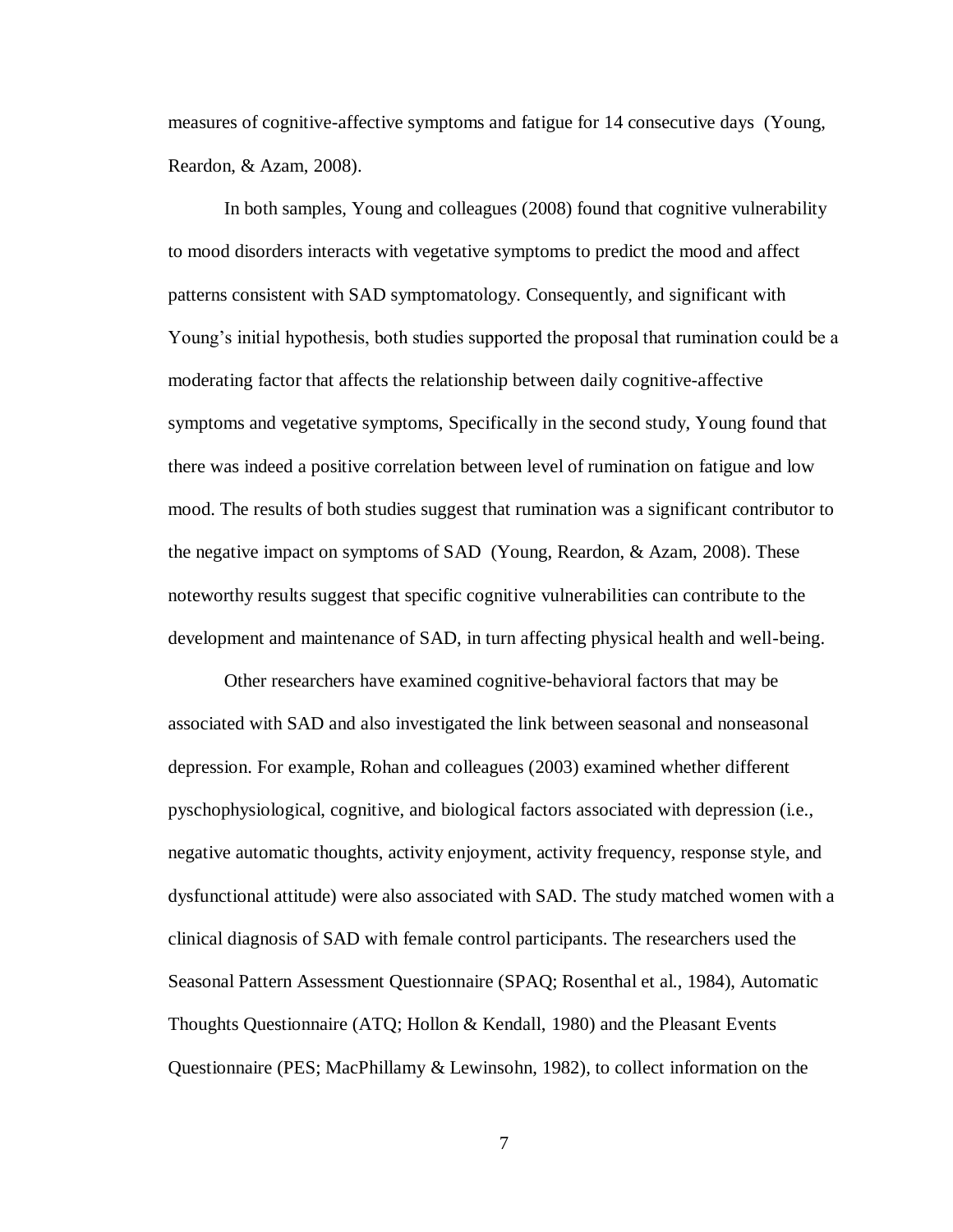specific factors. In addition to these specific questionnaires, participants completed a psychophysiological task in which they observed outdoor photographs with different light intensities involved (i.e., bright light/sunny, low light/cloudy, and indistinguishable light). Participants observed the photos as their skin conductance responses (SCR) were measured (Rohan, Sigmon, & Dorhofer, 2003).

The researchers (Rohan, Sigmon, & Dorhofer) found that female participants with a history of SAD reported more symptoms of depression than controls without a history of SAD, as well as more automatic negative thoughts. These results suggested that the automatic thought patterns appearing within the SAD history women were more trait-like than the automatic thoughts typically found in nonseasonal depression. Furthermore, ruminative response style was found to be a predictor of SAD severity during the winter. A pattern of decreasing activity enjoyment from the fall that led to a more sedentary lifestyle in the winter was also found in women with a history of SAD. The results of this study were similar to the results found with nonseasonal depression, and pointed out a correlation that helps to further clarify the etiology of SAD as it is related to cognitive-behavioral factors (Rohan, Sigmon, & Dorhofer, 2003).

The psychophysiological measures mentioned have been employed in other studies of Seasonal Affective Disorder (SAD) as well, and can be helpful when trying to distinguish depression from seasonal depression. Sigmon and colleagues (2007) conducted a study in which participants were screened and placed in the Major Depression group (MDD), Major Depression with a seasonal specifier (MDD-SD), or control group. These participants watched videos of local scenes in both the summer and the winter months. The participants were told to imagine themselves in the scenes and to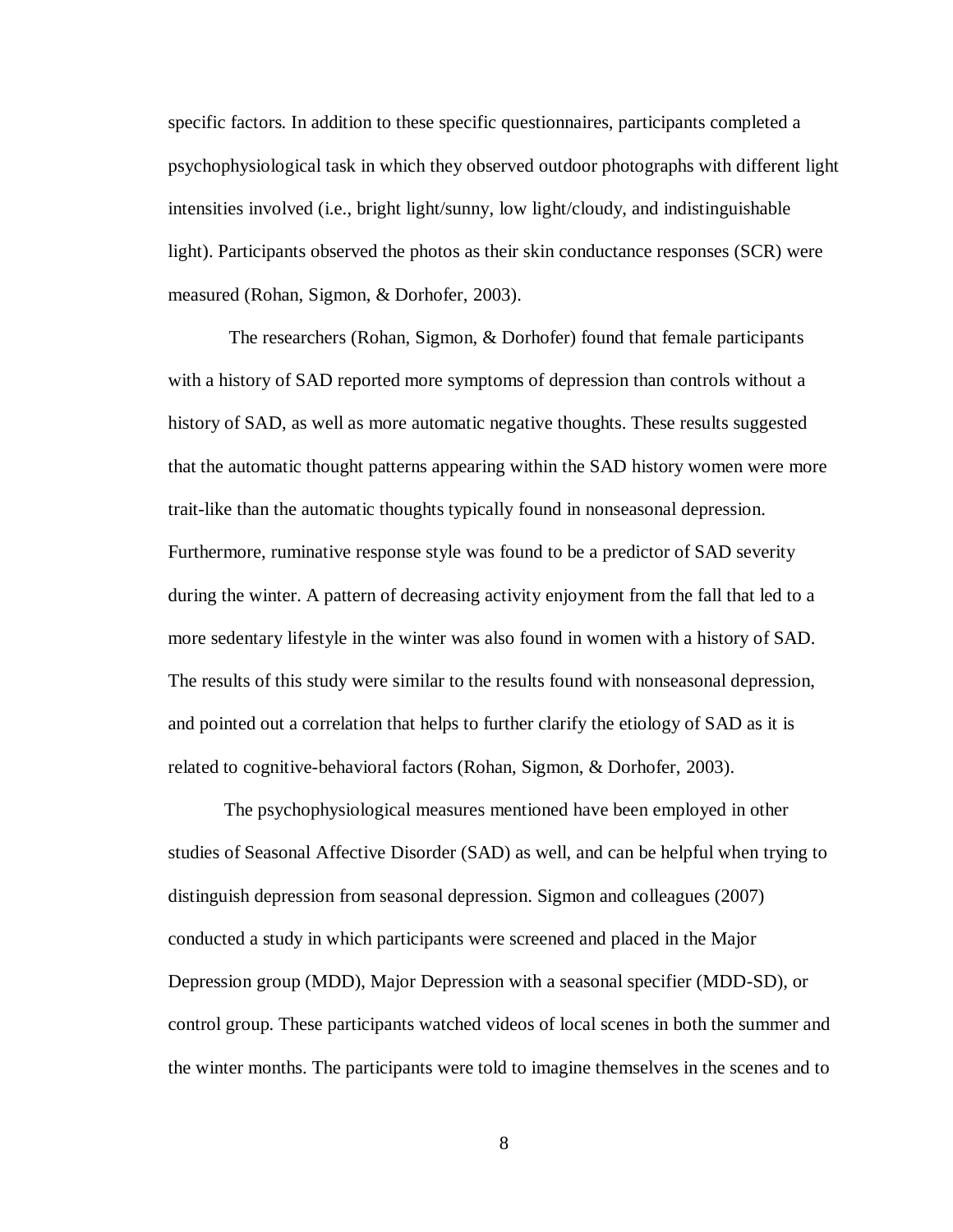imagine what they might be doing or feeling. Prior to the task, skin conductance level (SCL) was recorded as a baseline, and any significant skin conductance responses (SCR) above that baseline were recorded. In addition to the video task, participants participated in a modified Stroop Task where they were presented with four different categories of words: dark related (i.e., blackness), depressive (i.e., hopeless), light related (i.e., sunshine), and neutral (i.e., bold). Reaction time was measured by how quickly the participants were able to color-code by pressing the corresponding key that matched the color of the word on the screen (Sigmon et. al, 2007).

Results indicated that individuals with seasonal depression (MDD-SD) became more psychophysiologically aroused in response to the winter scenes than individuals with nonseasonal depression (MDD) and controls. This difference in arousal could help researchers to discriminate between seasonal and nonseasonal depression, although it is unclear if the arousal response is an inclination towards experiencing SAD symptoms, parallel response to a current episode of SAD, or a result of already experiencing an episode of SAD (Sigmon et. al, 2007).

Analysis of the modified Stroop Task indicated that individuals with both seasonal and nonseasonal depression (MDD-SAD and MDD) took significantly longer to code the depressive and dark words than controls did. This may indicate an attentional bias to depressive stimuli. In addition to depressive and dark words, those individuals in the MDD group took a longer time to code all categories of words when compared to MDD-SAD and control groups. These findings reveal the possibility of specific differences between seasonal and nonseasonal depression (Sigmon et al., 2007).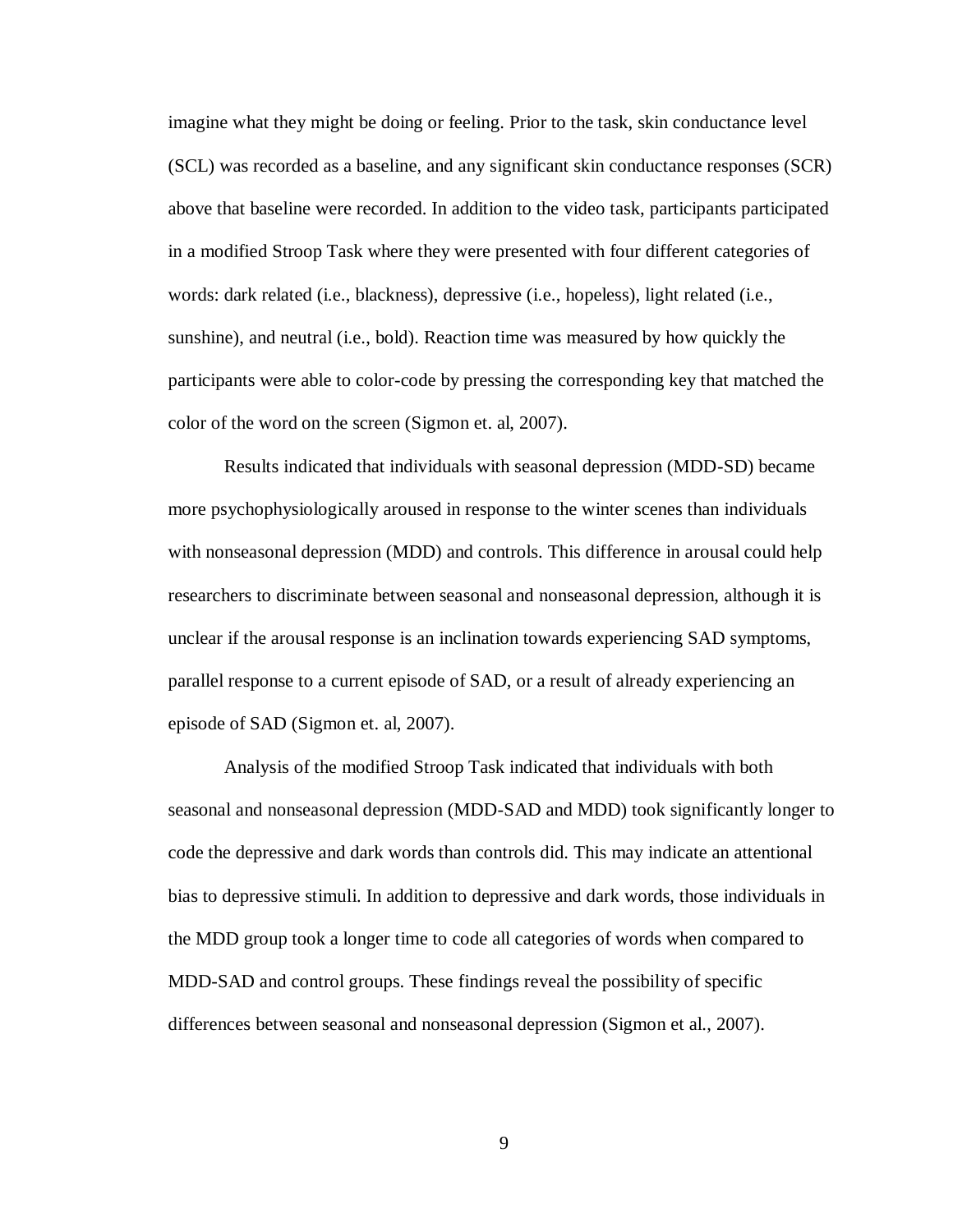Other research has examined how individuals with SAD and nonseasonal depression may report or exhibit different reactions to seasonal stimuli (Sigmon et al., 2006). Sigmon and colleagues (2006) <sup>l</sup>ooked at stress reactivity and coping skills, using participants diagnosed with both seasonal and nonseasonal depression, as well as controls who had no history of depression. The hypothesis was that individuals suffering from both types of depression would have higher psychophysiological arousal to a general stress task than the nondepressed control group. It was predicted that depressed individuals in both the seasonal and nonseasonal groups would use more avoidant strategies than controls when coping with their stress, and that seasonally depressed participants would use more seasonal-specific coping styles (e.g., increasing the use of artificial light). It was also hypothesized that depressed individuals in both groups would report stressful life events having a greater impact on them over the past 6 months than the non-depressed individuals (Sigmon et al., 2006).

The study was conducted with 53 participants, and utilized measures such as the Structured Clinical Interview (SCID; Spitzer, Williams, Gibbon, & First, 1992), Life Experiences Survey (LES; Sarason et al., 1978), the COPE scale (Carver, Scheier, & Weintraub, 1989), and the SAD-COPE scale (Sigmon, 2005). Skin conductance was also measured during the completion of a stressful anagram task. Results indicated that participants in the depressed group did indeed report using more avoidance style coping than those in the control group, and seasonally depressed participants reported using more seasonal-specific coping strategies. Both depressed groups reported that negative life events had a larger impact on them than controls did. Participants were introduced to an anagram task, in which they received ten anagrams. Half of the anagrams were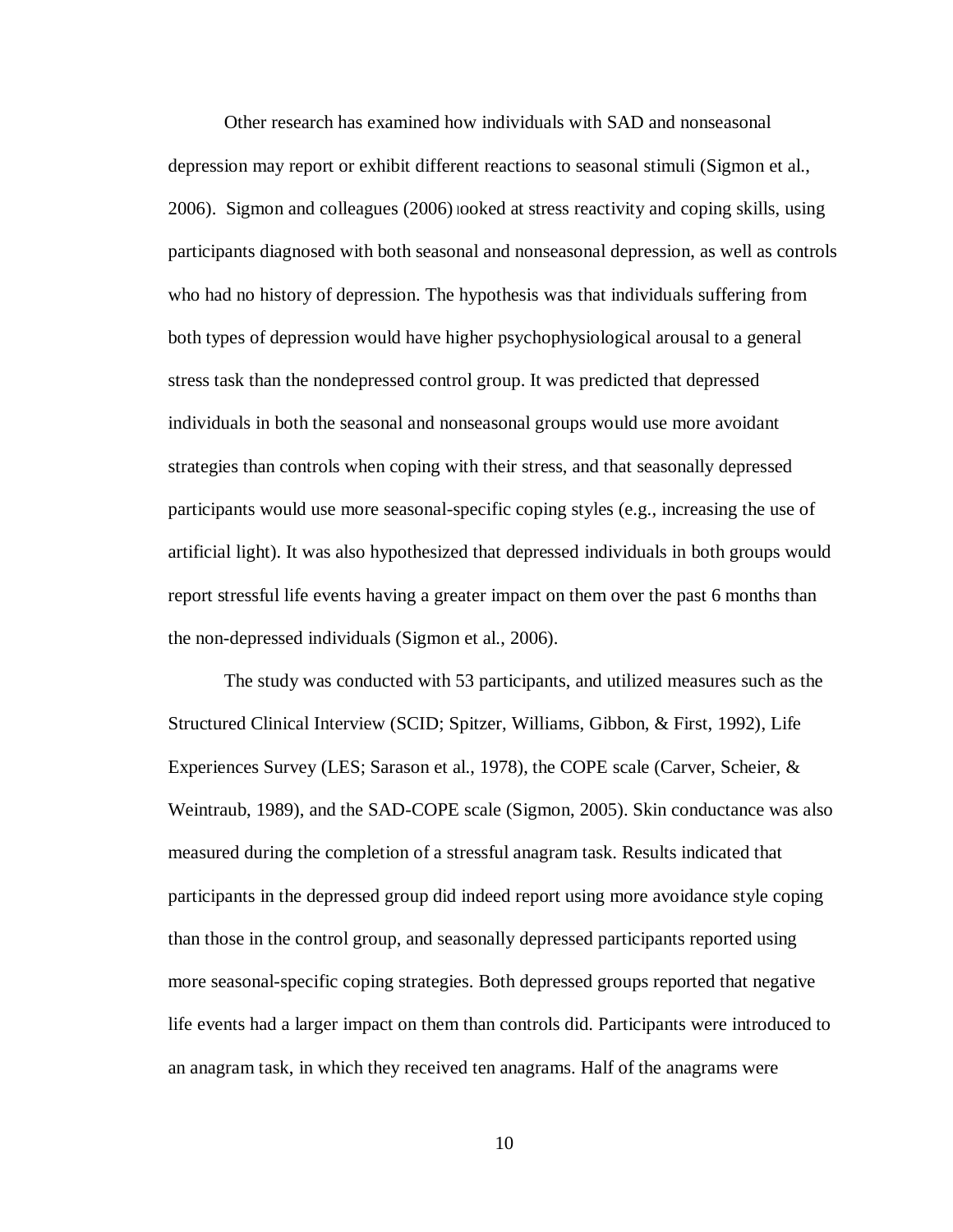solvable, but half were unsolvable and meant to create a stressor. Only nonseasonal depressed participants had more arousal in reaction to the stressor than controls. These results suggest that seasonal and nonseasonal depression are not identical disorders. By comparing and contrasting the different types of depression, researchers will better be able to distinguish and understand the unique aspects of SAD as they develop treatments (Sigmon et al., 2006).

Sigmon and colleagues (2010) conducted another study to again compare and contrast individuals with major depression (MDD), major depression with a seasonal specifier (MDD-SAD), and controls, this time examining activity level frequency, activity enjoyment, and seasonal mood variations. Participants were assessed using the Structured Clinical Interview for DSM-IV Axis I Disorders (SCID; First et al. 1995), the Seasonal Pattern Assessment Questionnaire (SPAQ; Rosenthal, Bradt, & Wehr, 1984), and the Activity Level Questionnaire (ALQ; Boulard et al., 2000). Results indicated that women with both MDD and MDD-SAD reported less enjoyment of activity as well as lower activity frequency during the entire year, and more prominently during winter months. Those women with SAD reported that their mood and energy increased with an increase in both temperature and sunshine. This study highlights the implications of depressive disorders to physical health, and the need to find effective treatment tailored appropriately for the differences between Major Depressive Disorder and Seasonal Affective Disorder (Sigmon, Schartel, Boulard, & Thorpe, 2010).

Once a literature review has been conducted, it becomes clear that the specific comparison of, and distinction between, seasonal and non-seasonal depression, has been explored only a few times. Additionally, sex differences (i.e., differences in the ways that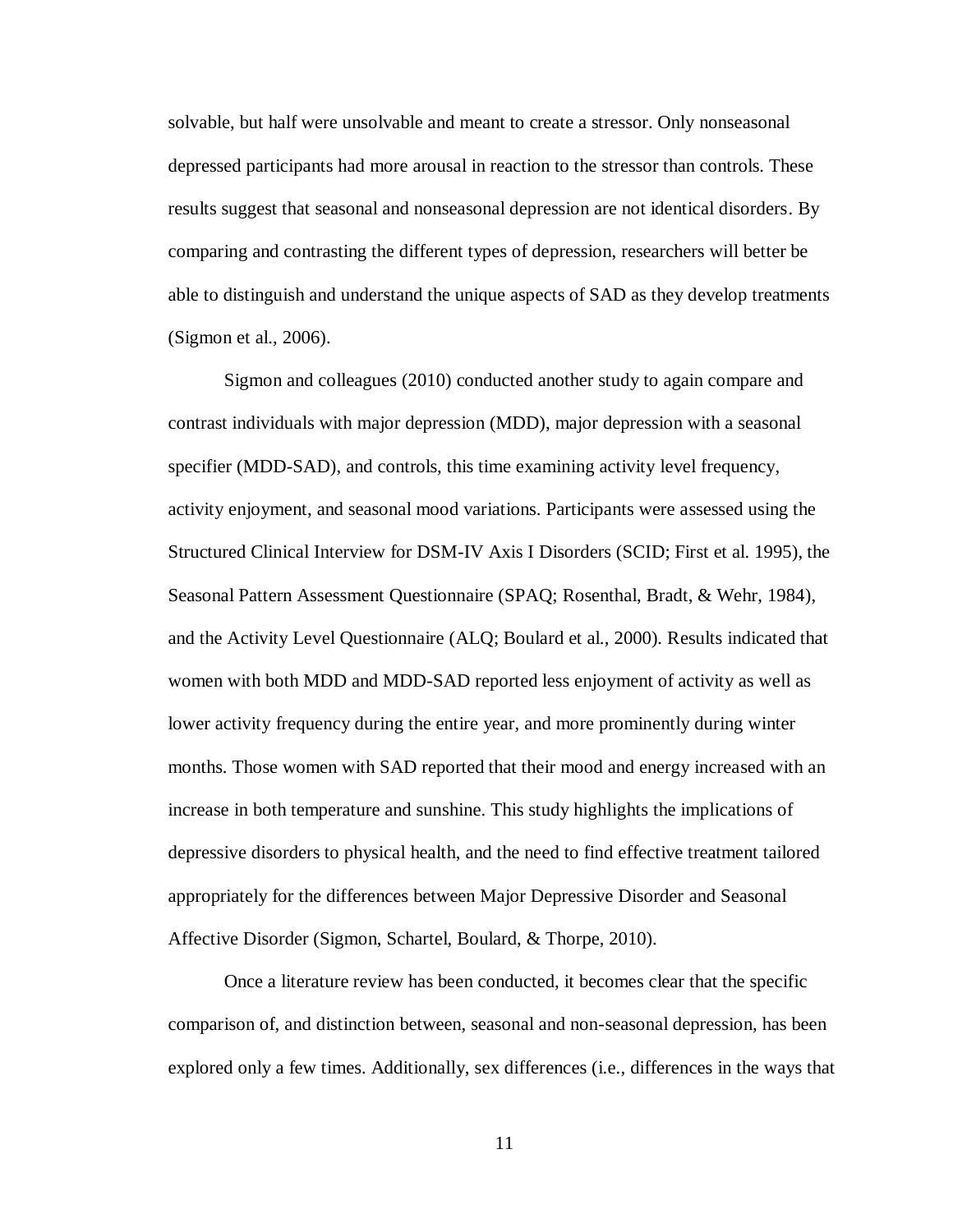men and women experience symptomatology of depression and cope with depression) are often addressed. Various studies, particularly those concerning the ruminative response (Nolen-Hoeksema, 1991; Nolen-Hoeksema et al., 1997; Young, Reardon, & Azam, 2008) highlight the idea that negative responses to distress can increase the risk of developing mood disorders, as well as exacerbate the symptoms of mood disorders. The Sigmon and colleagues (2009) study supported the idea there are gender differences in negative responses to stress, when results indicated that rumination was a significant predictor of seasonality in women, but not men. These results suggest that the different ways men and women respond to stress could impact health levels and act as a guide to identify at-risk individuals for prevention and treatment of mood disorders.

Rumination is just one example of a potentially maladaptive response to stress. The COPE scale (Carver, Weintraub, & Scheier, 1989) contains 15 subscales that provide examples for how an individual could respond to stress, making it a useful tool to explore possible predictors of seasonality and Seasonal Affective Disorder (SAD). Unfortunately, the majority of literature that expressly explores coping mechanisms focuses on nonseasonal depression.

The current study aims to address this gap in research and direct attention specifically towards seasonal depression. By comparing the ways that men and women cope, gender differences can be further identified. Once the differences in coping strategies between genders are isolated, they can be further used to explore how they may impact levels of seasonality and symptomatology of seasonal depression in men and women, and to address the astounding 4:1 ratio of the prevalence of Seasonal Affective Disorder in women vs. men (Lucht and Kasper 1999). It was hypothesized that, overall,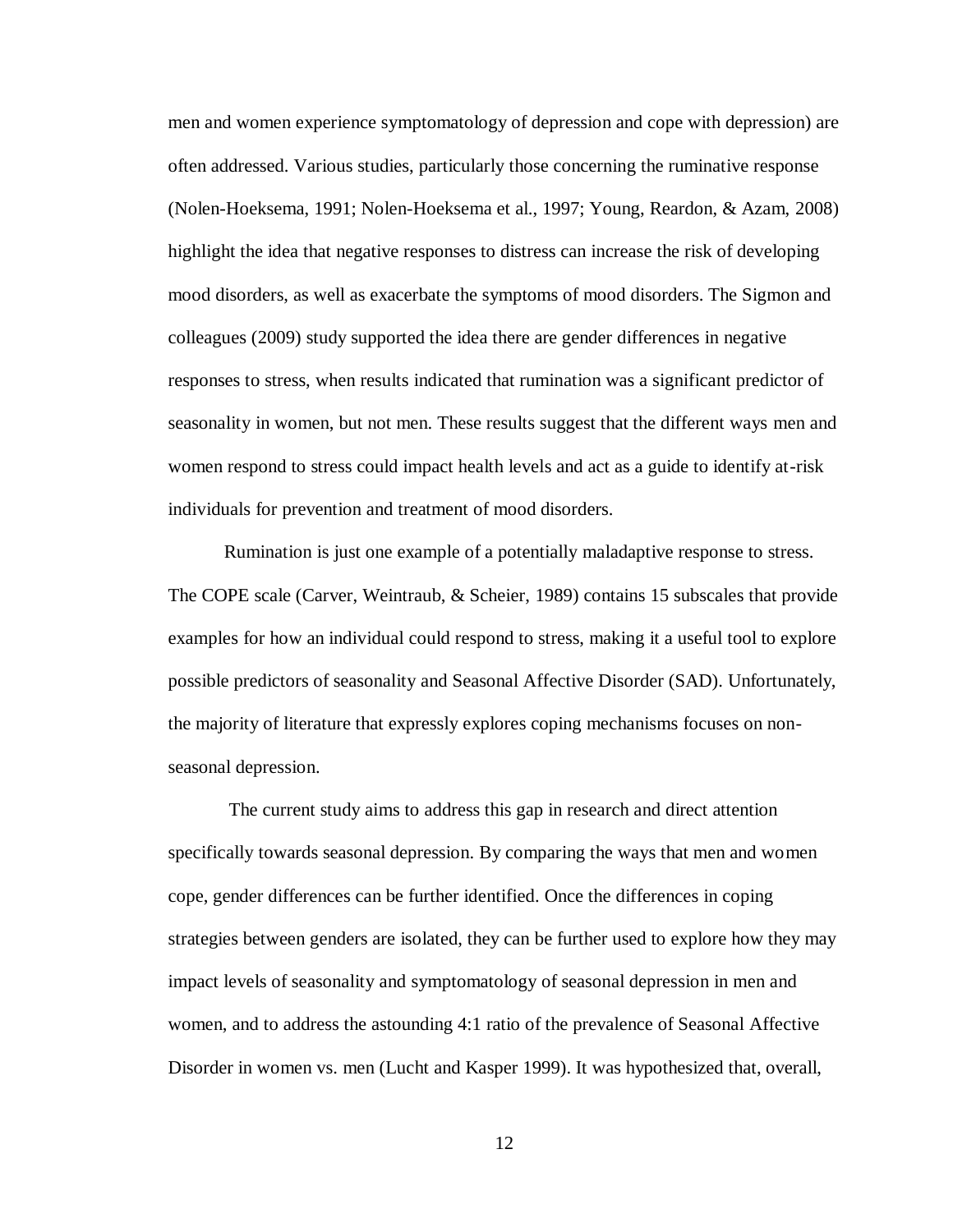males and females use different coping strategies to deal with stressful life events. In addition, it was hypothesized that maladaptive coping strategies (e.g., mental disengagement) and cognitive processes (i.e., rumination, negative automatic thoughts, seasonal attitudes, perceived impact of weather conditions) are significantly related to seasonality.

# **Methods**

#### *Participants and Procedure*

In the original data set, individuals ( $N = 607$ ; 210 males; 397 females) were undergraduate students recruited through the University of Maine psychology department, who received course credit for participation. Ages ranged from 18 to 65 years, and the mean age was 20.36 ( $SD = 5.16$ ) years. Of the 607 participants, 592 of them, or 97.5%, identified as Caucasian/White. There were 7 African American participants; 2 were Native American; 3 were Asian; and 3 were Hispanic. The participants answered a series of questionnaires about seasonality, negative thoughts, and rumination. The present study used a selection of these questionnaires to assess its hypotheses.

#### *Measures*

#### *Seasonal Pattern Assessment Questionnaire (SPAQ)*

The Seasonal Pattern Assessment Questionnaire (SPAQ; Rosenthal, Bradt, & Wehr, 1984) is a measure designed to be used a trait screening measure that assesses seasonality level, or the degree to which an individual's mood and behavior changes with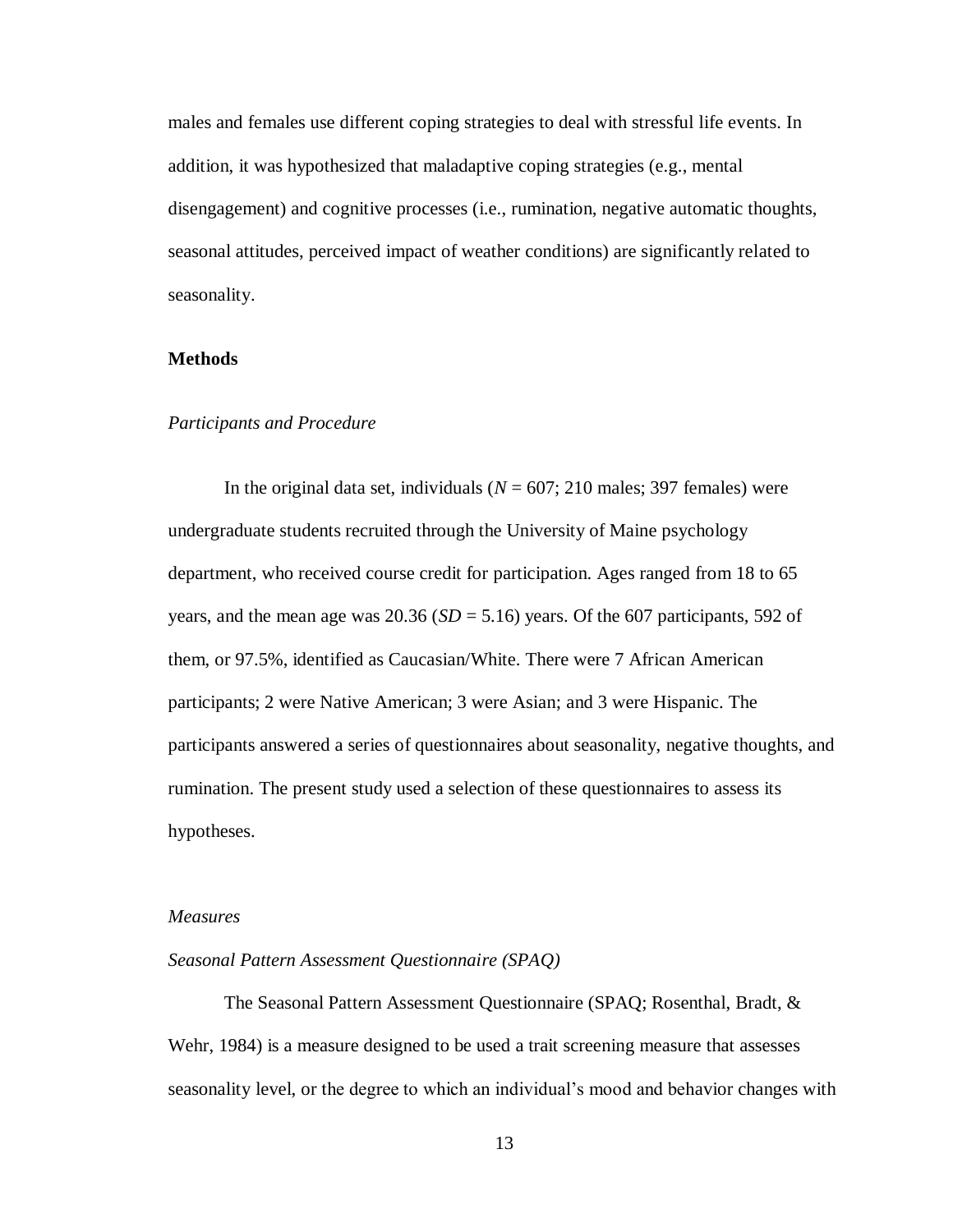the seasons. Regularly used as a screening instrument, the SPAQ can identify individuals as having seasonal depression, or subsyndromal levels of SAD (S-SAD). The Global Seasonality subscale (GSS), which contains 6 items, is rated on a scale of 0 (*no change*) to 4 (*extremely marked change*), to reveal how much sleep length, mood, appetite, social activity, weight, and energy level are impacted by the changing seasons. GSS scores range from 0 to 24, with scores  $> 10$  indicating the presence of moderate to severe seasonality. In addition, participants self-report the severity of the change they experience on a scale from 1 (*mild*) to 5 (*disabling*), and also report if these changes are a problem for them. The SPAQ has an additional subscale of ten weather related items (i.e., sunny, cloudy, hot, cold), and participants rate these weather conditions on a scale from -3 (*very low spirits*) to 3 (*markedly improves mood or energy*).

#### *Seasonal Attitudes Scale (SAS)*

The Seasonal Attitudes Questionnaire (SAQ; Sigmon, Rohan, Boulard, Whitcomb, & Dorhofer, 2000; Sigmon et al., 2007) contains 25 items. These were designed to assess trait-like attitudes, thoughts, and behaviors toward the changing seasons (e.g., "I feel the worst during the winter months," "As winter approaches, I start to feel down toward the changing seasons"). Items are rated on a 1 (*does not describe me at all*) to 7 (*describes me very well*). Scores can range from 25 to 175. Scores range from 25 to 100 in the normal population and individuals who have SAD generally score between 130 and 175 (Sigmon et al., 2007). This measure has sufficient psychometric properties.

#### *The Automatic Thoughts Questionnaire*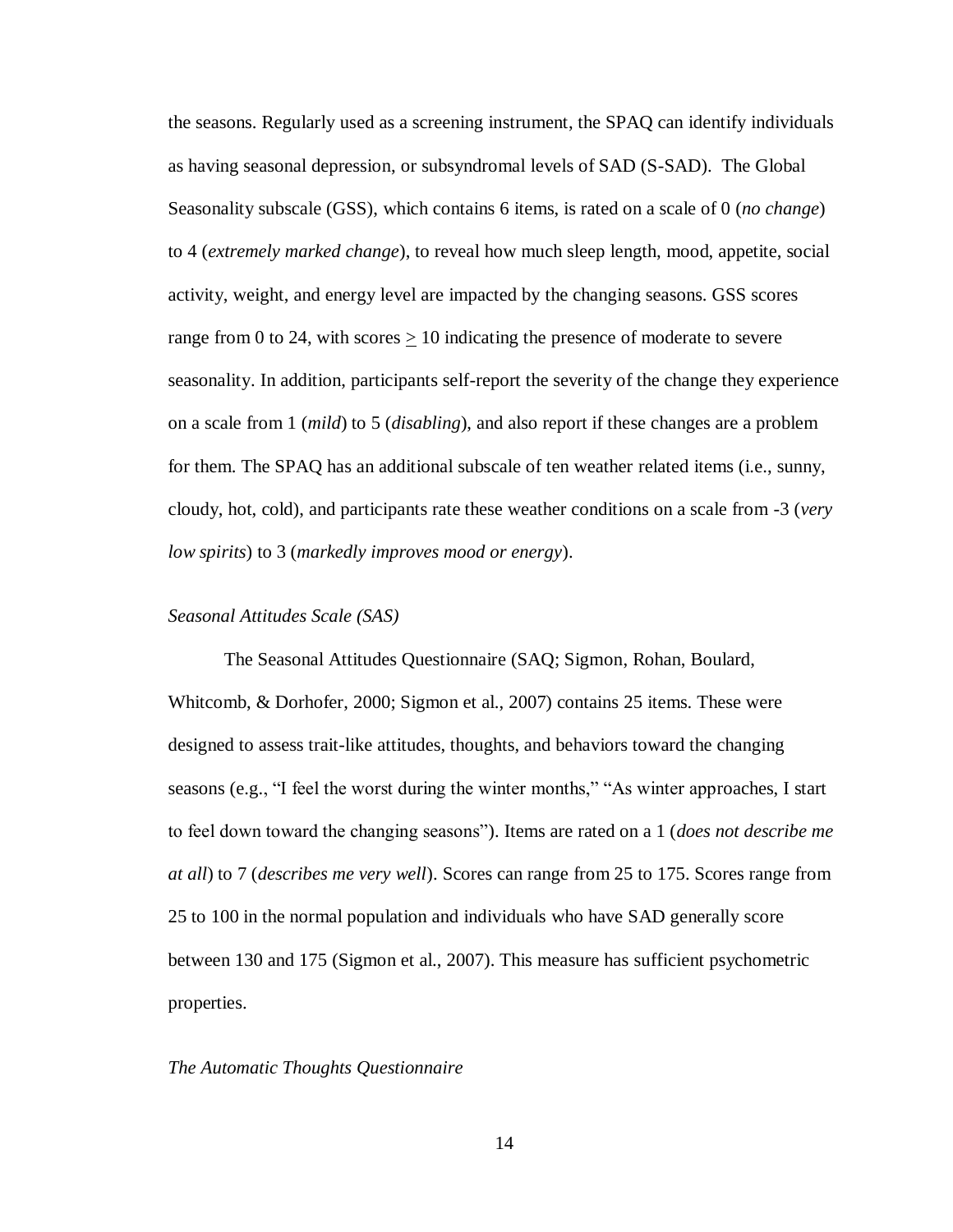The Automatic Thoughts Questionnaire (ATQ; Hollon & Kendall, 1980) measures the frequency of negative thoughts about the self, and is consistent with Beck's theory of depression (Beck et al., 1979). The survey looks at 4 different aspects of these negative thoughts: personal maladjustment and desire for change (PM/DC), negative selfconcepts and negative expectations (NS/NE), low self-esteem (LSE), and helplessness. The ATQ has 30 items that are rated by how often it occurs, ranging from "*not at all*" to "*all the time*." Scores can range from 30 to 150. The higher the total score, the more automatic negative thoughts about the self an individual is likely to report.

The ATQ can adequately distinguish depressed from non-depressed participants. It has demonstrated high internal consistency (e.g., coefficient alpha of .94) in depressed participants (Hollon & Kendall, 1980). In addition, it has demonstrated split-half reliability of  $r = .91$  and high correlations with other depression measures (Hollon  $&$ Kendall, 1980).

#### *Rumination Subscale of the Response Styles Questionnaire (RSQ)*

The Response Styles Questionnaire (RSQ; Nolen-Hoeksema et al., 1991) was created to measure how individuals normally respond to depressed mood. This measure is composed of 32 items assessed with a four-point Likert-scale of frequency. Responses range from 0 (*almost never*) to 3 (*almost always*). The RSQ has two subscales, the Ruminative Response Scale (RRS) and the Distractive Response Scale (DRS). The Rumination Subscale of the Response Styles Questionnaire (RUM; Nolen-Hoeksema & Morrow, 1991) is made up of 21 items (e.g., "think about how sad you feel"), also rated on a scale from 0 (*almost never*) to 3 (*almost always*). Scores can range from 0 to 63.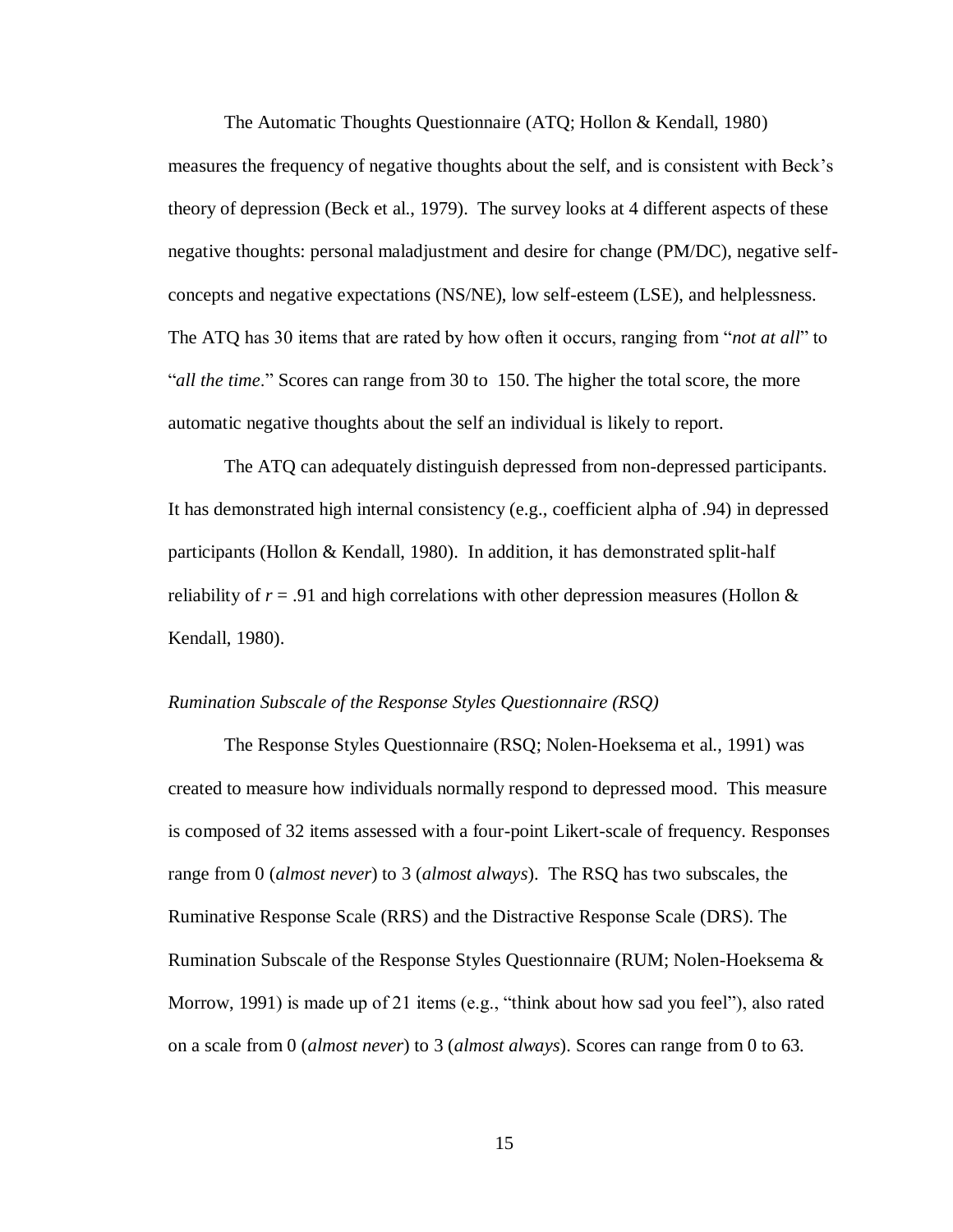## *COPE Scale*

The COPE (Carver, Scheier, & Weintraub, 1989) measures the various coping strategies that an individual may employ when dealing with stressful situations. The original COPE scale has 15 subscales: Positive Reinterpretation and Growth ("I learn something from the experience"), Active Coping ("I do what has to be done, one step at a time"), Planning ("I make a plan of action"), Seeking of Social Support for Emotional Reasons ("I discuss my feelings with someone"), Seeking of Social Support for Instrumental Reasons ("I try to get advice from someone about what to do"), Suppression of Competing Activities ("I put aside other activities in order to concentrate on this"), Religion ("I put my trust in God"), Acceptance ("I get used to the idea that it happened"), Mental Disengagement ("I daydream about things other than this"), Focus on Venting of Emotions ("I get upset and let my emotions out"), Behavioral Disengagement ("I just give up try to reach my goal"), Denial ("I act as though it hasn't even happened"), Restraint Coping ("I make sure not to make matters worse by acting too soon"), Alcohol/Drug Use ("I use alcohol or drugs to make myself feel better"), and Humor ("I laugh about the situation").

These fifteen subscales are combined into a higher-order factor structure that consists of four factors: problem-focused coping, emotion-focused coping, avoidance, and acceptance. These factors are established as having acceptable psychometric properties in prior research studies (Sigmon, Stanton, & Snyder, 1995; Sigmon, Whitcomb-Smith, Rohan, & Kendrew, 2004).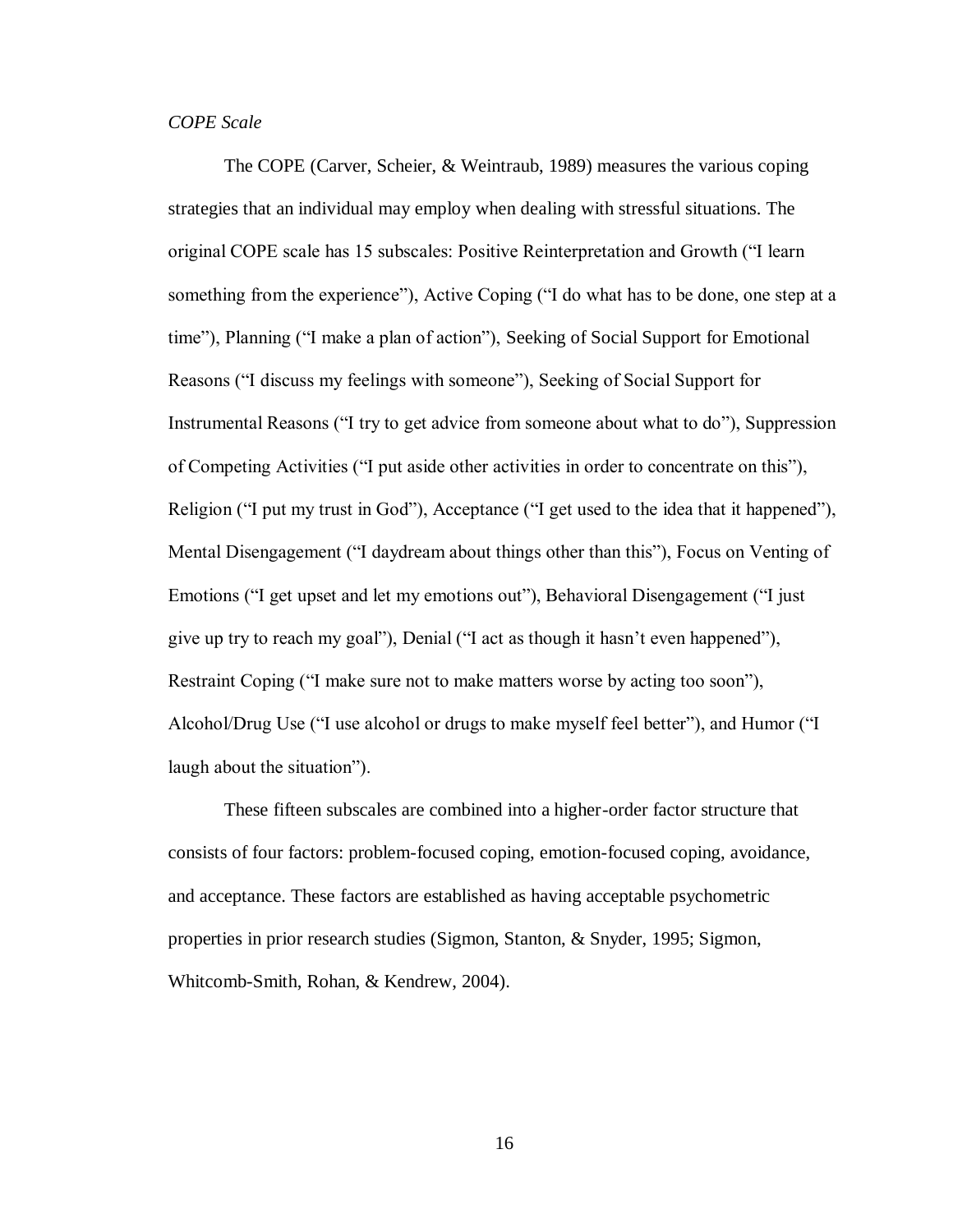#### **Results**

#### *Questionnaire Results*

In order to examine gender differences for the 15 COPE subscales, a MANOVA was conducted. Results indicated a significant effect for gender, Wilk's  $\lambda$  (15, 590) = 12.88, *p*  $<$  .001, partial  $\eta^2$  = .25]. Follow-up univariate analyses indicated significant differences between genders for positive interpretation,  $F(1,604) = 8.95$ ,  $p = .003$ , partial  $\eta^2 = .02$ , social emotional support,  $F(1,604) = 119.01$ ,  $p < .001$ , partial  $\eta^2 = .16$ , social instrumental support,  $F(1,604) = 48.81$ ,  $p = .000$ , partial  $\eta^2 = .08$ , mental disengagement,  $F(1, 604) = 9.95, p = .002$ , partial  $\eta^2 = .016$ , humor coping,  $F(1, 604) = 7.58, p = .006$ , partial  $\eta^2 = 0.13$ , alcohol/drug use *F* (1,604) =7.17, *p* = .008, and emotional venting,  $F(1,604) = 73.75$ ,  $p < .001$ , partial  $\eta^2 = .108$ . There were no significant gender differences for active coping,  $F(1,604) = .13$ ,  $p = .72$ , partial  $\eta^2 = .00$ , planning coping,  $F(1,604) = .97$ ,  $p = .33$ , partial  $\eta^2 = .00$ , suppression of competing activities coping,  $F(1,604) = .21, p = .65$ , partial  $\eta^2 = .00$ , religion coping,  $F(1,604) = 1.22, p = .27$ , partial <sup>2</sup> = .00, behavioral disengagement,  $F(1,604) = 1.44$ ,  $p = .23$ , partial  $\eta^2 = .00$ , denial,  $F(1,604) = .71$ ,  $p = .40$ , partial  $\eta^2 = .00$ , or restraint coping,  $F(1,604) = 1.19$ ,  $p = .28$ . Means and standard deviations are presented in Table 1 and the means are presented in Figure 1.

Women reported using more of the following coping strategies compared to men; positive reinterpretation and growth, social emotional support, social instrumental support, mental disengagement, and emotional venting. Men reported using more humor, and alcohol/drug use than women.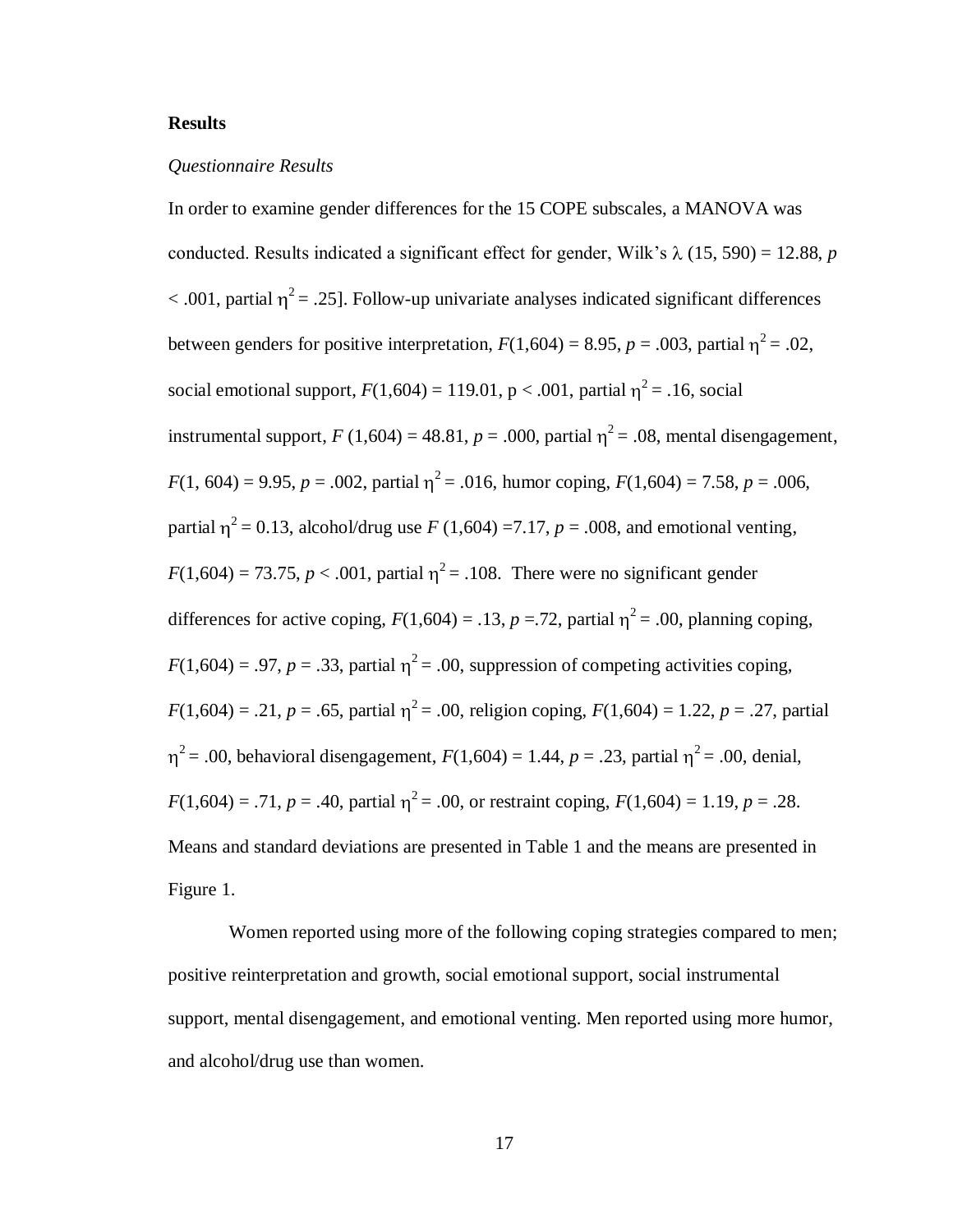| Cope Subscale                   | Males              | Females            |  |
|---------------------------------|--------------------|--------------------|--|
|                                 | $(n = 210)$        | $(n=397)$          |  |
| Positive Interpretation         | 10.79 $_a$ (2.43)  | $11.45b$ (2.66)    |  |
| Active                          | $10.40_{a} (2.78)$ | $10.50_a(2.64)$    |  |
| Planning                        | $10.58_{a}$ (3.15) | $10.86_{a}$ (3.03) |  |
| <b>Social Emotional Support</b> | $8.62_{a}$ (3.14)  | $11.61b$ (3.26)    |  |
| Social Instrumental Support     | $9.32_{a} (3.02)$  | $11.12b$ (3.00)    |  |
| <b>Suppression Competing</b>    | $8.84_{a} (2.39)$  | $8.77_{a} (2.37)$  |  |
| Religion                        | $7.48_{a} (3.84)$  | $7.86_{a}$ (4.10)  |  |
| Acceptance                      | $10.27_{a}$ (3.04) | $10.12_a(2.63)$    |  |
| <b>Mental Disengagement</b>     | $8.73_{a} (2.41)$  | $9.37b$ (2.37)     |  |
| <b>Behavioral Disengagement</b> | 5.67 $_a$ (2.08)   | $5.88_{a}$ (1.95)  |  |
| Denial                          | $5.56_{a}$ (1.97)  | $5.70_{a}$ (2.04)  |  |
| Restraint                       | $8.58_{a}$ (2.57)  | $8.82_{a} (2.54)$  |  |
| Humor                           | $9.30_a(3.45)$     | $8.52b$ (3.25)     |  |
| Alcohol/Drug Use                | 6.14 $(3.15)$      | $5.49b$ (2.68)     |  |
| <b>Emotional Venting</b>        | $8.06_{a}$ (2.90)  | $10.32b$ (3.19)    |  |

*Table 1.* Means and standard deviation for the COPE

*Note.* Subscales of the COPE. Means with different subscripts are significantly different at *p* < .01*.*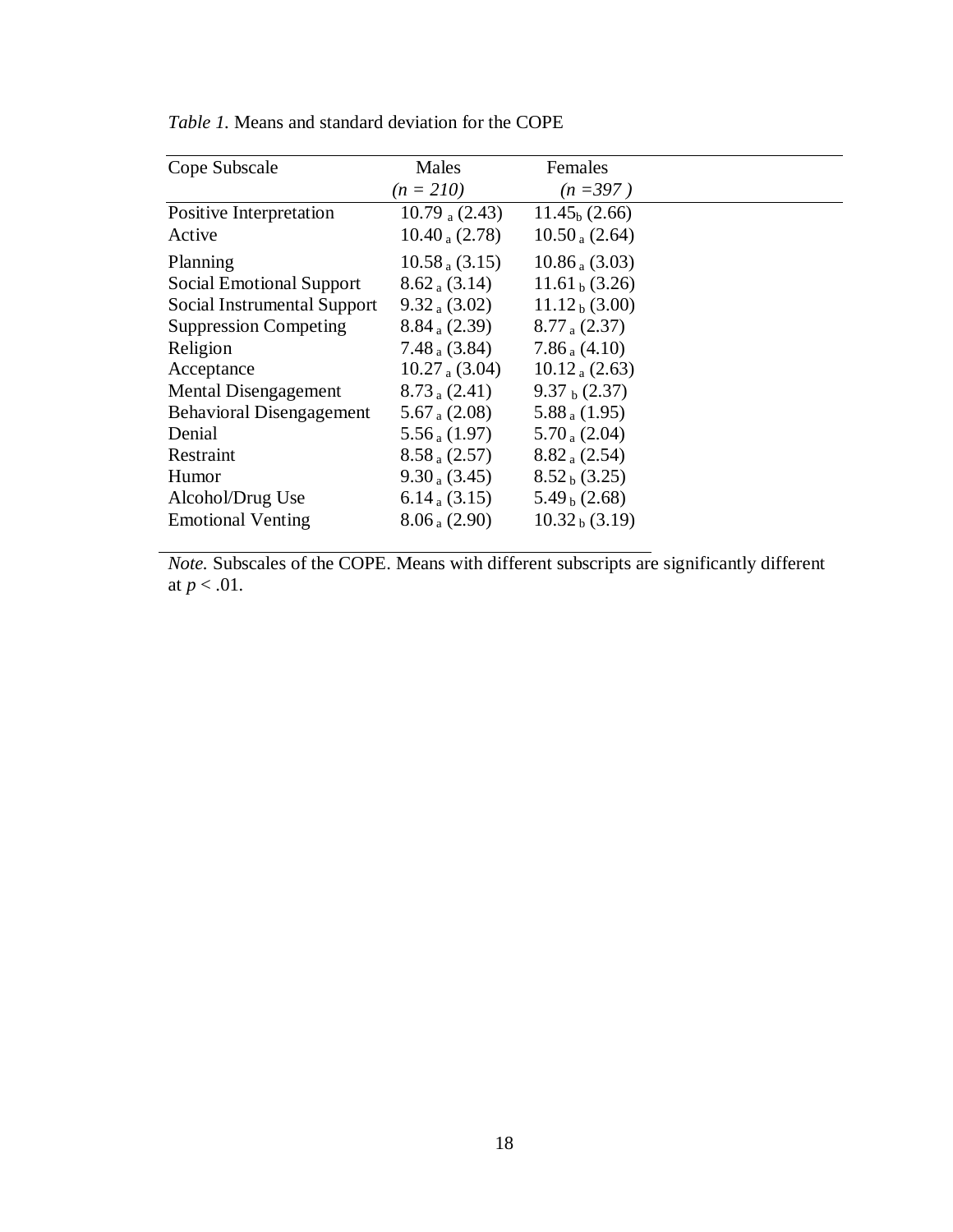

*Figure 1.* Average Means Scores for the COPE subscales

An ANOVA also revealed a significant difference between groups for average level of rumination,  $F(1,606) = 39.69$ ,  $p < .001$  and SPAQ general seasonal severity,  $F(1,606) =$ 10.26,  $p < .001$ . Women ( $M = 1.26$ ,  $SD = .56$ ) reported engaging in more rumination than men ( $M = .96$ ,  $SD = .56$ ). In addition, women ( $M = 14.73$ ,  $SD = 5.00$ ) scored higher on the seasonal severity scale than men ( $M = 13.37$ ,  $SD = 4.94$ ). Refer to Figures 2 and 3.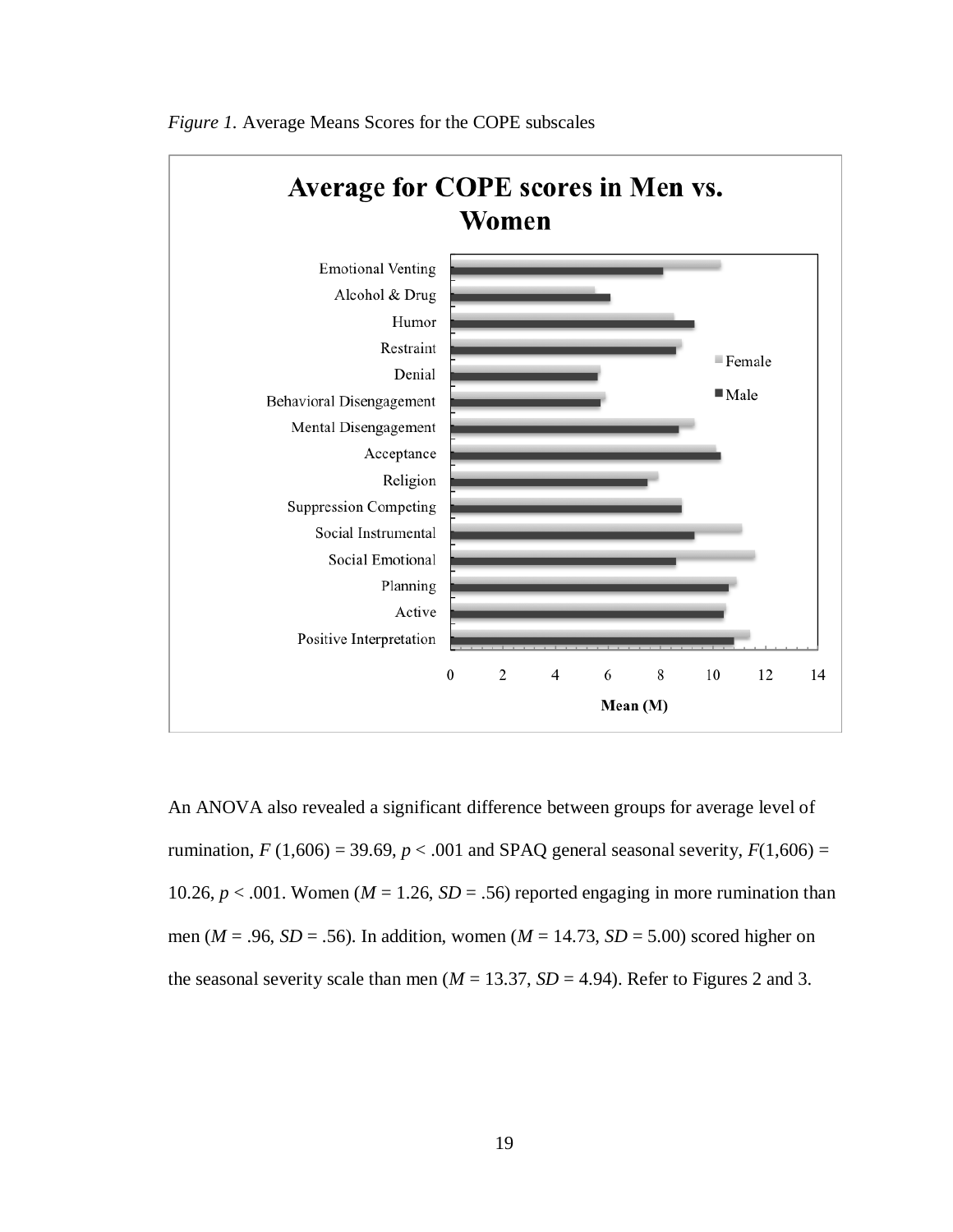*Figure 2. Rumination Averages*



*Figure 3. Seasonal Severity Scores*

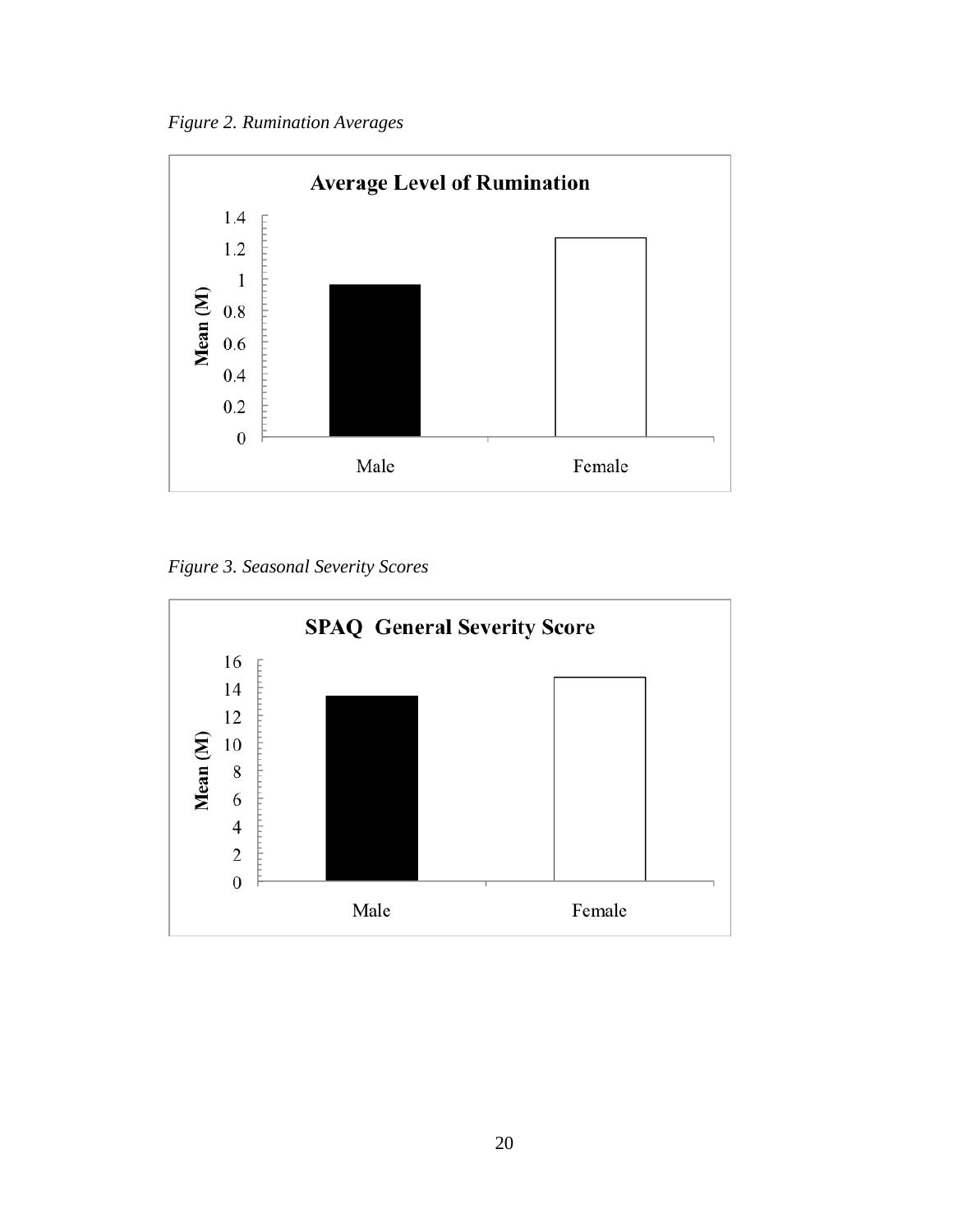#### *Regression Analysis*

A stepwise regression was conducted to test significant predictors of seasonality for the entire group  $(N = 607)$ , as well as for men  $(n = 210)$  and women  $(n = 397)$  separately. Results indicated that for the entire group (*N=* 607), significant predictors of high levels of seasonality included negative automatic thoughts, rumination, seasonal attitudes, the impact of sunny weather, and mental disengagement coping ( $R = .505$ ,  $R^2 = .26$ ). Results are presented in Tables 2 and 3.

*Table 2.* Stepwise regression predicting seasonality for all participants  $(N = 607)$ 

| Model R        |               | R Square         | Adjusted | Std.     | $\mathbf{R}$ | F      | df1 | df2 | Sig. F |
|----------------|---------------|------------------|----------|----------|--------------|--------|-----|-----|--------|
|                |               |                  | R Square | Error of | Square       | Change |     |     | Change |
|                |               |                  |          | Estimate | Change       |        |     |     |        |
|                | $.364a$ .132  |                  | .131     | 4.68564  | .132         | 91.971 |     | 603 | .000   |
| 2              | $.426b$ .181  |                  | .179     | 4.55520  | .049         | 36.029 |     | 602 | .000   |
| $\overline{3}$ | $.465_c$ .216 |                  | .213     | 4.46020  | .035         | 26.919 |     | 601 | .000   |
| $\overline{4}$ | .49 $1_d$     | .241             | .236     | 4.39330  | .025         | 19.443 |     | 600 | .000   |
| 5              |               | $.505_e$ $.255*$ | .248     | 4.35761  | .014         | 10.867 |     | 599 | .001   |

*\*Note.* Negative automatic thoughts, average rumination, seasonal attitudes, impact of sunny weather, and mental disengagement accounted for 25.5% of variance in overall seasonality scores.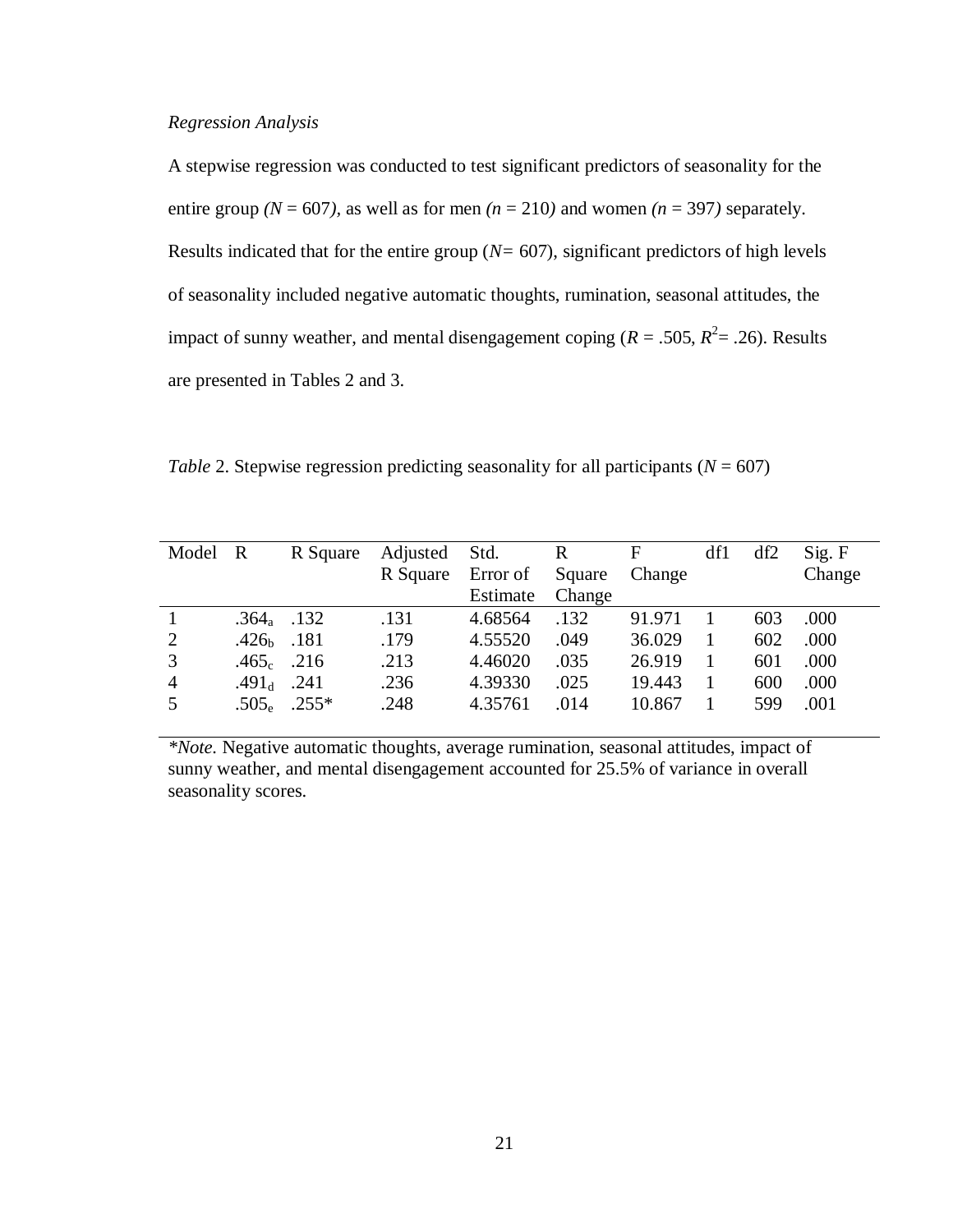| Model            | Unstandardized |            | Standardized | t    | Sig. |
|------------------|----------------|------------|--------------|------|------|
|                  | Coefficients   |            | Coefficients |      |      |
|                  | B              | Std. Error | Beta         |      |      |
| Negative         | .05            | .01        | .20          | 4.93 | .001 |
| Automatic        |                |            |              |      |      |
| <b>Thoughts</b>  |                |            |              |      |      |
| Rumination       | 1.70           | .35        | .20          | 4.81 | .001 |
| Seasonal         | .03            | .01        | .16          | 4.48 | .001 |
| <b>Attitudes</b> |                |            |              |      |      |
| Impact of        | .82            | .19        | .15          | 4.26 | .001 |
| sunny weather    |                |            |              |      |      |
| Mental           | .26            | .08        | .13          | 3.30 | .001 |
| Disengagement    |                |            |              |      |      |
| Coping           |                |            |              |      |      |

Table 3. Coefficients for regression predicting seasonality  $(N = 607)$ 

For women  $(n = 397)$ , significant predictors of seasonality were rumination, seasonal

attitudes, negative automatic thoughts, and the impact of sunny weather  $(R = .51, R^2 = )$ 

.255). Results are presented in Tables 4 and 5.

|  |  |  | Table 4. Stepwise regression predicting seasonality in women ( $n = 397$ ) |  |
|--|--|--|----------------------------------------------------------------------------|--|
|  |  |  |                                                                            |  |
|  |  |  |                                                                            |  |

| Model          | R                 | $\mathbf R$ | Adjusted | Std.     | R      | F      | df1 | df2 | Sig. F |
|----------------|-------------------|-------------|----------|----------|--------|--------|-----|-----|--------|
|                |                   | Square      | R Square | Error of | Square | Change |     |     | Change |
|                |                   |             |          | Estimate | Change |        |     |     |        |
|                | .403 $_{\rm a}$   | .163        | .161     | 4.58714  | .163   | 76.523 |     | 394 | .000   |
| 2              | .450 $\rm h$      | .203        | .199     | 4.48136  | .040   | 19.821 |     | 393 | .000   |
| $\mathfrak{Z}$ | .482 $_{\rm c}$   | .233        | .227     | 4.40269  | .030   | 15.169 |     | 392 | .000   |
| $\overline{4}$ | .505 <sub>d</sub> | $.255*$     | .247     | 4.34432  | .022   | 11.604 |     | 391 | .001   |

*\*Note.* Rumination, seasonal attitudes, automatic thoughts, and impact of sunny weather account for 25.5% of variance in women's seasonality scores.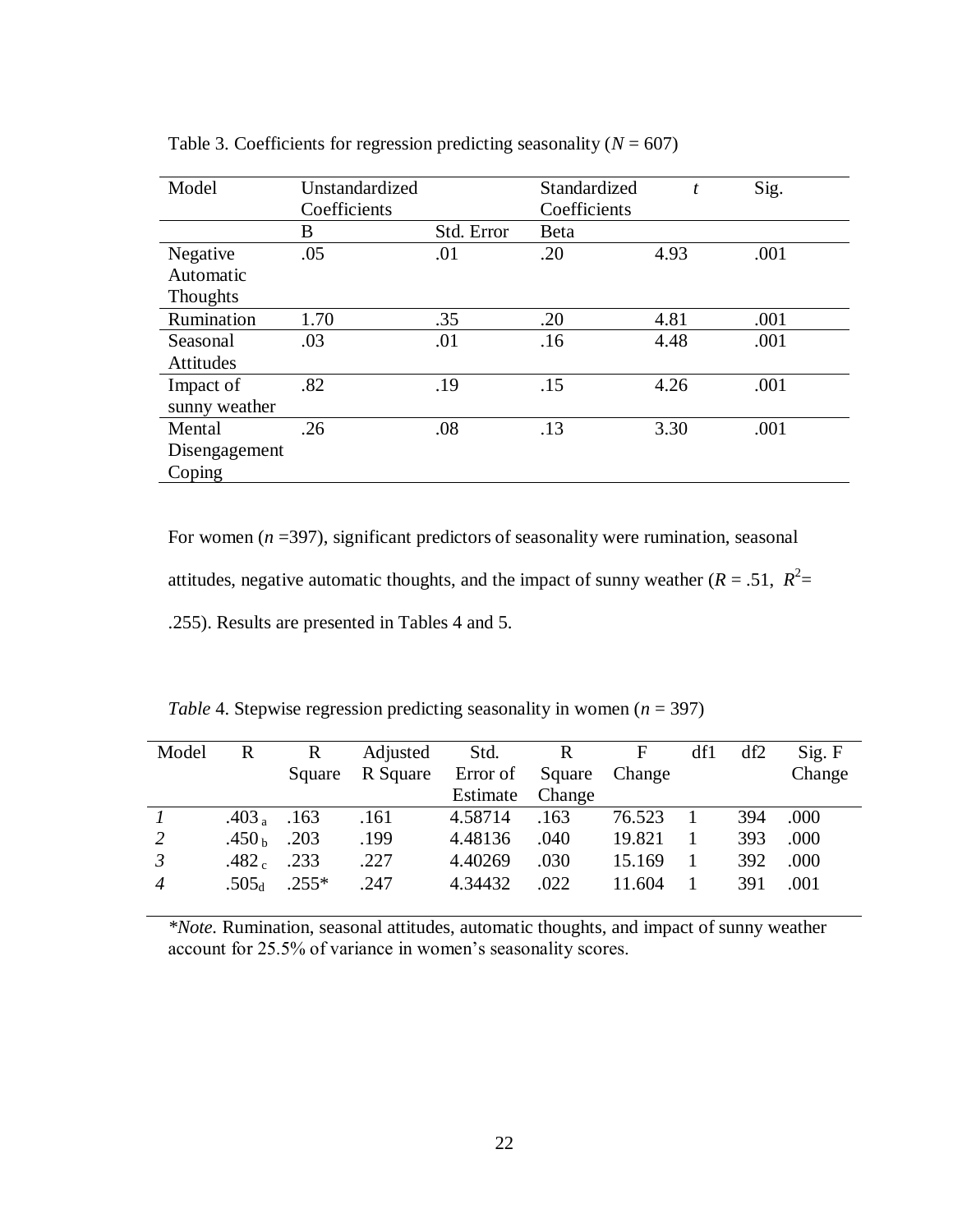| Model           | Unstandardized |            | Standardized |      | Sig. |
|-----------------|----------------|------------|--------------|------|------|
|                 | Coefficients   |            | Coefficients |      |      |
|                 | B              | Std. Error | Beta         |      |      |
| Rumination      | 2.49           | .44        | .28          | 5.69 | .000 |
| Seasonal        | .02            | .01        | .16          | 3.49 | .001 |
| Attitudes       |                |            |              |      |      |
| Negative        | .05            | .01        | .21          | 4.18 | .000 |
| Automatic       |                |            |              |      |      |
| <b>Thoughts</b> |                |            |              |      |      |
| Impact of       | .93            | .27        | .15          | 3.41 | .001 |
| sunny weather   |                |            |              |      |      |

Table 5. Coefficients for regression predicting seasonality in women  $(n = 397)$ 

For men alone  $(n = 210)$ , automatic thoughts, mental disengagement, impact of cold weather, seasonal attitudes, and social instrumental support coping were significant predictors of seasonality ( $R = .531$ ,  $R^2 = .282$ ). The impact of cold weather was a negative predictor of seasonality. Results are presented in Tables 6 and 7.

*Table 6.* Stepwise regression predicting seasonality in men ( $n = 210$ )

| Model          | R                 | R       | Adjusted | Std. Error | R      | F      | df1 | df2 | Sig. F |
|----------------|-------------------|---------|----------|------------|--------|--------|-----|-----|--------|
|                |                   | Square  | R Square | of         | Square | Change |     |     | Change |
|                |                   |         |          | Estimate   | Change |        |     |     |        |
|                | .375 <sub>a</sub> | .141    | .137     | 4.59912    | .141   | 33.914 |     | 207 | .000   |
| 2              | .445 $_{\rm h}$   | .198    | .190     | 4.45395    | .057   | 14.714 |     | 206 | .000   |
| 3              | .488 $_{\rm c}$   | .238    | .227     | 4.35155    | .040   | 10.808 |     | 205 | .001   |
| $\overline{4}$ | .508 <sub>d</sub> | .258    | .244     | 4.30464    | .020   | 5.493  |     | 204 | .020   |
| $\overline{5}$ | .531 $_{\rm e}$   | $.282*$ | .264     | 4.24528    | .024   | 6.745  |     | 203 | .010   |

*\*Note.* Automatic thoughts, impact of cold weather, mental disengagement, seasonal attitudes, and social instrumental support account for 28% of variance in seasonality scores for men.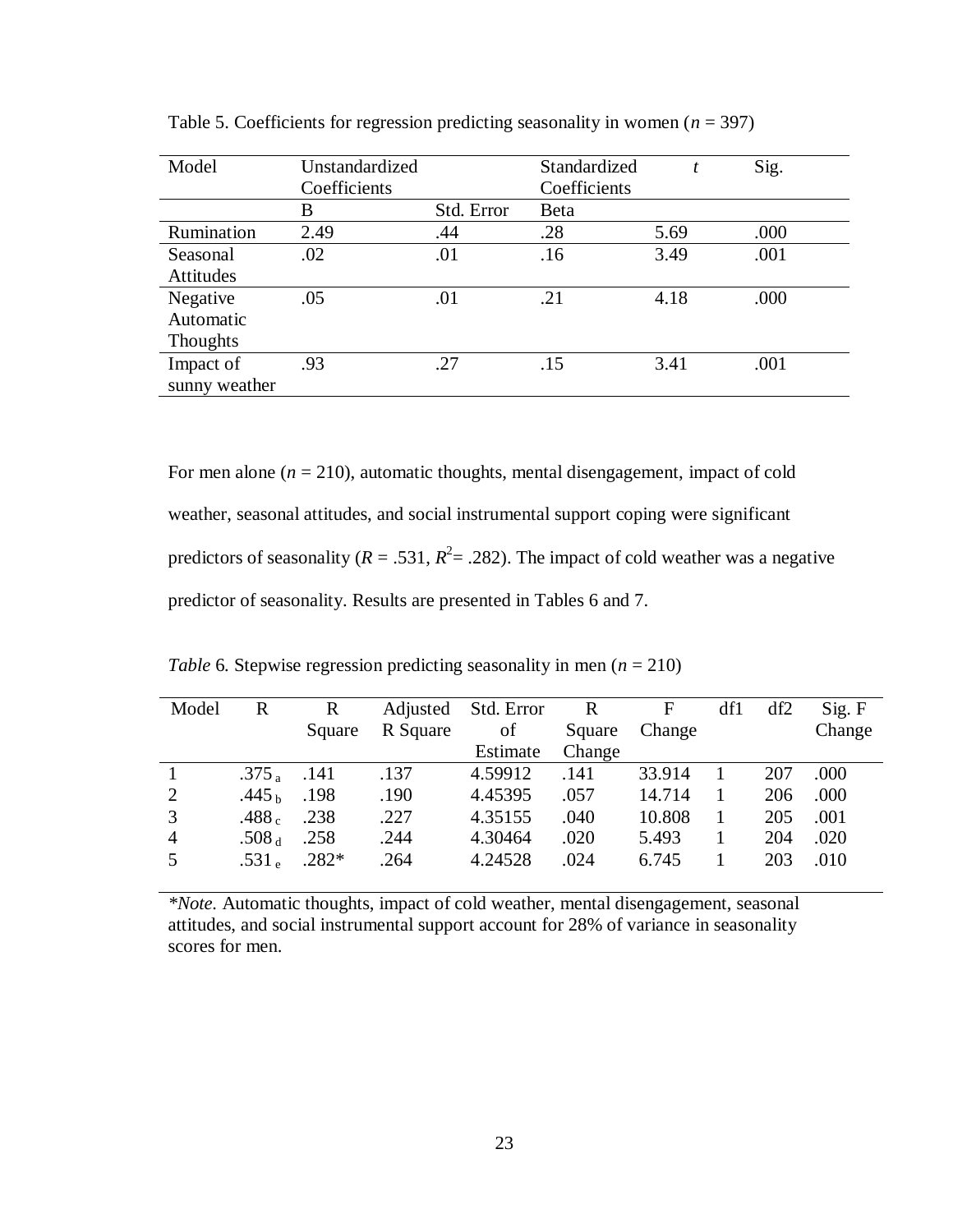| Model          | Unstandardized |            | Standardized | t       | Sig. |
|----------------|----------------|------------|--------------|---------|------|
|                | Coefficients   |            | Coefficients |         |      |
|                | B              | Std. Error | <b>B</b> eta |         |      |
| Automatic      | .06            | .02        | .25          | 3.73    | .000 |
| Thoughts       |                |            |              |         |      |
| Impact of cold | $-.62$         | .21        | $-.18$       | $-2.89$ | .004 |
| weather        |                |            |              |         |      |
| Mental         | .38            | .14        | .19          | 2.83    | .005 |
| Disengagement  |                |            |              |         |      |
|                |                |            |              |         |      |
| Seasonal       | .03            | .01        | .17          | 2.71    | .007 |
| Attitudes      |                |            |              |         |      |
| Social         | .26            | .10        | .16          | 2.60    | .010 |
| Instrumental   |                |            |              |         |      |
| Support        |                |            |              |         |      |

Table 7. Coefficients for regression predicting seasonality in men  $(n = 210)$ 

# Ancillary Results

Independent samples *t*-tests revealed that women reported greater seasonal attitudes and were more impacted by cold, sunny, and grey/cloudy weather conditions. Means, standard deviations and results of the t-tests are presented in the Table below.

|  |  | Table 8. Ancillary Results |  |
|--|--|----------------------------|--|
|--|--|----------------------------|--|

|                | Males                | Females                   |         |     |      |
|----------------|----------------------|---------------------------|---------|-----|------|
|                | M(SD)                | M(SD)                     | t       | df  | Sig. |
| <b>SAS</b>     | $83.57_{a}(32.13)$   | $89.97b$ (33.66)          | $-2.27$ | 605 | .02  |
| <b>ATQ</b>     | 48.55 $_{a}$ (19.85) | $50.27_{\text{a}}(19.78)$ | $-1.02$ | 605 | .31  |
| <b>SPAQ WI</b> |                      |                           |         |     |      |
| Cold           | $-.47a(1.44)$        | $-0.93b(1.44)$            | 3.79    | 605 | .001 |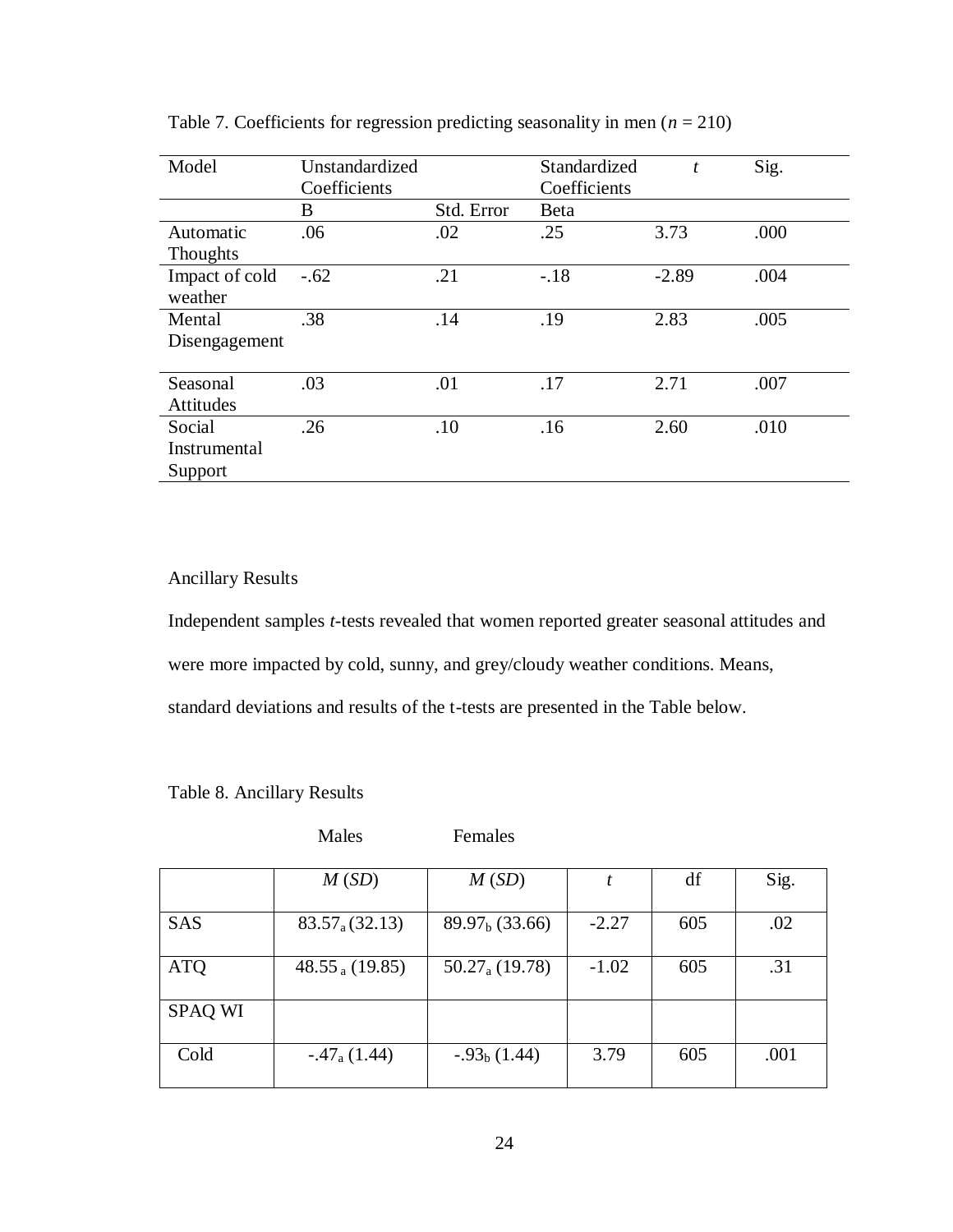| Hot         | $.82_a(1.76)$     | $.89_a(1.70)$   | $-.46$  | 605 | .65  |
|-------------|-------------------|-----------------|---------|-----|------|
| Sunny       | $2.15_{a} (1.10)$ | $2.54b$ (.81)   | $-4.95$ | 605 | .001 |
|             |                   |                 |         |     |      |
|             | $-.75_{a}$ (1.19) | $-1.00b$ (1.23) | 2.39    | 605 | .02  |
| Grey/Cloudy |                   |                 |         |     |      |

*Note*. Means with different subscripts are different at a minimum of  $p < .05$ . SAD = Seasonal Attitudes Scale; ATQ = Automatic Thoughts Questionnaire; SPAQ WI = Seasonal Patterns Assessment Questionnaire Weather Impact Items.

#### **Discussion**

The results of this study were consistent with previous findings in the literature regarding gender differences in the severity of seasonality, gender differences in coping with stress, and gender differences in levels of rumination. Women, on average, reported higher levels of rumination, as well as higher levels of seasonality based on the SPAQ.

The hypothesis that males and females use different coping strategies to deal with stressful life events was supported. Women reported using significantly greater levels of positive reinterpretation and growth, social emotional support, social instrumental support, mental disengagement, and emotional venting compared to men. The differences in coping reflect strategies that are often labeled as adaptive (e.g., positive reinterpretation and growth) as well as maladaptive (e.g., mental disengagement; Sigmon et al., 1995). Men reported using greater levels of humor and alcohol/drug use coping strategies compared to women. Alcohol and drug use in response to stress is considered maladaptive and is positively correlated with distress.

Specific maladaptive coping strategies and cognitive factors were found to be significant predictors of seasonality in the whole sample. Thus, the second hypothesis of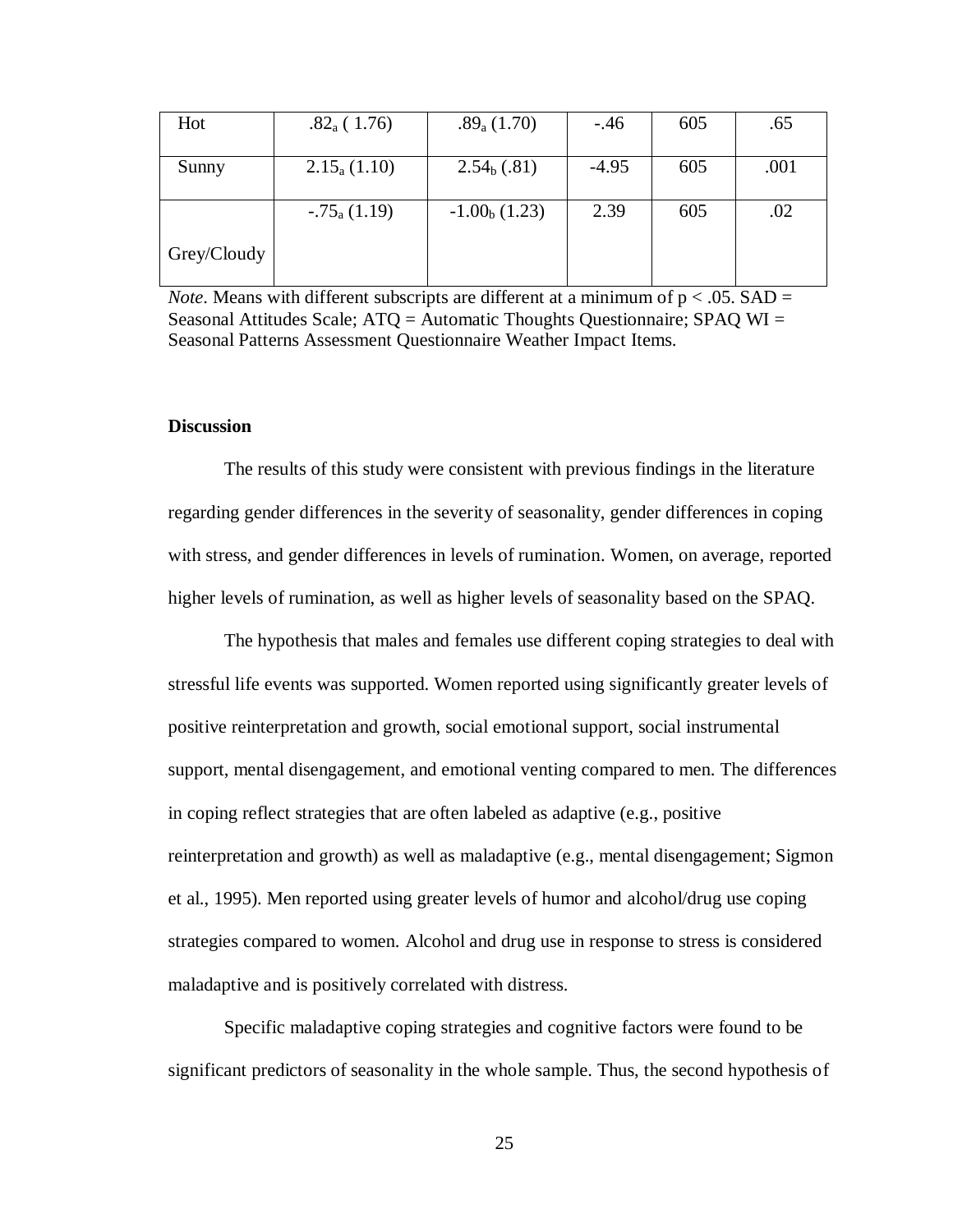this study was supported. Negative automatic thoughts, rumination, seasonal attitudes, the perceived impact of sunny weather and mental disengagement predicted seasonality level. These results are consistent with previous research (e.g., Sigmon et al., 2006; Young et al., 2008). However, previous research has typically used women given the higher prevalence rates of SAD for women. One of the most interesting findings in the current study was that rumination was a significant predictor of seasonality only for women alone, not men. In addition, seasonal attitudes, negative automatic thoughts, and the impact of sunny weather were significant predictors of seasonality in women.

For men, negative automatic thoughts, mental disengagement, seasonal attitudes and social instrumental support were positive predictors whereas the impact of cold weather was a negative predictor of seasonality. Talking to others about stress in men is related to higher levels of seasonality. It would be interesting to see how men and women in the current sample would report stereotypical gender roles. It would appear that lower levels of the impact of cold weather were associated with higher levels of seasonality. This finding is interesting given the sparse research on factors that predict seasonality in men. It could be that the men in this sample engaged in more outdoor activities in the winter than women. Alternatively, women in the current sample who were more impacted by sunny weather had higher levels of seasonality. This finding may represent disparate views of the seasons and also coincides with the gender difference in seasonal attitudes. However, these are hypotheses that would need further research and support.

Current literature on seasonal depression has not been able to identify explicit etiology for the disorder. Here, it is has been found that seasonality could be increased by specific cognitive-behavioral strategies of coping with stress and perceptions about the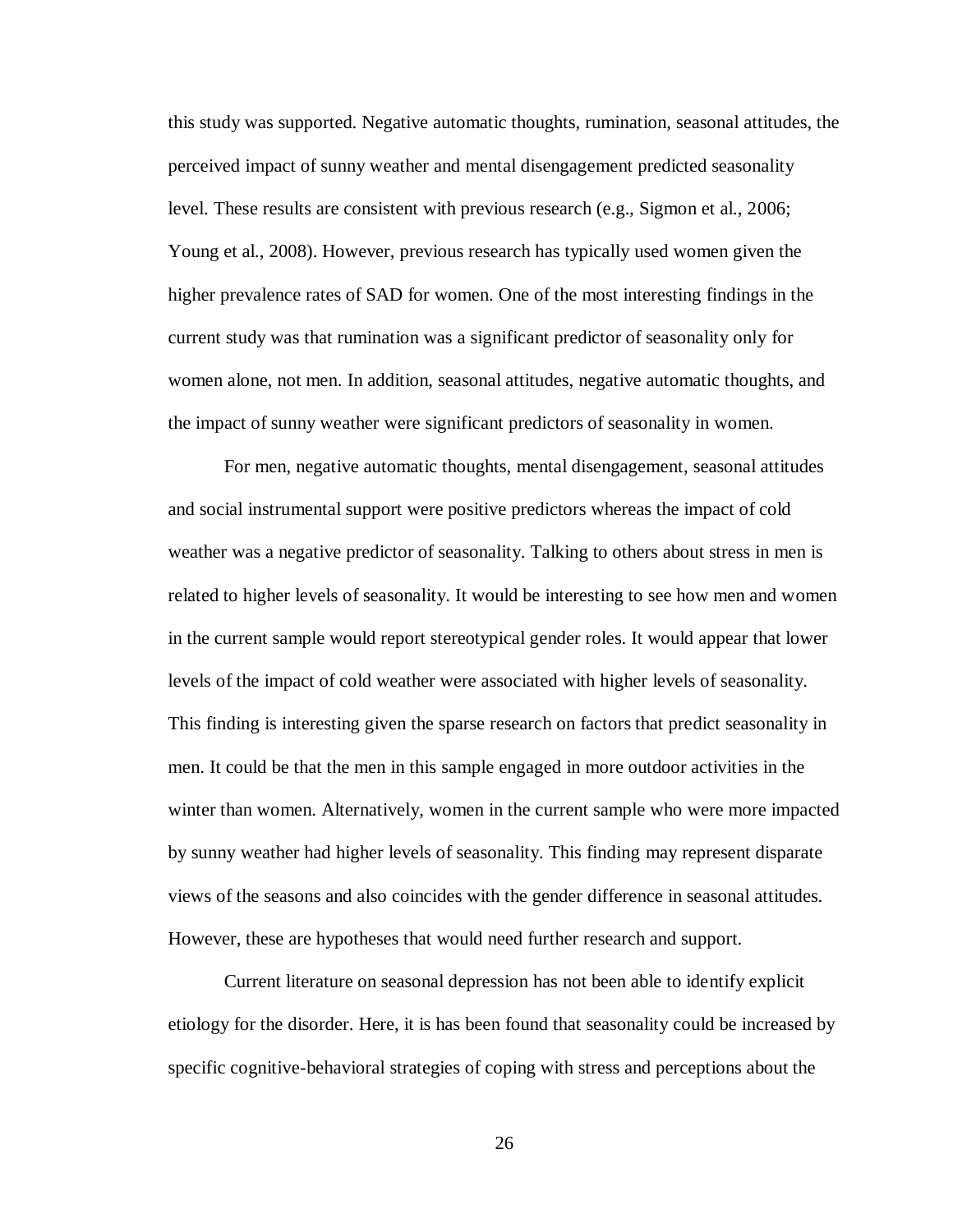seasons and the weather. These results may contribute to explaining the differences in gender prevalence rates as well. Since ruminative-response style was identified as a unique predictor of seasonality in women alone, it may be a significant factor in explaining the 4:1 ratio in the prevalence of this disorder (Lucht and Kasper, 1999). Rumination has been show to be a significant factor in nonseasonal depression (Nolen-Hoeksema, 1991; Nolen-Hoeksema et al., 1997) and has been identified as worsening SAD symptoms in other literature (e.g., Rohan, Sigmon, & Dorhofer, 2003). The results of this study serve to strengthen the correlation between rumination and seasonal depressive symptoms. If additional evidence indicates that heightened rates of SAD in women are impacted by rumination, then cognitive-behavioral therapy development can focus on targeting these thought patterns to help lessen the severity of symptoms.

There is a possibility that the male predictors of seasonality (mental disengagement and social instrumental support) are cognitive tactics that do not impact levels of seasonality as severely as the ruminative response style. Perhaps mental disengagement, for example, is less problematic in worsening the symptoms of SAD. It is not yet known if coping strategies found predominantly in men, such as humor, serve as protectors against developing seasonal depression. Further research is needed.

There were some limitations to this study. Participants in this sample were predominantly college-aged and Caucasian, making it more difficult for these results to be generalized to populations throughout more diverse areas of the United States. Studies in the future should attempt to gather participants from a less homogeneous population. It is important to address that this study involved the use of self-report data. Self-report data may be influenced by certain cognitive factors; for example participants may have a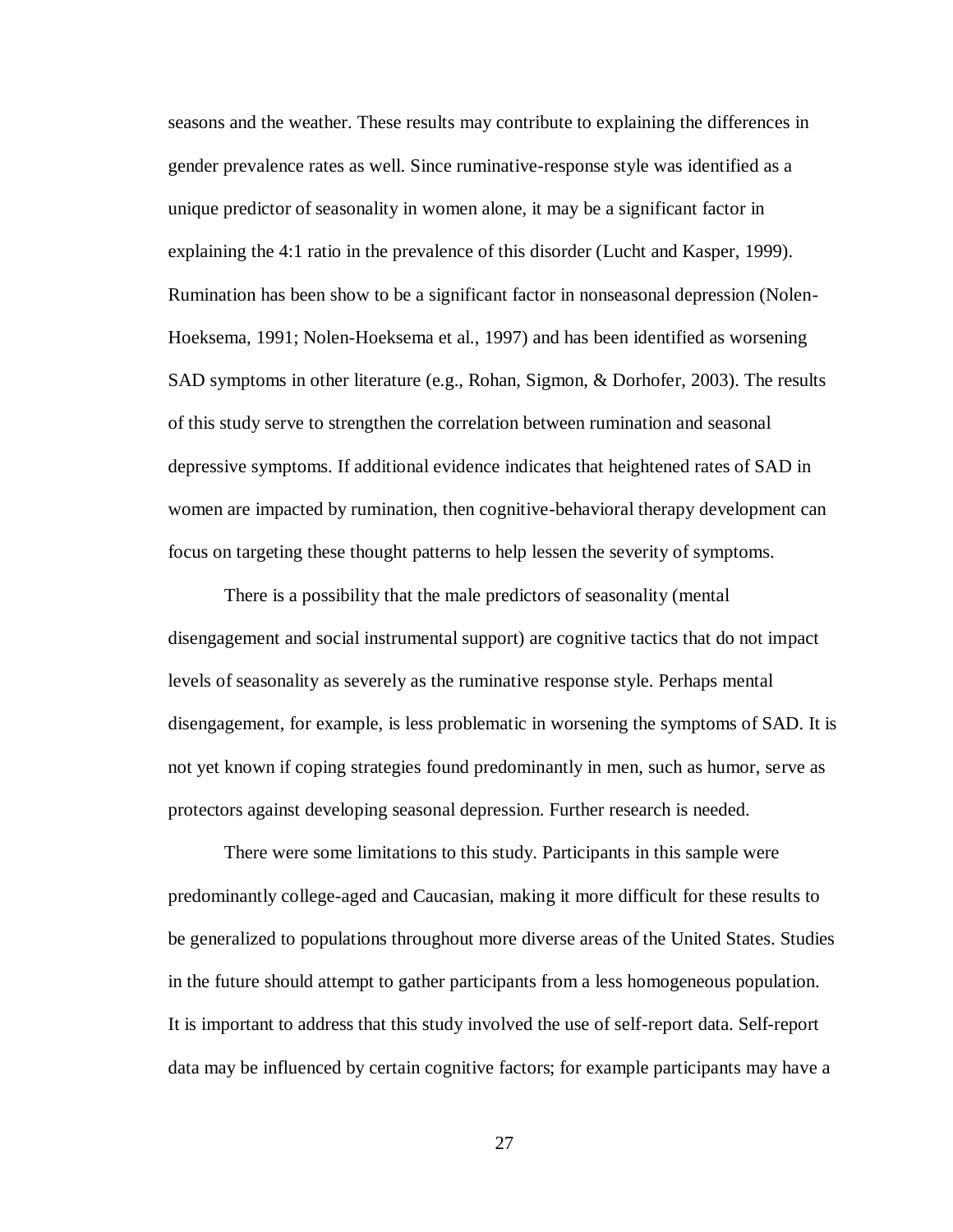tendency to under-report or over-report their symptom severity. This study was crosssectional, rather than longitudinal, and because data was collected at one given time, it makes it impossible to control for individual differences in self-report measures. A prospective future design should attempt to look at coping and seasonality across a longer time span.

This study contributes to existing literature by examining coping strategies and cognitive factors that may contribute to the severity of symptoms in Seasonal Affective Disorder (SAD). Prior research had not explored such a broad range of maladaptive coping strategies and cognitive factors. Because this maladaptive coping was found to predict seasonality in different ways based on gender, a possible link that could account for gender differences in prevalence rates of SAD has been identified. It is important for future research to continue investigating the link between maladaptive coping strategies and prevalence rates of seasonal depression, so that effective treatment is made available to those who suffer from this disorder. Additionally, further research will bring us one step closer to understanding the origin, etiology and prevention of Seasonal Affective Disorder.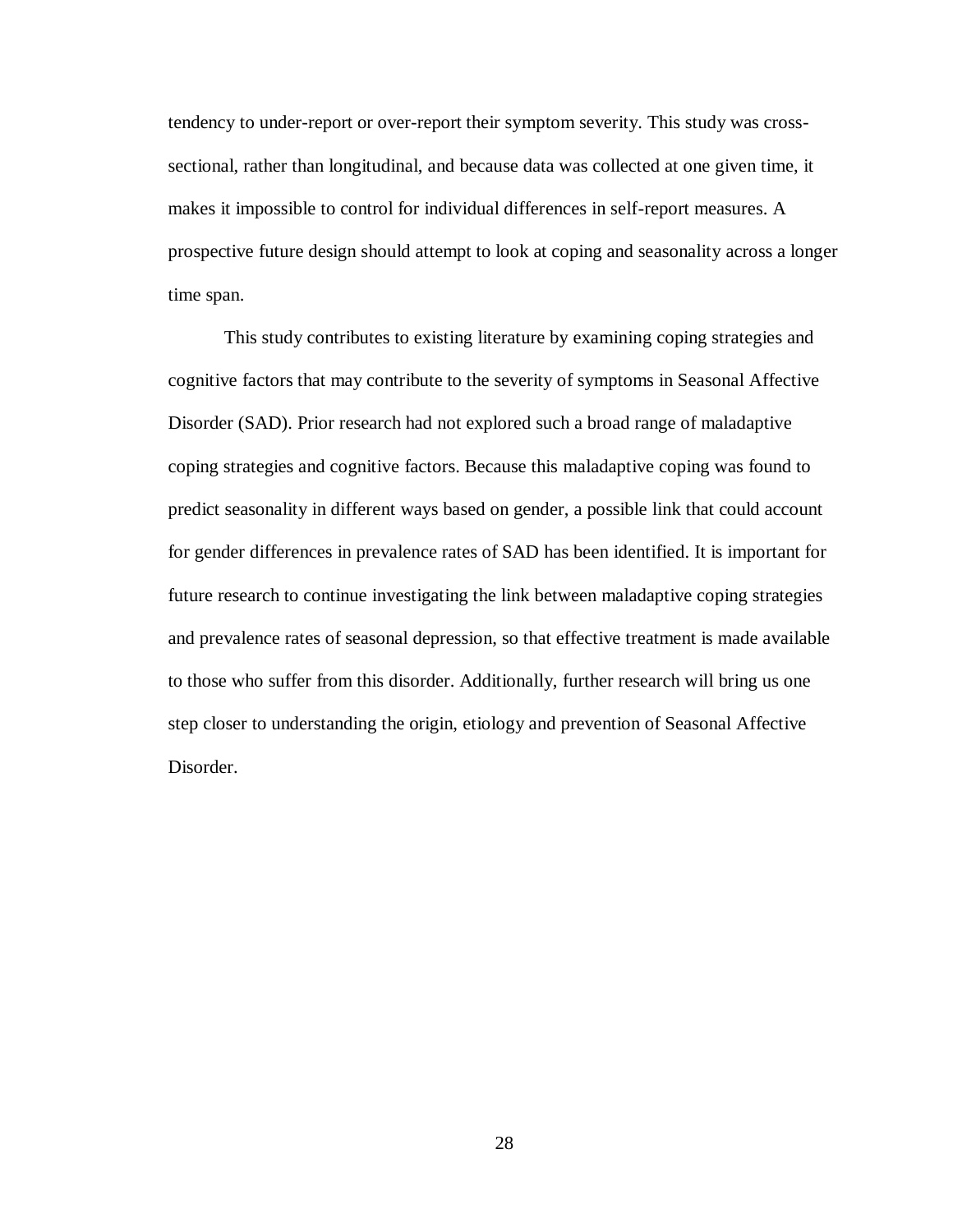#### **Bibliography**

- American Psychiatric Association. (2000). *Diagnostic and statistical manual of mental disorders* (4th ed.). Washington, DC: American Psychiatric Association. Text Revision.
- Boulard, N.E., Sigmon, S.T., Whitcomb, S.R., & Dorhofer, D.M. (2000). *Development and validation of the activity level questionnaire*. Presented at the annual meeting of the Association for the Advancement of Behavior Therapy, New Orleans.
- Carver, C.S., Weintraub, J.K., & Scheier, M.F. (1989). Assessing coping strategies: A theoretically based approach. *Journal of Personality and Social Psychology, 56(2),* 267-283.
- Dalgleish, T., Rosen, K., & Marks, M. (1996). Rhythm and blues: The assessment and treatment of seasonal affective disorder. *British Journal of Clinical Psychology*, *35,* 163-182.
- First, M.B., Spitzer, R.L., Gibbon, M., & Williams, J.B.W. (1995). *Structured clinical interview for DSM-IV axis I disorders (SCID-clinical version).* New York: New York State Psychiatric Institute Biometrics Research Department.
- Hardin, T.A., Wehr, T.A., Berwerton, T., Kasper, S., Berrettini, W., Rabkin, J., et al. (1991). Evaluation of seasonality in six clinical populations and two normal populations. *Journal of Psychiatric Research, 78,* 1-7.
- Hegde, A.L., & Woodson, H. (1996). Prevalence of seasonal changes in mood and behavior during the winter months in central Texas. *Psychiatry Research*, *62,*  265-271.
- Hellekson, C. (1989). Phenomenology of seasonal affective disorder: An Alaskan perspective. In M.C. Blehar, & N.E. Rosenthal (Eds.), *Seasonal affective disorder and phototherapy* (pp. 33-45). New York: Guilford Press.
- Hollon, S.D., & Kendall, P.C. (1980). Cognitive self-statements in depression: Development of an automatic thoughts questionnaire. *Cognitive Therapy and Research, 4,* 383-395.
- Lucht, M.J., & Kasper, S. (1999). Gender differences in seasonal affective disorder (SAD). *Archives of Women's Mental Health, 2,* 83-89.
- MacPhillamy, D.J., & Lewinsohn, P.M. (1982). The pleasant events schedule: Studies on reliability, validity, and scale intercorrelation. *Journal of Consulting and Clinical Psychology, 50,* 363-380.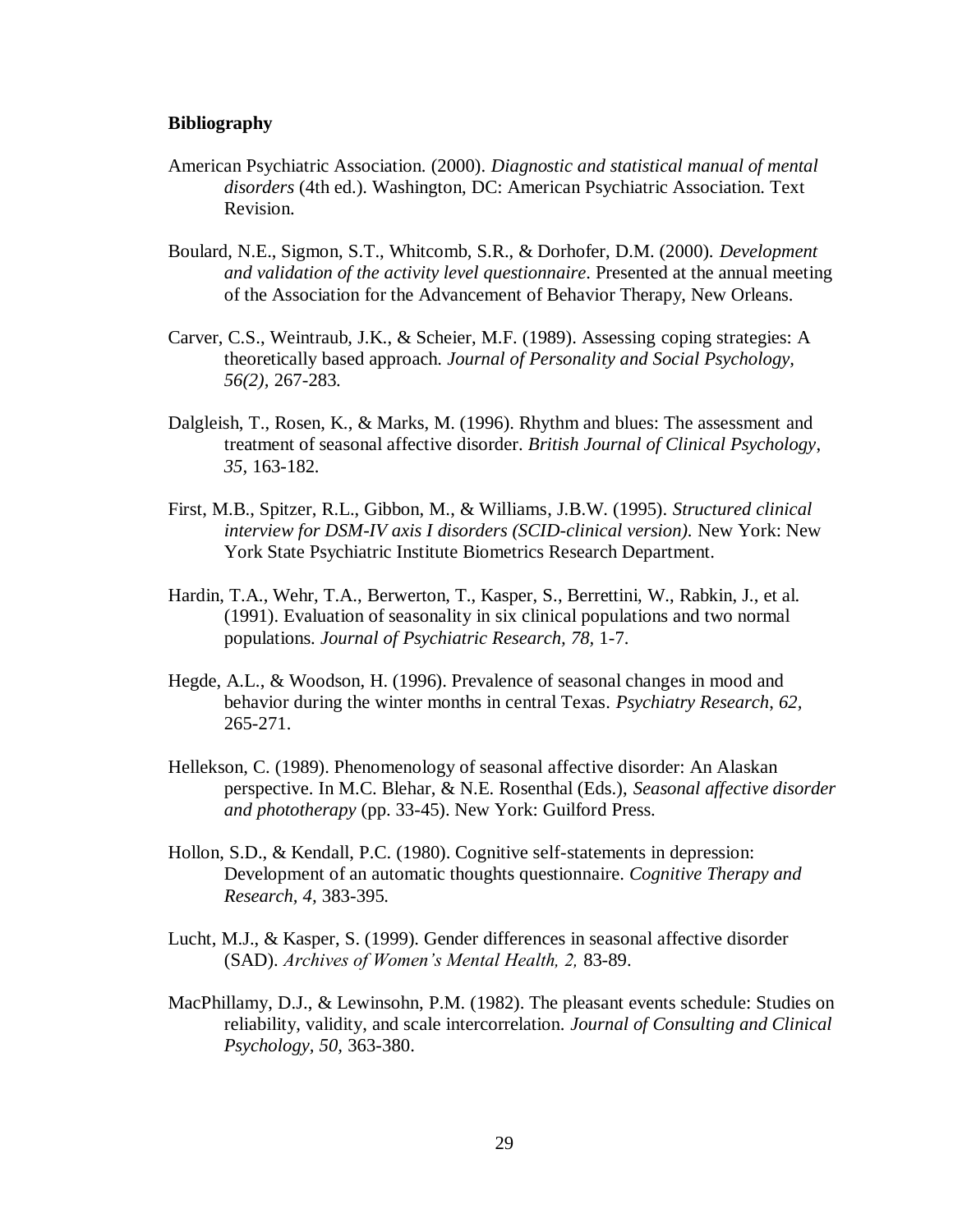- Nolen-Hoeksema, S. (1987). Sex differences in unipolar depression: Evidence and theory. *Psychological Bulletin, 101,* 259-282.
- Nolen-Hoeksema, S., & Morrow, J. (1991). A prospective study of depression and posttraumatic stress symptoms after a natural disaster: The 1989 Loma Prieta earthquake. *Journal of Personality and Social Psychology, 61,* 115-121.
- Nolen Hoeksema, S., McBride, A., & Larson, J. (1997). Rumination and psychological distress among bereaved partners. *Journal of Personality and Social Psychology, 72,* 855-862.
- Raitiere, M.N. (1992). Clinical evidence for thyroid dysfunction in patients with seasonal affective disorder. *Psychoneuroendocrinology*, *17*, 231–241.
- Rohan, K.J., & Sigmon, S.T. (2000). Seasonal pattern in a northeastern college sample. *Journal of Affective Disorders, 59*, 85-96.
- Rohan, K.J., Sigmon, S.T., & Dorhofer, D.M. (2003). Cognitive-behavioral factors in seasonal affective disorder. *Journal of Consulting and Clinical Psychology, 71(1)*, 22-30.
- Rohan, K.J., Roecklein, K.A., Lindsey, K.T., Johnson, L.G., Lippy, R.D., & Lacy, T.J. (2007). A randomized controlled trial of cognitive-behavioral therapy, light therapy, and their combination for seasonal affective disorder. *Journal of Consulting and Clinical Psychology, 75(3),* 489-500.
- Rosen, L.N., Targum, S.D., Terman, M., Bryant, M.J., Hoffman, H., Kasper, S.F., et al. (1990). Prevalence of seasonal affective disorder at four latitudes. *Psychiatry Research, 31,* 131-144.
- Rosenthal, N., Bradt, G., & Wehr, T. (1984). *Seasonal Pattern Assessment Questionnaire*. Bethesda, MD: National Institutes of Mental Health.
- Rosenthal, N. E., & Wehr, T.A. (1992). Toward understanding the mechanism of action of light in seasonal affective disorder. *Pharmacopsychiatry, 25,* 56-60.
- Sarason, I.G., Johnson, J.M., & Siegel, J.M. (1978). Assessing the impact of life stress: Development of the life experiences survey. *Journal of Consulting and Clinical Psychology, 46,* 932-946.
- Sigmon, S.T. (2005). The development and validation of the SADCOPE: Coping with the changing seasons. Unpublished manuscript.
- Sigmon, S.T., Stanton, A.L., & Snyder, C.R. (1995). Gender differences in coping: A further test of socialization and role constraint theories. *Sex Roles, 33,* 565-587.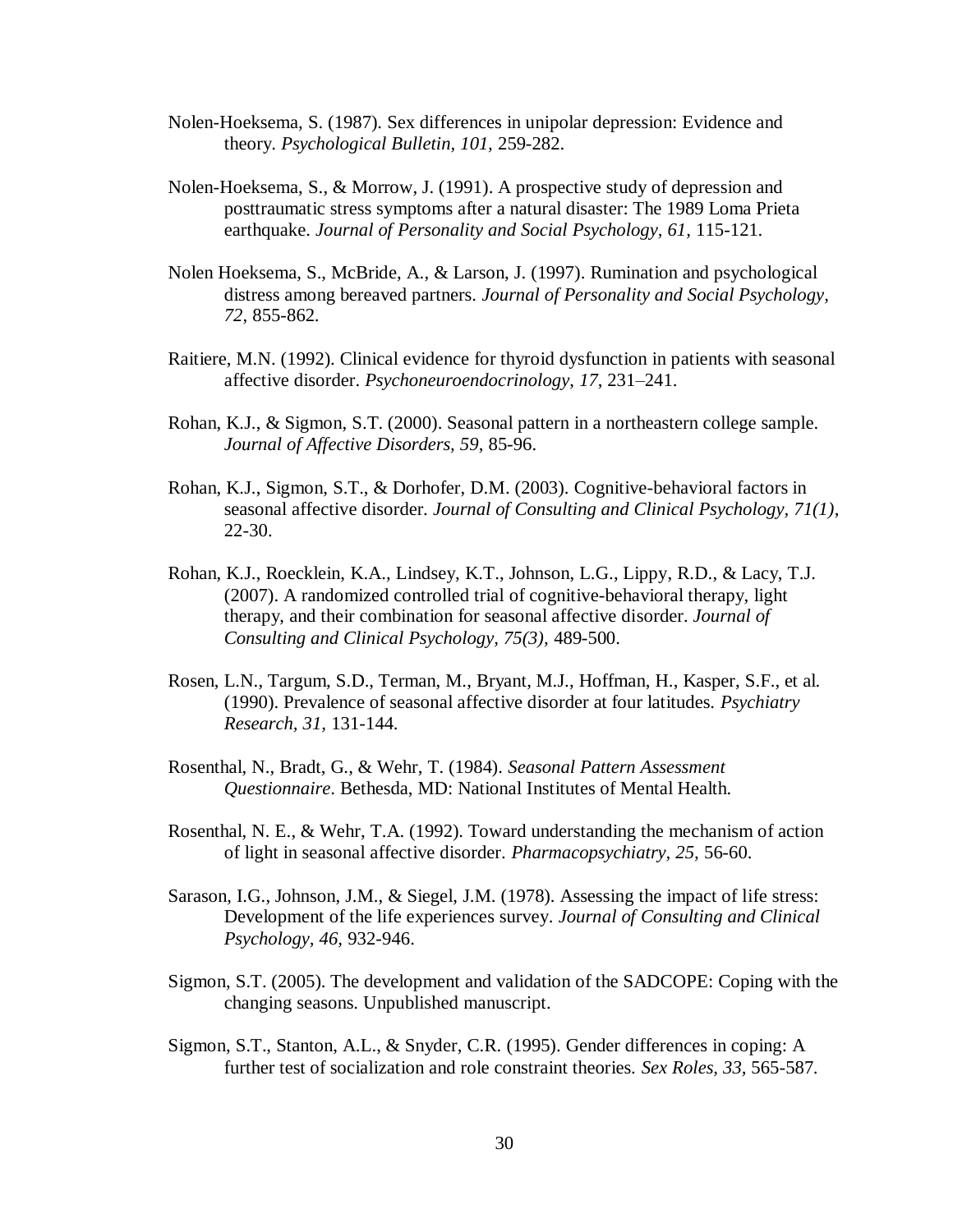- Sigmon, S.T., Rohan, K.J., Boulard, N.E., Whitcomb, S.R., & Dorhofer, D.M. (November, 2000). *Development and validation of the seasonal attitudes questionnaire*. Poster presented at the annual meeting of the Association for the Advancement of Behavior Therapy, New Orleans, LA.
- Sigmon, S.T., Whitcomb-Smith, S.R., Rohan, K.J., & Kendrew, J.J. (2004). The role of anxiety level, coping styles, and cycle phase in menstrual distress. *Journal of Anxiety Disorders*, *18,* 177-191.
- Sigmon, S.T., Pells, J.J., Schartel, J.G., Hermann, B.A., Edenfield, T.M., LaMattina, S.M., Boulard, N.E., Whitcomb-Smith, S.R. (2006). Stress reactivity and coping in seasonal and nonseasonal depression. *Behaviour Research and Therapy, 45(5),*  965-975.
- Sigmon, S.T., Whitcomb-Smith, S., Boulard, N.E., Pells, J.J.,Hermann, B.A., Edenfield, T.M., LaMattina, S.M., & Schartel, J.G. (2007). Seasonal reactivity: Attentional bias and psychophysiological arousal in seasonal and nonseasonal depression. *Cognitive Therapy and Research*, *31(5),* 619-638.
- Sigmon, S.T., Cassel, A.G., Dowson, R.F.S., Schartel, J.G., Owings, L.R., Thorpe, G.L. (2009). The role of rumination in predicting seasonality. *Journal of Rational-Emotive Therapy, 27(3),* 176-187.
- Sigmon, S.T., Schartel, J.G., Boulard, N.E., Thorpe, G.L. (2010). Activity level, activity enjoyment, and weather as mediators of physical health risks in seasonal and nonseasonal depression. . *Journal of Rational-Emotive Therapy, 28(1),* 42-56.
- Spitzer, R.L., Williams, J.B.W., Gibbon, M., First, M.B. (1992). Structured clinical interview for DSM-III-R (SCID). *Arch Gen Psychiatry*, *49,* 624-629.
- Terman, M., Terman, J. S., Quitkin, F., McGrath, P., Stewart, J., & Rafferty, B. (1989). Light therapy for seasonal affective disorder: A review of efficacy. *Neuropsychopharmacology, 2,* 1–22.
- Wehr, T.A., Duncan, W.C., Sher, L., Aeschbach, D., Schwartz, P.J., Turner, E.H., et al. (2001). A circadian signal of change in patients with seasonal affective disorder. *Archives of General Psychiatry, 58,* 1108-1114.
- Young, M.A., Watel, L.G., Lahmeyer, H.W., & Eastman, C.I. (1991). The temporal onset of individual symptoms in winter depression: Differentiating underlying mechanisms. *Journal of Affective Disorders, 22,* 191-197.
- Young, M.A. (1999). Integrating psychological and physiological mechanisms of SAD: The dual-vulnerability model. *Biological Rhythms Bulletin, 1,* 4-6.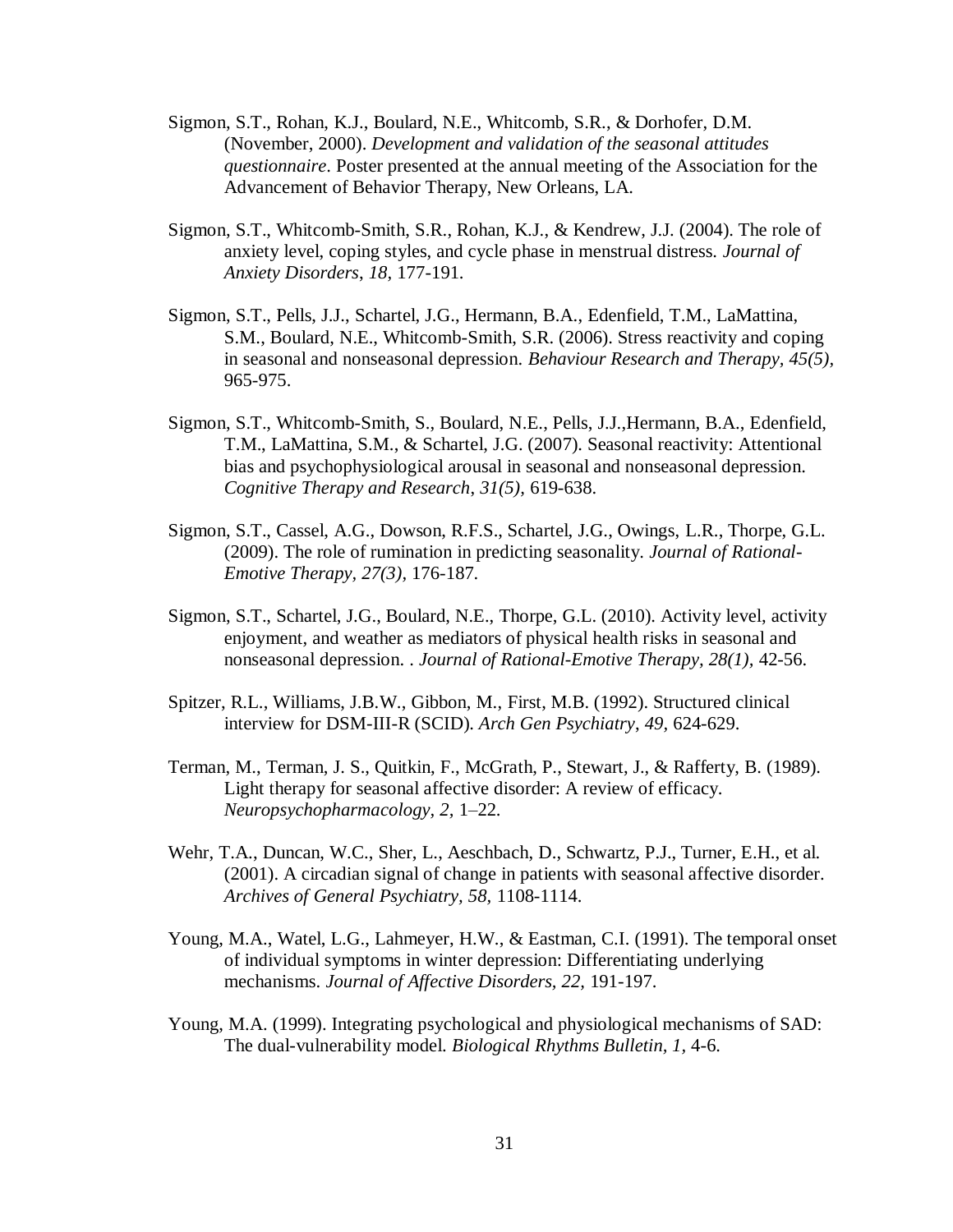Young, M., Reardon, A., & Azam, O. (2008). Rumination and vegetative symptoms: A test of the dual vulnerability model of seasonal depression. *Cognitive Therapy and Research*, *32(4),* 567-576.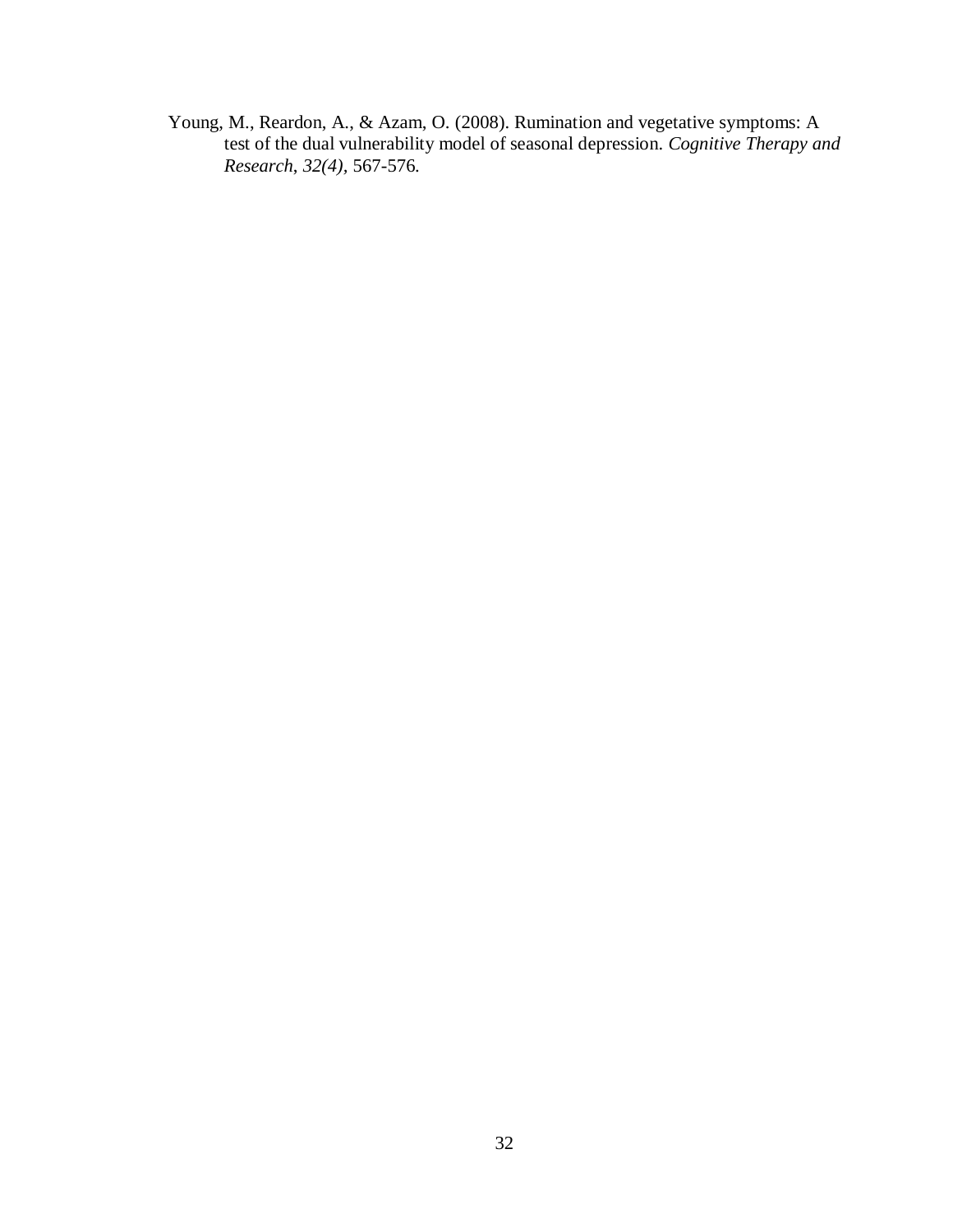**Appendix A: Seasonal Pattern Assessment Questionnaire (SPAQ)**

## SPAQ

DATE: \_\_\_\_\_\_ SEX: \_\_\_\_\_\_\_ AGE: \_\_\_\_\_\_\_ CURRENT WEIGHT: \_\_\_\_\_\_

YEARS OF EDUCATION: \_\_\_\_\_ MARITAL STATUS: \_\_\_\_\_\_\_\_\_\_

PLACE OF BIRTH: CITY AND STATE: \_\_\_\_\_\_\_\_\_\_\_\_\_\_\_\_\_\_\_\_\_\_\_\_\_\_\_\_ COUNTRY: \_\_\_\_\_\_\_\_\_\_\_\_\_\_\_\_\_\_\_\_\_\_\_\_\_\_\_\_

\_\_\_\_\_\_\_\_\_\_\_\_\_\_\_\_\_\_

HOW MANY YEARS HAVE YOU LIVED IN THIS CLIMATIC AREA? :

The purpose of this form is to find out how your mood and behavior change over time. NOTE: We are interested in your experience; not others you may have observed.

\_\_\_\_\_\_\_\_\_\_\_\_\_\_\_\_\_\_\_\_\_\_\_\_\_\_\_\_\_\_\_\_\_\_\_\_\_\_\_\_\_\_\_\_\_\_\_\_\_\_\_\_\_\_\_\_\_\_\_\_\_\_\_\_\_\_\_\_\_\_\_\_

To what degree do the following change with the seasons? Please indicate the appropriate number in front of the item.

| no                                      | slight | moderate | marked | extremely          |
|-----------------------------------------|--------|----------|--------|--------------------|
| change                                  | change | change   | change | marked change      |
|                                         |        |          |        |                    |
|                                         |        |          |        |                    |
| a. sleep length                         |        |          |        | b. social activity |
| c. mood (overall feeling of well being) |        |          |        | d. weight          |
| e. appetite                             |        |          |        | f. energy level    |

In the following questions, circle all applicable months. You may have one circle for a single month or you may have several circles for a cluster of months, or any grouping of months.

At what time of the year do you:

| a. feel best                | Jan Feb Mar Apr May Jun Jul Aug Sep Oct Nov Dec |
|-----------------------------|-------------------------------------------------|
| No particular month         |                                                 |
| b. tend to gain most weight | Jan Feb Mar Apr May Jun Jul Aug Sep Oct Nov Dec |
| No particular month         |                                                 |
| c. socialize most           | Jan Feb Mar Apr May Jun Jul Aug Sep Oct Nov Dec |
| No particular month         |                                                 |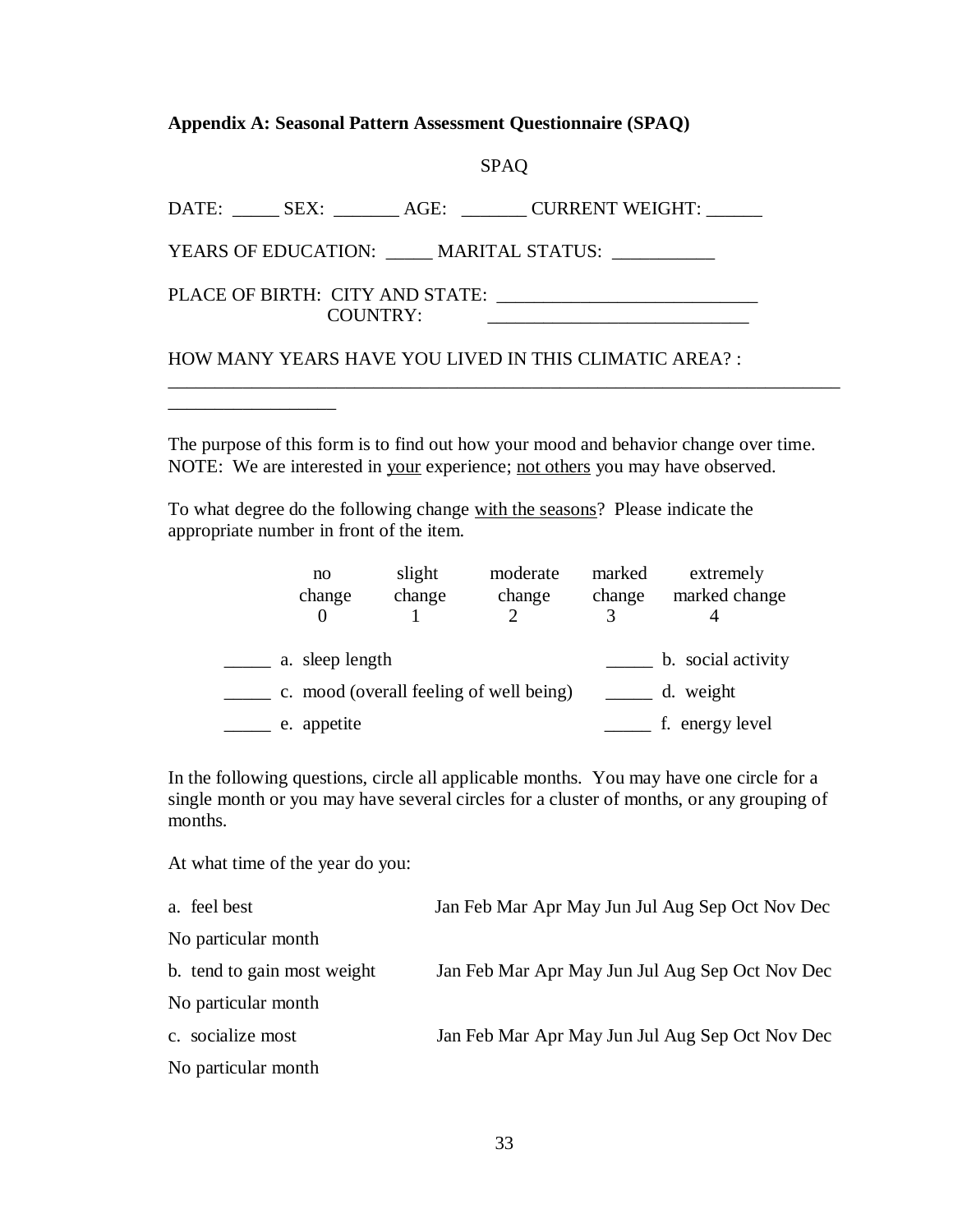| d. sleep least                          | Jan Feb Mar Apr May Jun Jul Aug Sep Oct Nov Dec |
|-----------------------------------------|-------------------------------------------------|
| No particular month e. eat most         | Jan Feb Mar Apr May Jun Jul                     |
| Aug Sep Oct Nov Dec No particular month |                                                 |
| f. lose most weight                     | Jan Feb Mar Apr May Jun Jul Aug Sep Oct Nov Dec |
| No particular month                     |                                                 |
| g. socialize least                      | Jan Feb Mar Apr May Jun Jul Aug Sep Oct Nov Dec |
| No particular month h. feel worst       | Jan Feb Mar Apr May Jun Jul                     |
| Aug Sep Oct Nov Dec No particular month |                                                 |
| I. eat least                            | Jan Feb Mar Apr May Jun Jul Aug Sep Oct Nov Dec |
| No particular month                     |                                                 |
| <i>i</i> . sleep most                   | Jan Feb Mar Apr May Jun Jul Aug Sep Oct Nov Dec |
| No particular month                     |                                                 |

Using the following scale, indicate how the following weather changes make you feel. Place your response in front of the item.

- $-3$  = in very low spirits or markedly slowed down
- -2 = moderately low/slowed down
- -1 = mildly low/slowed down
- $0 =$  no effect
- $+1$  = slightly improves your mood or energy level
- $+2$  = moderately improves your mood or energy level
- $+3$  = markedly improves your mood or energy level
- $4 =$ don't know
- \_\_\_\_\_ a. cold weather
- \_\_\_\_\_ b. hot weather
- \_\_\_\_\_ c. humid weather
- \_\_\_\_\_ d. sunny days
- \_\_\_\_\_ e. dry days
- \_\_\_\_\_\_\_ f. grey cloudy days
- \_\_\_\_\_ g. long days
- \_\_\_\_\_ h. high pollen count
- \_\_\_\_\_ i. foggy, smoggy days
- \_\_\_\_\_ j. short days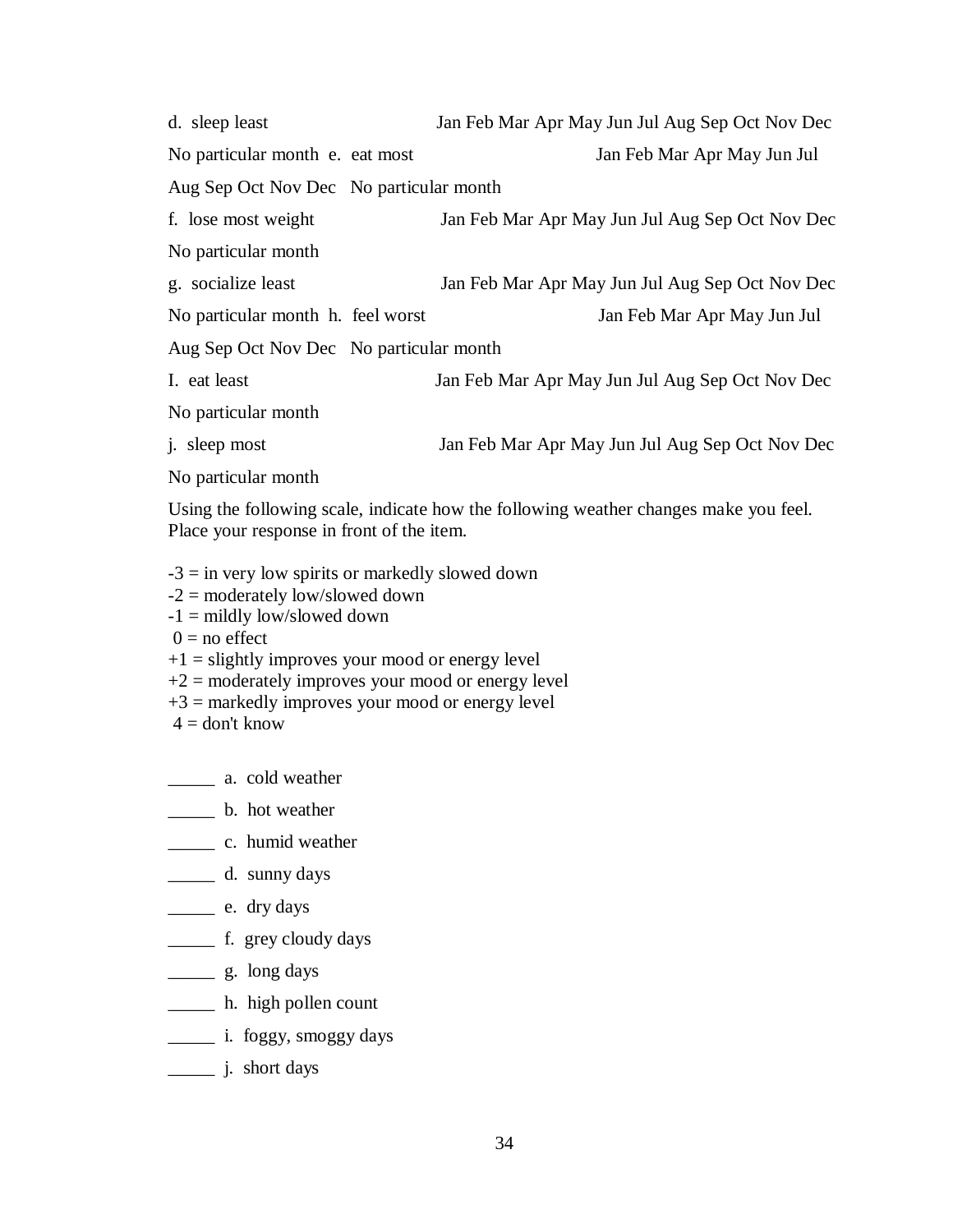How much does your weight fluctuate during the course of the year? (circle one) 0-3 lbs. 4-7 lbs. 8-11 lbs. 12-15 lbs. 16-20 lbs. over 20 lbs.

Approximately how many hours of each 24-hour day do you sleep during each season? (include naps)

\_\_\_\_\_ a. winter (Dec. 21 - Mar. 20)

 $\frac{1}{2}$  b. spring (Mar. 21 - June 20)

 $\frac{1}{2}$  c. summer (June 21 - Sept. 20)

\_\_\_\_\_ d. fall (Sept. 21 - Dec. 20)

Do you notice a change in food preference during the different seasons? Yes\_\_\_ No\_\_\_\_ If yes, please specify the changes.

\_\_\_\_\_\_\_\_\_\_\_\_\_\_\_\_\_\_\_\_\_\_\_\_\_\_\_\_\_\_\_\_\_\_\_\_\_\_\_\_\_\_\_\_\_\_\_\_\_\_\_\_\_\_\_\_\_\_\_\_\_\_\_\_\_\_\_\_\_\_\_\_

 $\overline{\phantom{a}}$ 

If you experience changes with the seasons, do you feel that these are a problem for you?  $Yes$  No\_\_\_\_\_\_

If this is a problem, circle the severity: Mild Moderate Marked Severe Disabling

\_\_\_\_\_\_\_\_\_\_\_\_\_\_\_\_\_\_\_\_\_\_\_\_\_\_\_\_\_\_\_\_\_\_\_\_\_\_\_\_\_\_\_\_\_\_\_\_\_\_\_\_\_\_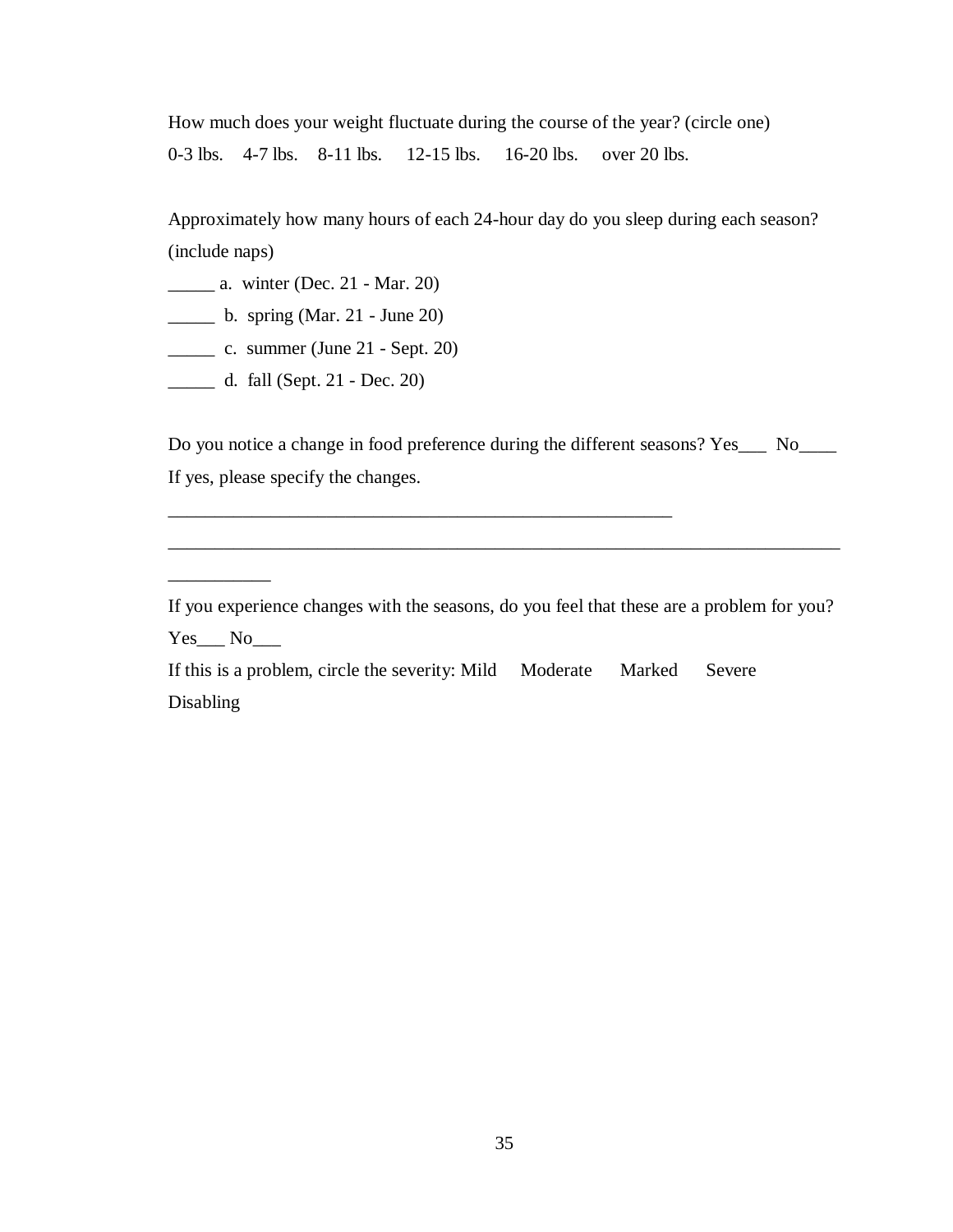## **Appendix B: Seasonal Attitudes Scale (SAS)**

## SEASONAL ATTITUDES SCALES

Instructions: Please indicate to what extent the following statements about the seasons adequately describe your attitudes. There are no right or wrong answers, just indicate what *you* generally think or feel. Put the number that corresponds to your choice in the blank before the item.

|                   |          | 3 |              |  |  |  |
|-------------------|----------|---|--------------|--|--|--|
|                   |          |   |              |  |  |  |
| does not describe |          |   | describes me |  |  |  |
| describes me      |          |   |              |  |  |  |
| me at all         | somewhat |   |              |  |  |  |
| very well         |          |   |              |  |  |  |

\_\_\_\_ 1. I have always been affected by the changing seasons.

\_\_\_\_ 2. As winter approaches, my energy level begins to decrease.

\_\_\_\_ 3. Sunny long days make me feel the best.

\_\_\_\_ 4. I notice that I like to eat different types of food depending on the season.

\_\_\_\_ 5. My appetite increases as the amount of daylight decreases.

- \_\_\_\_ 6. I feel the best during the summer months.
- \_\_\_\_ 7. As winter approaches, I start to feel down.
- \_\_\_\_ 8. During the summer months, I start to feel less depressed.
- \_\_\_\_ 9. I believe I am affected by the changing seasons more than most people.
- \_\_\_\_ 10. When the seasons change, I know that it will affect my mood and behavior.
- \_\_\_\_ 11. As summer approaches, I begin to feel more energetic.
- \_\_\_\_ 12. I often think about the changing seasons and what will happen to my mood.
- \_\_\_\_ 13. I tend to gain weight during the winter months.
- \_\_\_\_ 14. My energy level starts to decrease as the amount of daylight decreases.
- \_\_\_\_ 15. During the winter months, I tend to engage in fewer social activities.
- \_\_\_\_ 16. I believe there is a close relationship between the changing seasons and my mood.
- \_\_\_\_ 17. I feel more active when there is more sunlight in the day.
- \_\_\_\_ 18. During the summer months, I tend to lose weight.
- \_\_\_\_ 19. When the days start getting shorter, I start feeling worse.
- \_\_\_\_ 20. During the summer months, I begin to feel like my old self again.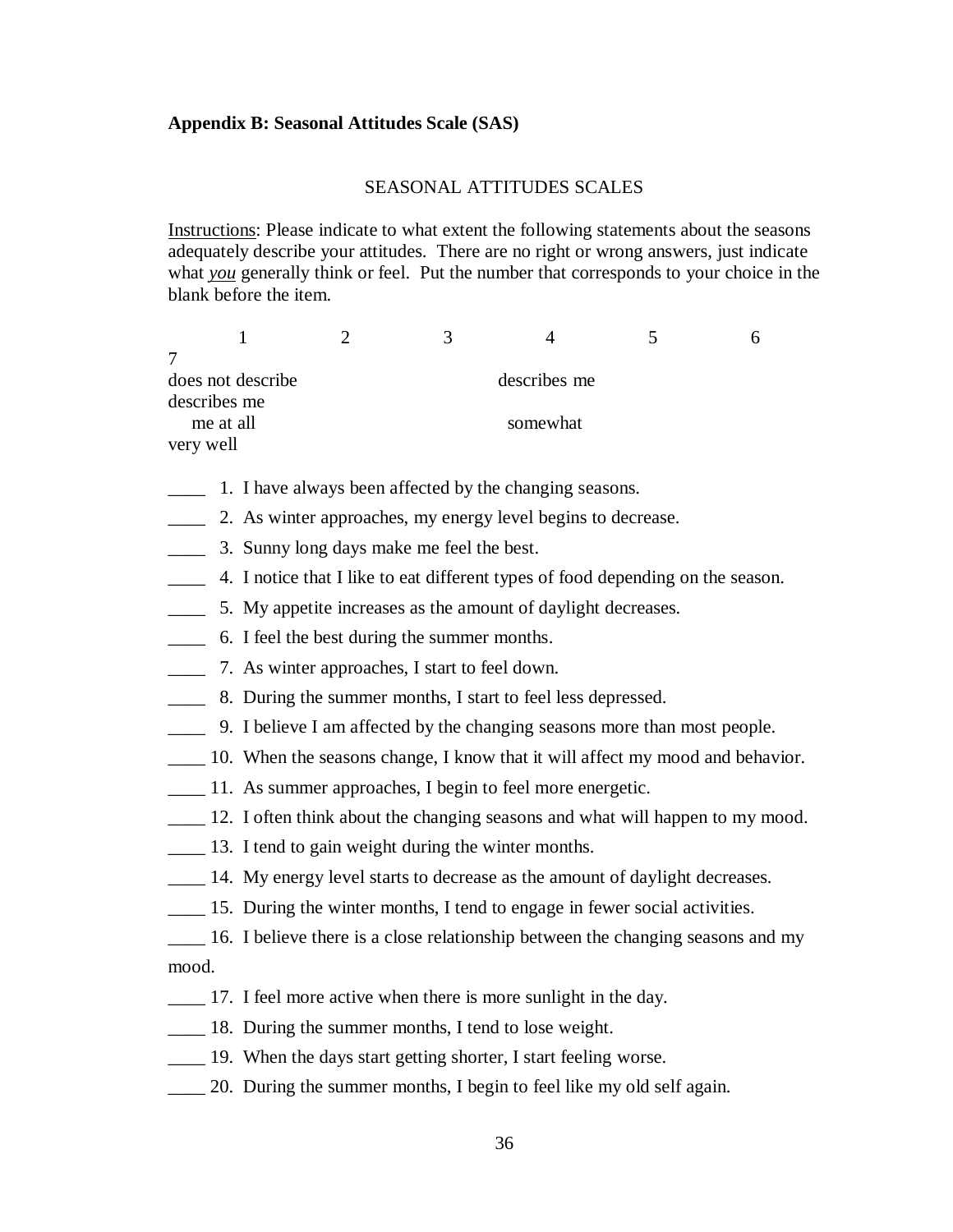- \_\_\_\_ 21. I feel the worst during the winter months.
- \_\_\_\_ 22. I am very aware of how the seasons affect my mood and behavior.
- \_\_\_\_ 23. I feel that there is little to do to improve my mood in the winter months.
- \_\_\_\_ 24. When the amount of daylight starts increasing in the spring, I start to feel better.
- \_\_\_\_ 25. I believe that my behavior is affected by the changing seasons.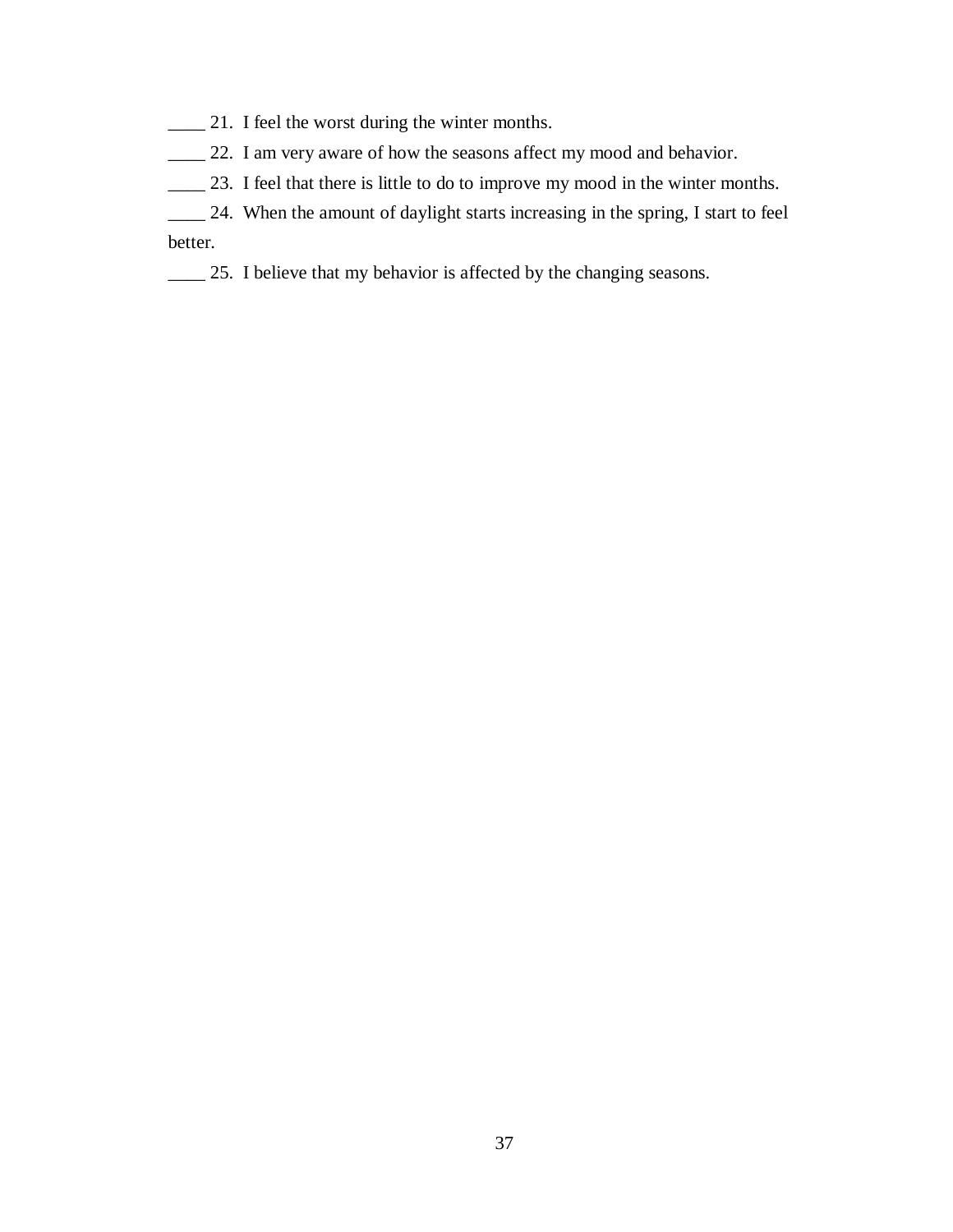#### **Appendix C: Automatic Thoughts Questionnaire (ATQ)**

# ATQ

Instructions: Listed below are a variety of thoughts that pop into people's heads. Please read each thought and indicate how frequently, if at all, the thought occurred to you over the last week. Please read each item carefully and put the number in the blank that most closely corresponds to your answer

 $(1 = "not at all," 2 = "sometimes," 3 = "moderately often," 4 = "often," and 5 = "all the"$ time").

| not at all | sometimes | moderately often often | all the time |
|------------|-----------|------------------------|--------------|

- \_\_\_ 1. I feel like I'm up against the world.
- $\_\_$  2. I'm no good.
- \_\_\_ 3. Why can't I ever succeed?
- \_\_\_ 4. No one understands me.
- \_\_\_ 5. I've let people down.
- \_\_\_ 6. I don't think I can go on.
- \_\_\_ 7. I wish I were a better person.
- \_\_\_ 8. I'm so weak.
- \_\_\_ 9. My life's not going the way I want it to.
- \_\_\_ 10. I'm so disappointed in myself.
- \_\_\_ 11. Nothing feels good anymore.
- \_\_\_ 12. I can't stand this anymore.
- \_\_\_ 13. I can't get started.
- $\frac{1}{4}$ . What's wrong with me?
- \_\_\_ 15. I wish I were somewhere else.
- \_\_\_ 16. I can't get things done.
- <u>\_\_\_</u> 17. I hate myself.
- \_\_\_ 18. I'm worthless.
- \_\_\_ 19. Wish I could just disappear.
- \_\_\_ 20. What's the matter with me?
- $\frac{21}{\pi}$  21. I'm a loser.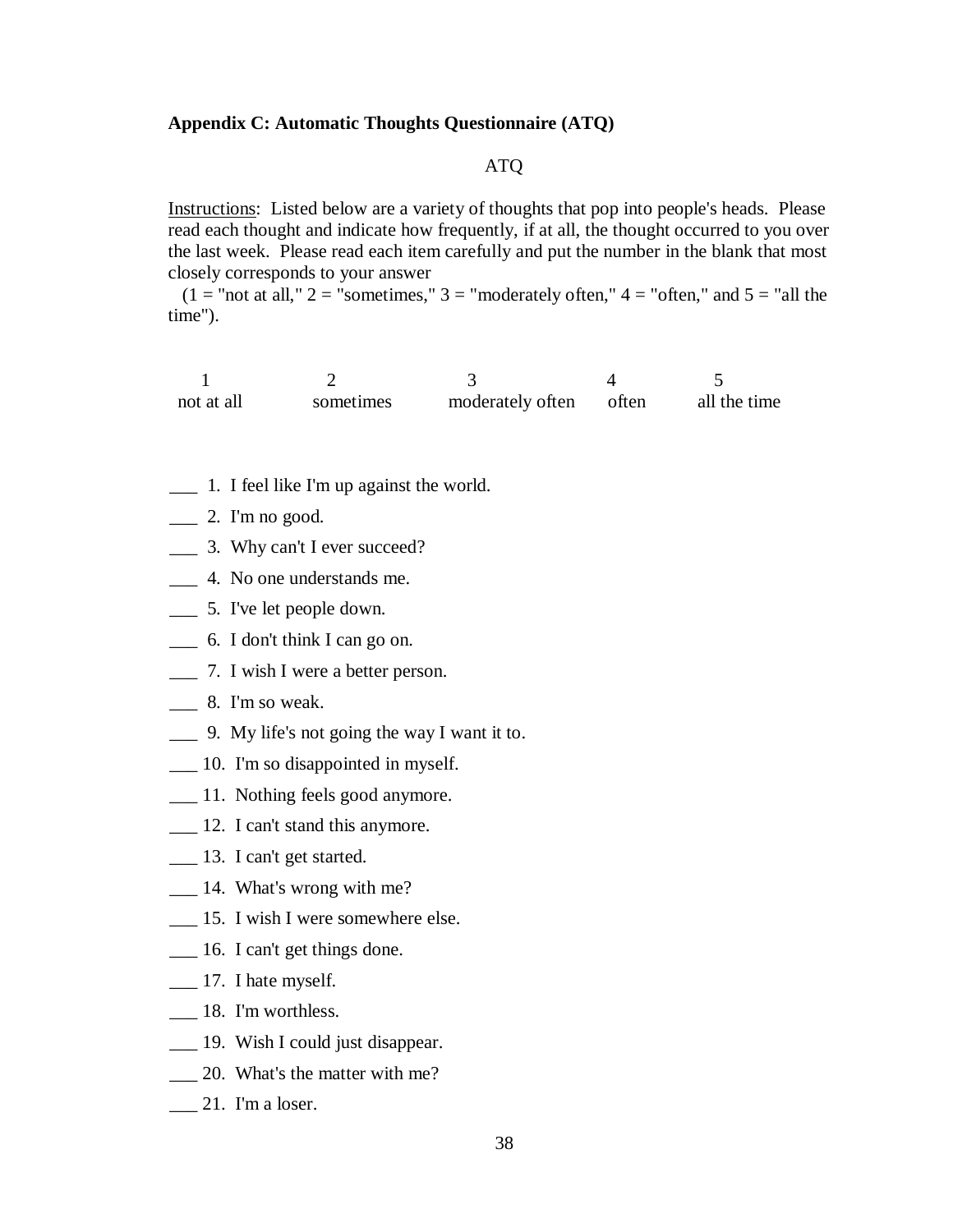- \_\_\_ 22. My life is a mess.
- \_\_\_ 23. I'm a failure.
- \_\_\_ 24. I'll never make it.
- \_\_\_ 25. I feel so helpless.
- \_\_\_ 26. Something has to change.
- \_\_\_ 27. There must be something wrong with me.
- \_\_\_ 28. My future is bleak.
- \_\_\_ 29. It's just not worth it.
- \_\_\_ 30. I can't finish anything.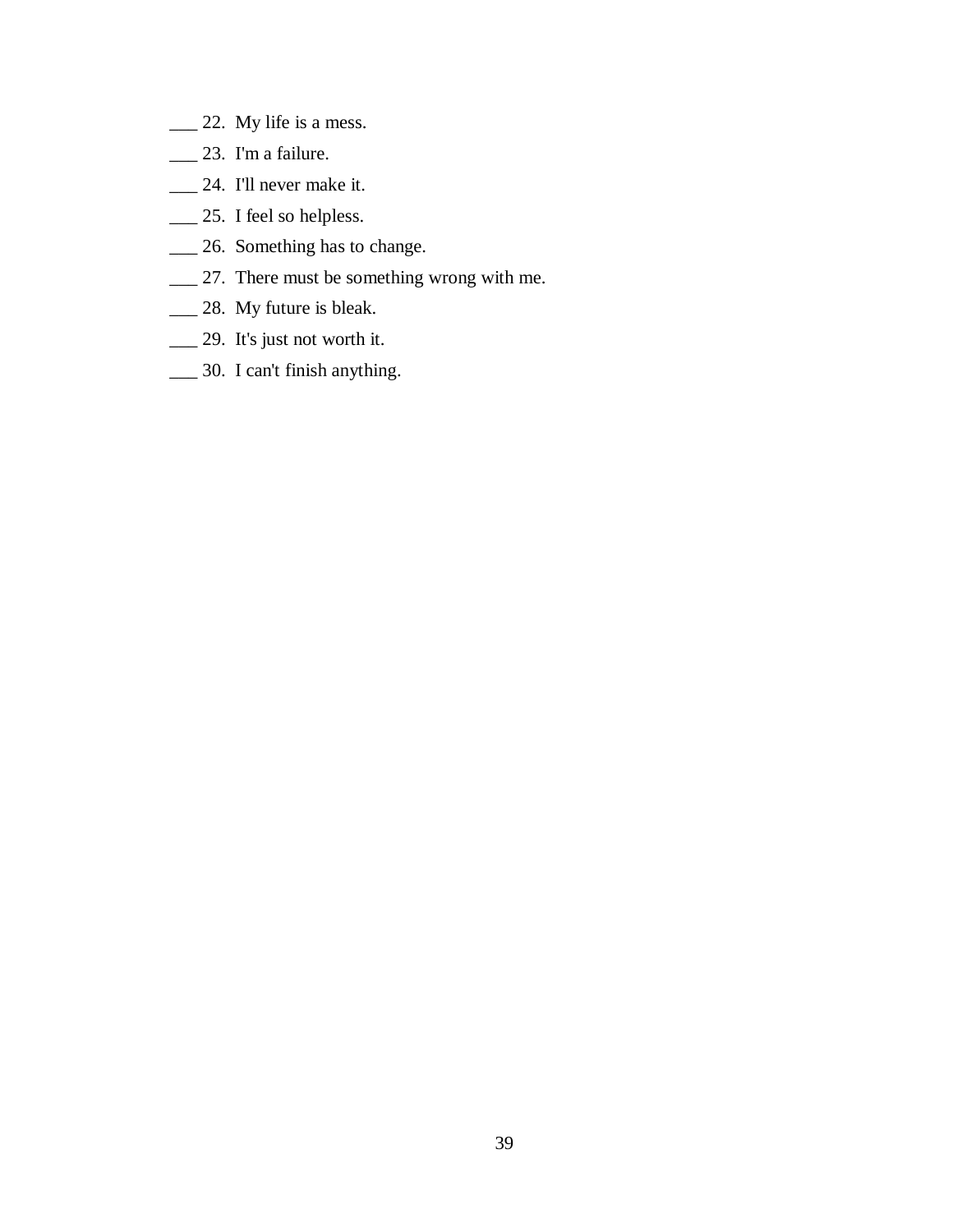# **Appendix D: Rumination Subscale of the Response Styles Questionnaire**

#### RESPONSE STYLES QUESTIONNAIRE

People think and do many different things when they feel depressed. Please read each of the items below and indicate whether you never, sometimes, often or always think or do each one when you feel down, sad, or depressed. Please indicate what you generally do, not what you think you should do.

- $0 =$  Almost Never
- $1 =$ Sometimes
- $2 =$  Often
- $3 =$  Almost Always
- \_\_\_ 1. Think about how alone you feel.
- \_\_\_ 2. Think "I won't be able to do my job/work because I feel so badly"
- \_\_\_ 3. Think about your feelings of fatigue and achiness
- \_\_\_ 4. Think about how hard it is to concentrate
- \_\_\_ 5. Try to find something positive in the situation or something you learned
- \_\_\_ 6. Think "I'm going to do something to make myself feel better"
- \_\_\_ 7. Help someone else with something in order to distract yourself
- \_\_\_ 8. Think about how passive and unmotivated you feel
- \_\_\_ 9. Remind yourself that these feelings won't last
- \_\_\_ 10. Analyze recent events to try to understand why you are depressed
- \_\_\_ 11. Think about how you don't seem to feel anything any more
- \_\_\_ 12. Think "Why can't I get going?"
- \_\_\_ 13. Think "Why do I always react this way?"
- \_\_\_ 14. Go to a favorite place to get your mind off your feelings
- \_\_\_ 15. Go away by yourself and think about why you feel this way
- \_\_\_ 16. Think "I'll concentrate on something other than how I feel."
- \_\_\_ 17. Write down what you are thinking about and analyze it
- \_\_\_ 18. Do something that has made you feel better in the past
- \_\_\_ 19. Think about a recent situation, wishing it had gone better
- \_\_\_ 20. Think "I'm going to go out and have some fun"
- \_\_\_ 21. Concentrate on your work.
- \_\_\_ 22. Think about how sad you feel.
- \_\_\_ 23. Think about all your shortcomings, failings, faults, mistakes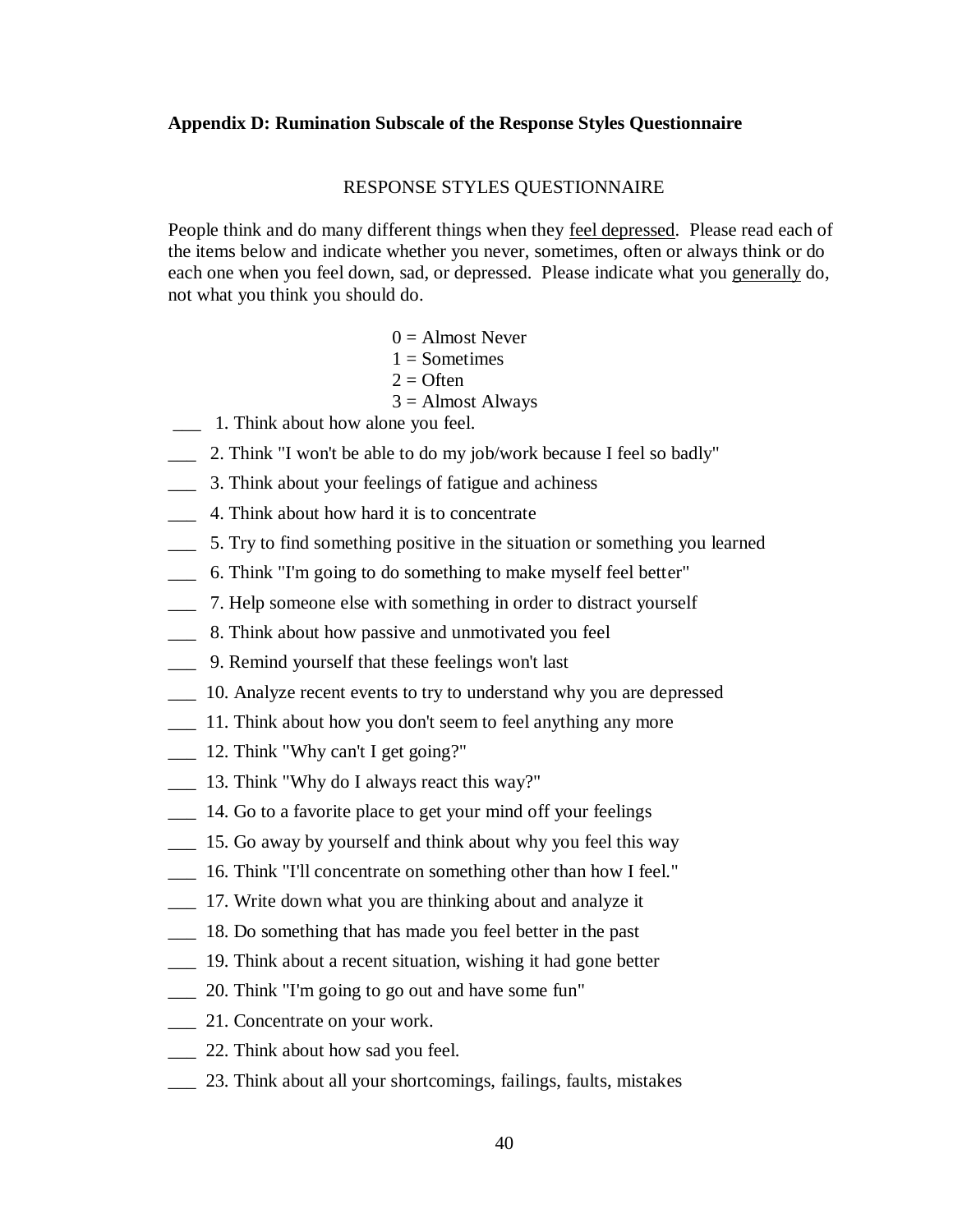- $\frac{1}{24}$ . Do something you enjoy
- \_\_\_ 25. Think about how you don't feel up to doing anything
- \_\_\_ 26. Do something fun with a friend
- \_\_\_ 27. Analyze your personality to try to understand why you are depressed
- 28. Go someplace alone to think about your feelings
- \_\_\_ 29. Think about how angry you are with yourself
- \_\_\_ 30. Listen to sad music
- \_\_\_ 31. Isolate yourself and think about the reasons why you feel sad
- \_\_\_ 32. Try to understand yourself by focusing on your depressed feelings

Now, we would like for you to go back through the same items and rate each of these items for how effective this strategy has been for you in helping you cope more effectively with a depressed mood and helping to alleviate a depressed mood. Use the following scale to rate the effectiveness of each of the following strategies.

| not very  |  |  | extremely |  |
|-----------|--|--|-----------|--|
| effective |  |  | effective |  |

- \_\_\_ 1. Think about how alone you feel.
- \_\_\_ 2. Think "I won't be able to do my job/work because I feel so badly"
- \_\_\_ 3. Think about your feelings of fatigue and achiness
- \_\_\_ 4. Think about how hard it is to concentrate
- \_\_\_ 5. Try to find something positive in the situation or something you learned
- \_\_\_ 6. Think "I'm going to do something to make myself feel better"
- \_\_\_ 7. Help someone else with something in order to distract yourself
- \_\_\_ 8. Think about how passive and unmotivated you feel
- \_\_\_ 9. Remind yourself that these feelings won't last
- \_\_\_ 10. Analyze recent events to try to understand why you are depressed
- \_\_\_ 11. Think about how you don't seem to feel anything any more
- $\frac{12. \text{Think}}{W$ hy can't I get going?"
- \_\_\_ 13. Think "Why do I always react this way?"
- 14. Go to a favorite place to get your mind off your feelings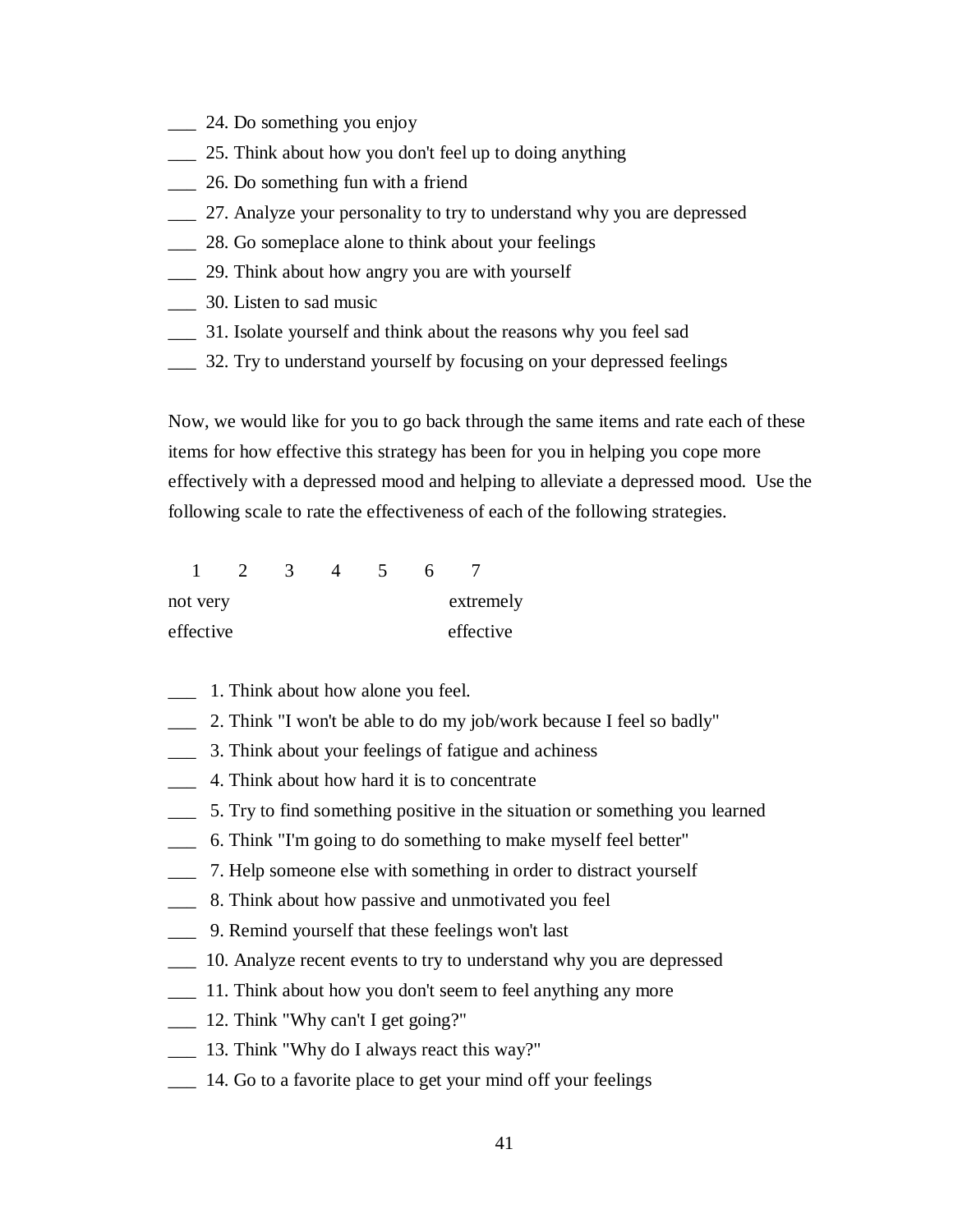- \_\_\_ 15. Go away by yourself and think about why you feel this way
- \_\_\_ 16. Think "I'll concentrate on something other than how I feel."
- \_\_\_ 17. Write down what you are thinking about and analyze it
- \_\_\_ 18. Do something that has made you feel better in the past
- \_\_\_ 19. Think about a recent situation, wishing it had gone better
- \_\_\_ 20. Think "I'm going to go out and have some fun"
- \_\_\_ 21. Concentrate on your work.
- \_\_\_ 22. Think about how sad you feel.
- \_\_\_ 23. Think about all your shortcomings, failings, faults, mistakes
- \_\_\_ 24. Do something you enjoy
- \_\_\_ 25. Think about how you don't feel up to doing anything
- \_\_\_ 26. Do something fun with a friend
- \_\_\_ 27. Analyze your personality to try to understand why you are depressed
- 28. Go someplace alone to think about your feelings
- \_\_\_ 29. Think about how angry you are with yourself
- \_\_\_ 30. Listen to sad music
- \_\_\_ 31. Isolate yourself and think about the reasons why you feel sad
- \_\_\_ 32. Try to understand yourself by focusing on your depressed feelings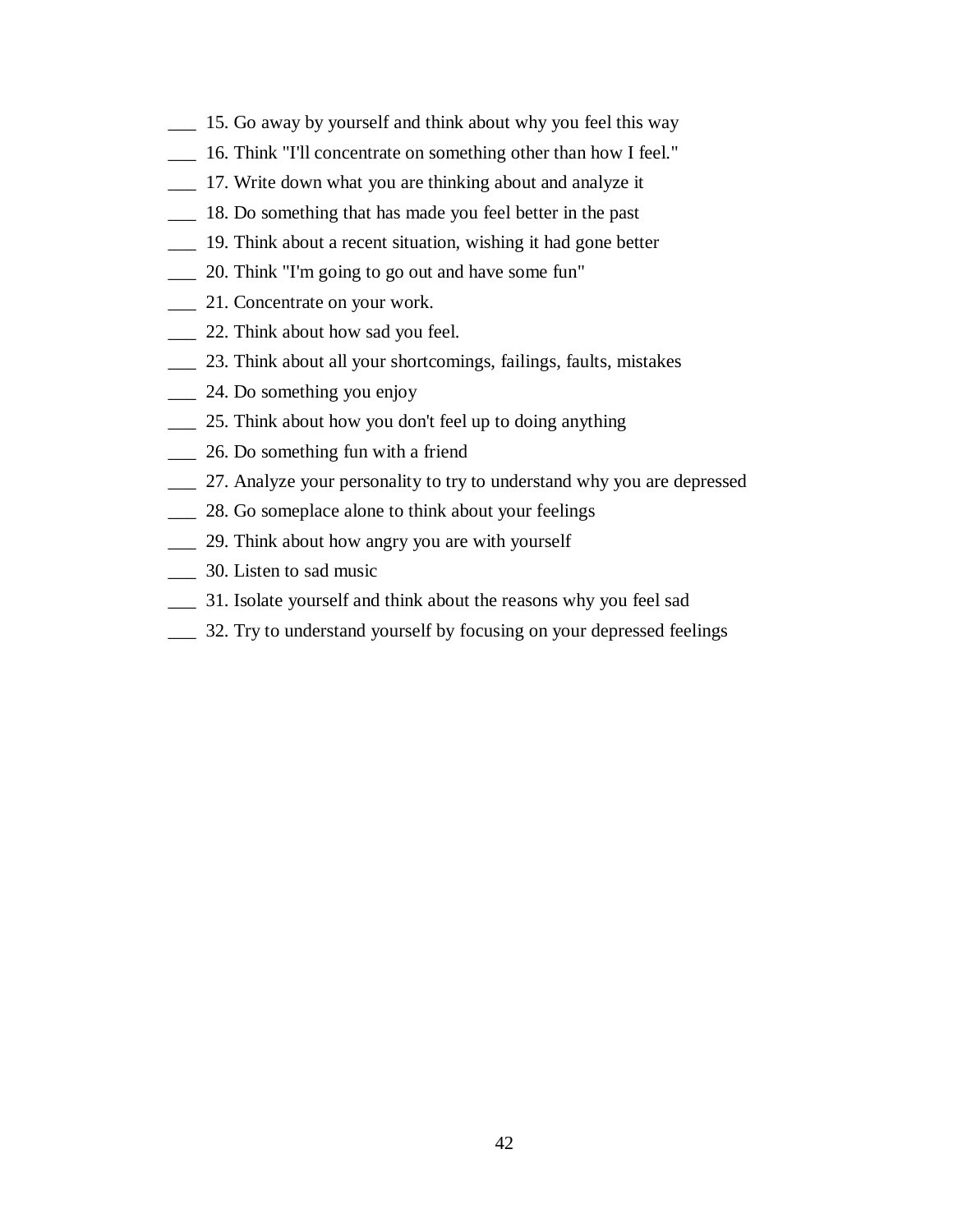# **Appendix E: COPE Scale**

# THE COPE

Instructions: We are interested in how people respond when they confront difficult or stressful events in their lives. There are lots of ways to try to deal with stress. This questionnaire asks you to indicate what you generally do and feel, when you experience stressful events. Obviously, different events bring out somewhat different responses, but think about what you usually do when you are under a lot of stress. Please try to respond to each item separately in your mind from each other item. There are no right or wrong answers, so choose the most accurate answer for **YOU**, not what you think most people would say or do. Please use the following scale as you respond.

- 1 = I USUALLY DON'T DO THIS AT ALL
- 2 = I USUALLY DO THIS A LITTLE BIT
- 3 = I USUALLY DO THIS A MEDIUM AMOUNT
- 4 = I USUALLY DO THIS A LOT
- \_\_\_\_1. I try to grow as a person as a result of the experience.
- 2. I turn to work or other substitute activities to take my mind off things.
- \_\_\_\_3. I get upset and let my emotions out.
- \_\_\_\_4. I try to get advice from someone about what to do.
- \_\_\_\_5. I concentrate my effort on doing something about it.
- \_\_\_\_6. I say to myself "this isn't real."
- \_\_\_\_7. I put my trust in God.
- **EXECUSE:** 8. I laugh about the situation.
- \_\_\_\_9. I admit to myself that I couldn't deal with it, and quit trying.
- \_\_\_\_10. I restrain myself from doing anything too quickly.
- \_\_\_\_11. I discuss my feelings with someone.
- \_\_\_\_12. I use alcohol or drugs to make myself feel better.
- \_\_\_\_13. I get used to the idea that it happened.
- 14. I talk to someone to find out more about the situation.
- \_\_\_\_15. I keep myself from getting distracted by other thoughts or activities.
- 16. I daydream about things other than this.
- \_\_\_\_17. I get upset, and am really aware of it.
- \_\_\_\_18. I seek God's help.
- \_\_\_\_19. I make a plan of action.
- \_\_\_\_20. I make jokes about it.
- \_\_\_\_21. I accept that this has happened and that it can't be changed.
- \_\_\_\_22. I hold off doing anything about it until the situation permits.
- 23. I try to get emotional support from friends or relatives.
- \_\_\_\_24. I just give up trying to reach my goal.
- 25. I take additional action to try to get rid of the problem.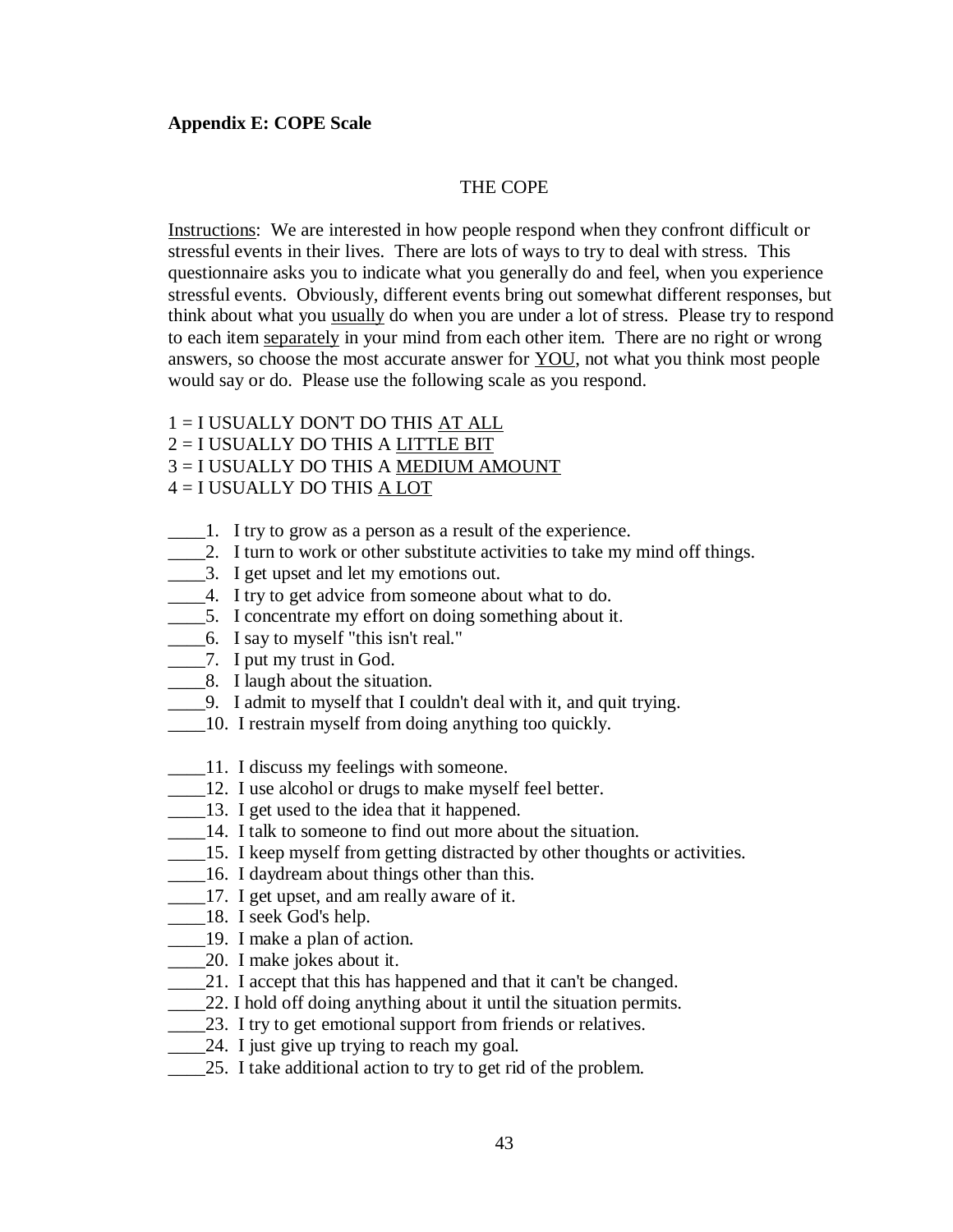- \_\_\_\_26. I try to lose myself for awhile by drinking alcohol or taking drugs.
- 27. I refuse to believe that it has happened.
- 28. I let my feelings out.
- 29. I try to see it in a different light, to make it seem more positive.
- \_\_\_\_30. I talk to someone who could do something concrete about the problem.
- \_\_\_\_31. I sleep more than usual.
- \_\_\_\_32. I try to come up with a strategy about what to do.
- \_\_\_\_33. I focus on dealing with this problem, and if necessary let other things slide a little.
- \_\_\_\_34. I get sympathy and understanding from someone.
- \_\_\_\_35. I drink alcohol or take drugs, in order to think about it less.
- \_\_\_\_36. I kid around about it.
- \_\_\_\_37. I give up the attempt to get what I want.
- \_\_\_\_38. I look for something good in what is happening.
- \_\_\_\_39. I think about how I might best handle the problem.
- \_\_\_\_40. I pretend that it hasn't really happened.
- \_\_\_\_41. I make sure not to make matters worse by acting too soon.
- 12. I try hard to prevent other things from interfering with my efforts at dealing with this.
- \_\_\_\_43. I go to movies or watch TV, to think about it less.
- \_\_\_\_44. I accept the reality of the fact that it happened.
- \_\_\_\_45. I ask people who have had similar experiences what they did.
- \_\_\_\_46. I feel a lot of emotional distress and find myself expressing those feelings a lot.
- \_\_\_\_47. I take direct action to get around the problem.
- \_\_\_\_48. I try to find comfort in my religion.
- \_\_\_\_49. I force myself to wait for the right time to do something.
- \_\_\_\_50. I make fun of the situation.
- \_\_\_\_51. I reduce the amount of effort I'm putting into solving the problem.
- \_\_\_\_52. I talk to someone about how I feel.
- \_\_\_\_53. I use alcohol or drugs to help me get through it.
- \_\_\_\_54. I learn to live with it.
- \_\_\_\_55. I put aside other activities in order to concentrate on this.
- \_\_\_\_56. I think hard about what steps to take.
- \_\_\_\_57. I act as though it hasn't even happened.
- \_\_\_\_58. I do what has to be done, one step at a time.
- \_\_\_\_59. I learn something from the experience.
- \_\_\_\_60. I pray more than usual